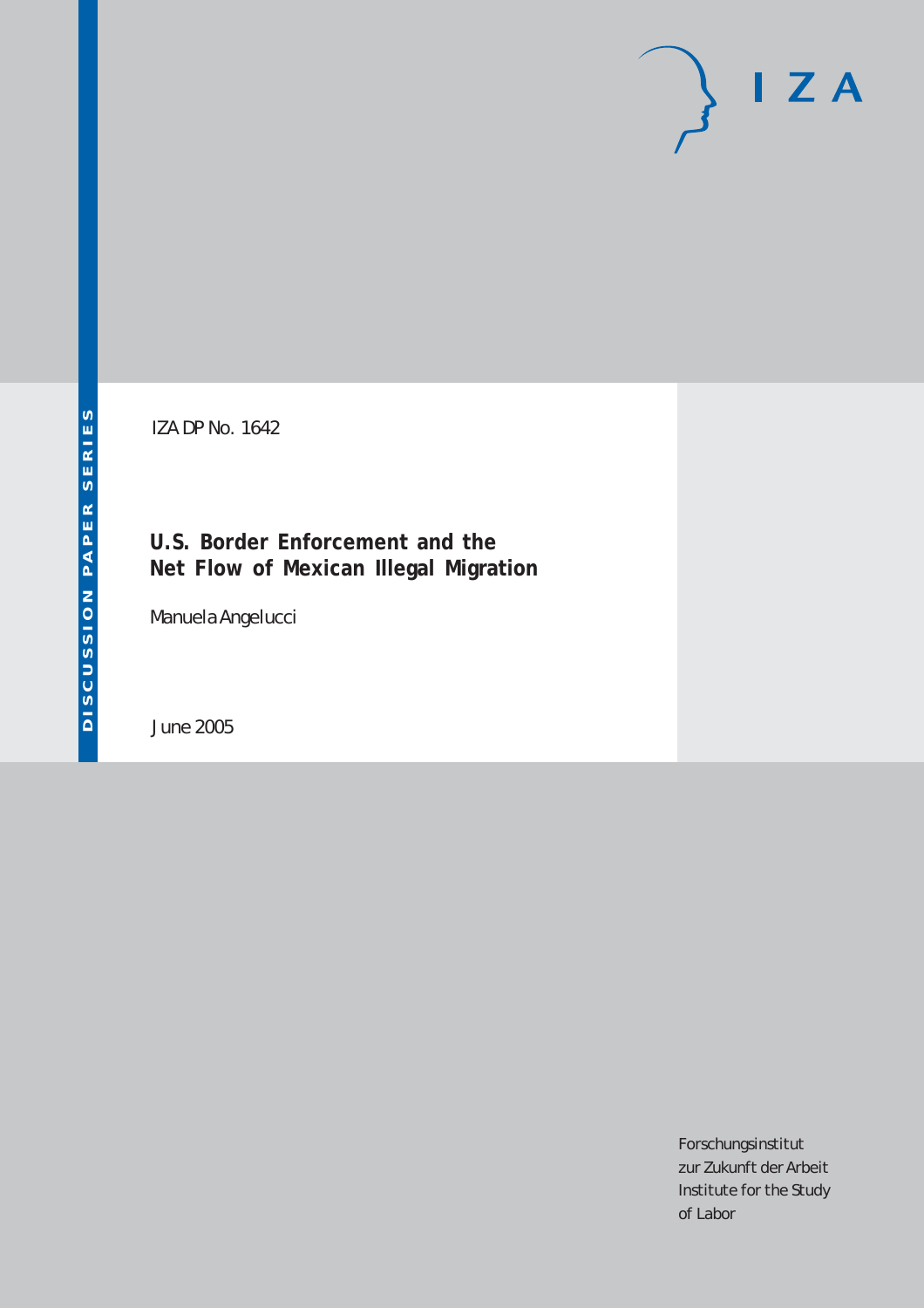# **U.S. Border Enforcement and the Net Flow of Mexican Illegal Migration**

**Manuela Angelucci** 

*University of Arizona and IZA Bonn* 

Discussion Paper No. 1642 June 2005

IZA

P.O. Box 7240 53072 Bonn Germany

Phone: +49-228-3894-0 Fax: +49-228-3894-180 Email: [iza@iza.org](mailto:iza@iza.org)

Any opinions expressed here are those of the author(s) and not those of the institute. Research disseminated by IZA may include views on policy, but the institute itself takes no institutional policy positions.

The Institute for the Study of Labor (IZA) in Bonn is a local and virtual international research center and a place of communication between science, politics and business. IZA is an independent nonprofit company supported by Deutsche Post World Net. The center is associated with the University of Bonn and offers a stimulating research environment through its research networks, research support, and visitors and doctoral programs. IZA engages in (i) original and internationally competitive research in all fields of labor economics, (ii) development of policy concepts, and (iii) dissemination of research results and concepts to the interested public.

IZA Discussion Papers often represent preliminary work and are circulated to encourage discussion. Citation of such a paper should account for its provisional character. A revised version may be available directly from the author.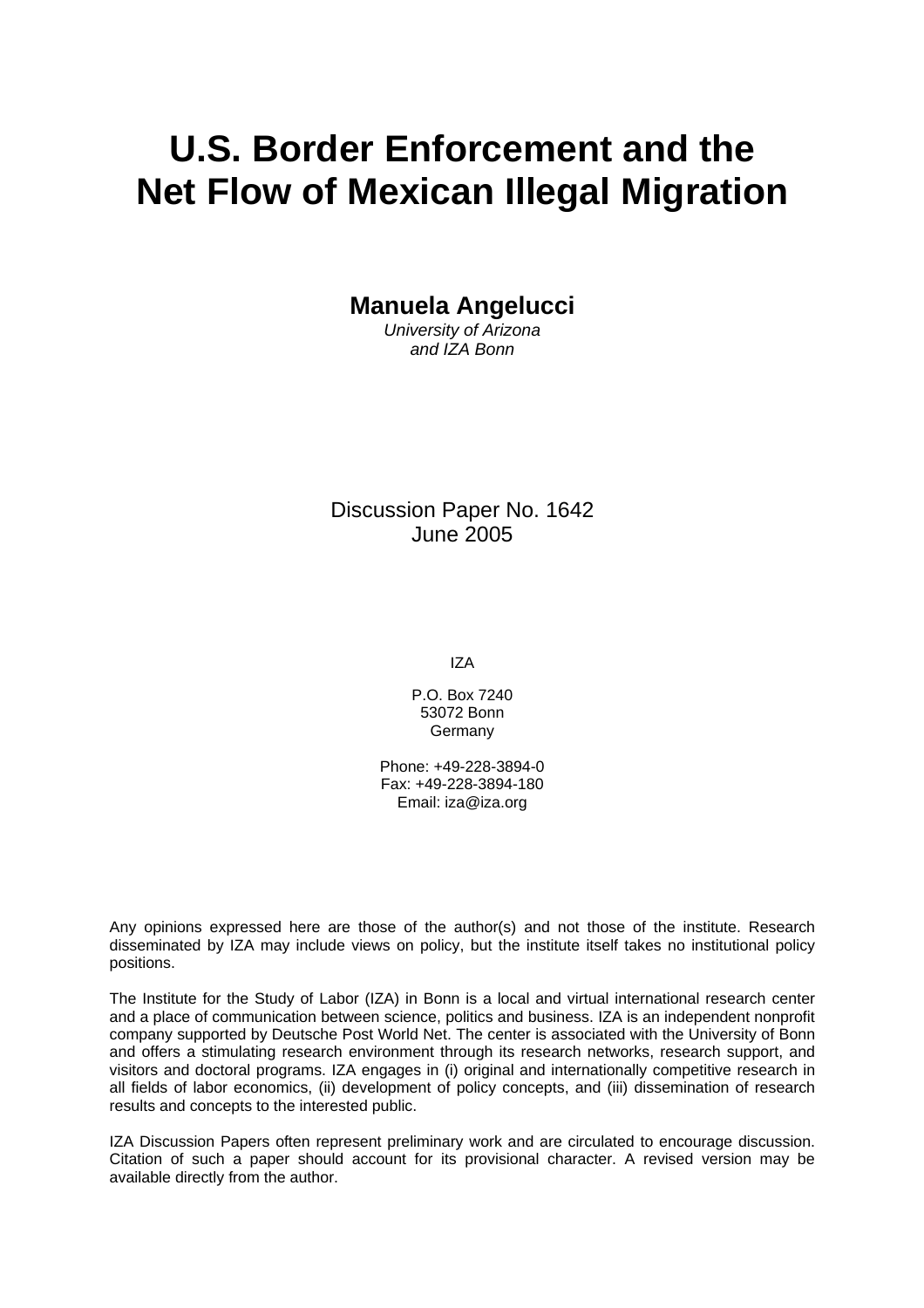IZA Discussion Paper No. 1642 June 2005

# **ABSTRACT**

# **U.S. Border Enforcement and the Net Flow of Mexican Illegal Migration**[∗](#page-2-0)

This paper investigates the effect of U.S. border enforcement on the net flow of Mexican undocumented migration. It shows how this effect is theoretically ambiguous, given that increases in border controls deter prospective migrants from crossing the border illegally, but lengthen the duration of current illegal migrations. It then estimates the impact of enforcement on 1972-1993 migration net flows by merging aggregate enforcement data with micro data on potential and current illegal Mexican migrants. The econometric model accounts for the endogeneity of border controls using the Drug Enforcement Administration budget as an instrumental variable. Both the inflow and outflow of illegal Mexican migration are highly sensitive to changes in border enforcement. The estimates of the enforcement overall effect on illegal migration's net flow range across different specifications, from a decline – about 35% of the size of the effect on the inflow – to an increase. Thus, they suggest that border enforcement may not be an effective means to reduce the level of the illegal alien population in the United States.

JEL Classification: F22, J61, K42, O15

Keywords: illegal migration, border enforcement, Mexico

Corresponding author:

 $\overline{a}$ 

Manuela Angelucci Department of Economics University of Arizona McClelland Hall 401 PO Box 210108 Tucson, AZ 85721-0108 Email: [angelucm@eller.arizona.edu](mailto:angelucm@eller.arizona.edu)

<span id="page-2-0"></span><sup>∗</sup> This paper is part of my doctoral dissertation. I am grateful to Dan Ackerberg, Gian Luigi Albano, Rabah Amir, Orazio Attanasio, Marco Cozzi, Christian Dustmann, Kei Hirano, Costas Meghir, Nicola Pavoni, Cristina Santos, Jeff Smith, and Adam Szeidl for their constructive and helpful comments. I am indebted to Gordon Hanson for providing border enforcement and apprehension data, and to the Mexican Migration Project team for making their data publicly available. All errors are mine.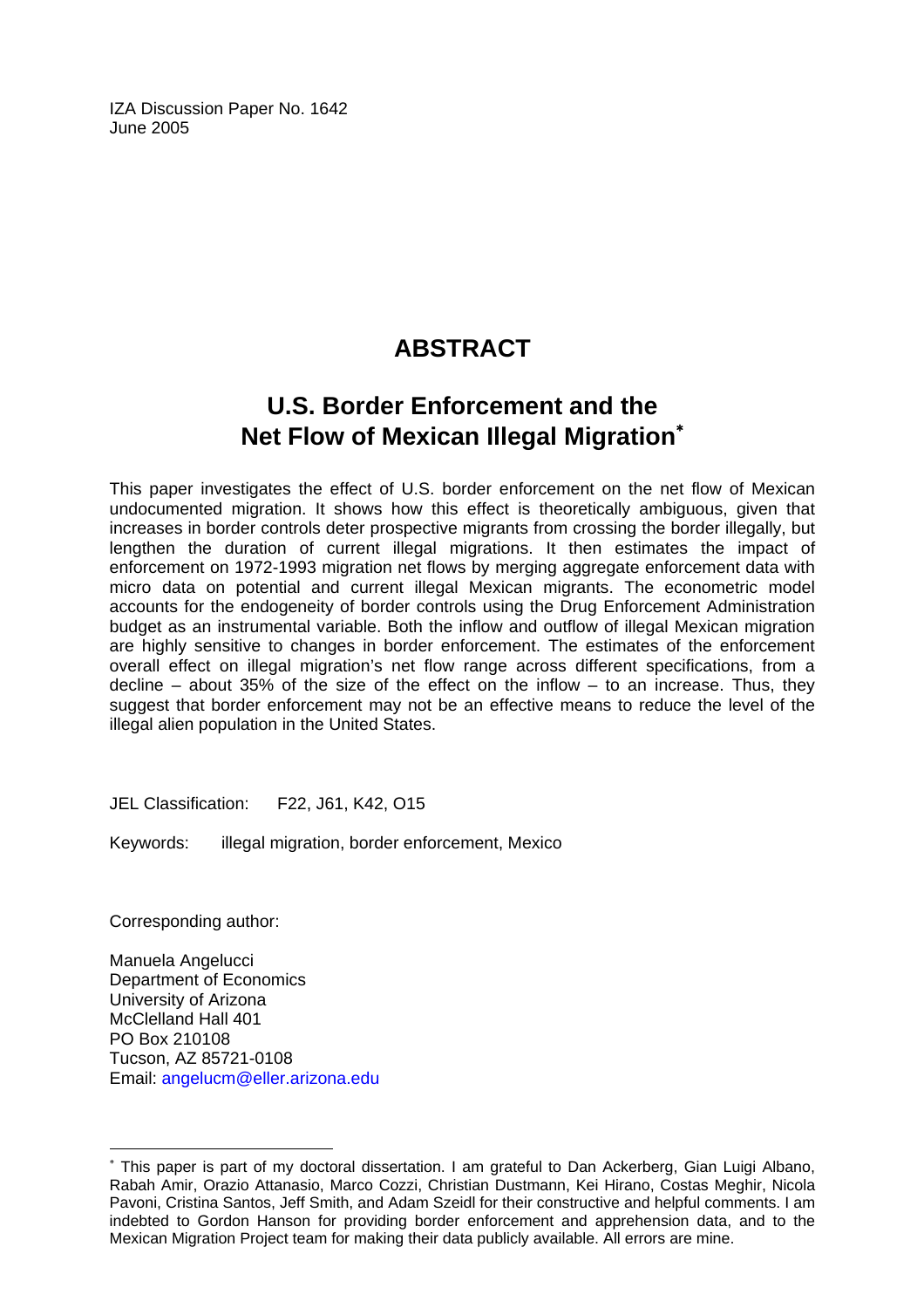#### 1 Introduction

This paper studies how U.S. border enforcement affects the net flow of Mexican illegal immigration. It argues that tight border controls may have perverse effects on the net flow of illegal migration because they influence the behavior of both prospective and current migrants: while enforcement increases may deter prospective migrants from crossing the border illegally, the higher migration costs may increase current migrants' length of stay in the United States. This second effect is potentially important, given the large size and the high mobility of undocumented Mexican migrants.<sup>1</sup> If tougher border enforcement lengthens migration duration, patrol of the border might, to some extent, indirectly encourage the formation of a more permanent undocumented resident community.

Border enforcement has been a cornerstone of U.S. immigration policy, particularly since the second half of the 1980s. Understanding the impact of border controls on the flow of illegal Mexican migration is of primary importance for several reasons. First, Mexican nationals account for 69 percent of the total unauthorized resident population of the United States. Second, most illegal Mexican entries occur through the southern U.S. border. Third, undocumented Mexican migrants tend to be very mobile, undertaking multiple U.S. trips over their life cycle. Donato *et al.* (1992), for instance, show that migrating at least once increases the likelihood of undertaking future migrations.

The undocumented resident population of Mexican nationality has grown from 1.1 million in 1980 to 2 million in 1990 and 4.8 million in 2000 (INS Statistical Yearbooks), with an average annual growth of 90,000 in the 1980s and 280,000 in the 1990s. At the same time, the intensity of border enforcement has nearly tripled between the early 1970s and the mid 1990s. The allocated resources to border patrol have been growing steadily, especially since the 1986 Immigration Reform and Control Act. The large growth in undocumented migration despite higher expenditures on border controls calls into question the effectiveness of such policy.

The fact that border enforcement affects illegal migrants' outflow, as well as inflow, may provide an additional explanation for the disproportionate resources allocated to border versus interior enforcement. If the effectiveness of border patrol is measured by its reduction in undocumented entries only, neglecting its impact on migrant outflow, the resulting estimate will overstate border enforcement's true effect on migration net flow. This may cause a larger than optimal resource allocation to border controls. Although there is awareness of these issues both at the theoretical and anecdotal level, the existing literature has focused almost entirely on border enforcement's impact on migration inflow only, not considering its effect on the outflow of illegal migrants.

<sup>&</sup>lt;sup>1</sup>Massey and Singer (1995) provide estimates of annual inflow and outflow of U.S.-based Mexican migrants.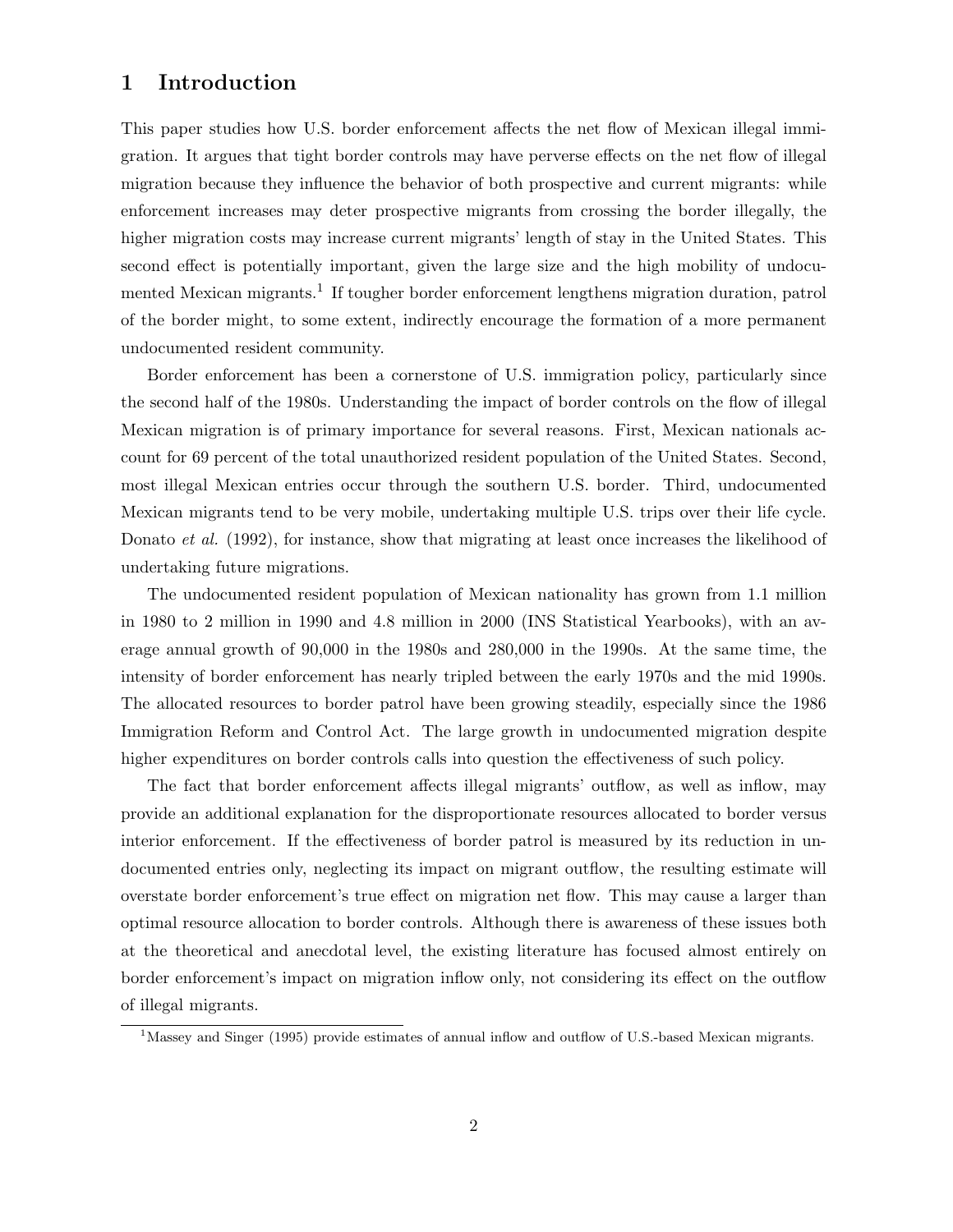This paper contributes to the existing literature in several ways. First, it shows how the impact of border patrol on migration net flow is theoretically ambiguous. To do so, it presents a simple model where agents may prefer to undertake multiple, costly migrations over a single longer one. The previous literature has explained multiple migrations as the consequence of shocks or of imperfect information. I show that if absence from home entails a positive disutility that increases more than proportionally in time spent away from home, repeated, short-term migrations may maximize inter-temporal utility even with complete information and with a fixed cost per migration. This setting enables me to endogenize migration duration.

Second, this paper provides, for the first time, direct estimates of the effect of border enforcement on the net flow of undocumented Mexican migrants. For this purpose, I merge aggregate border enforcement with individual-level data on undocumented migration from the Mexican Migration Project. Thus, I can observe how border controls affect the likelihood of both undertaking *and* returning from an illegal migration. The obtained estimates are consistent with the model predictions. Border enforcement has a significant deterrent effect, i.e. it reduces illegal migration inflow, discouraging prospective migrants from attempting an illegal trip to the United States. At the same time, it lengthens the U.S. permanence of current migrants. Between 1972 and 1993, the estimated enforcement elasticity of inflows is -0.65 to -1.53 at the mean, depending on the specification and sample used, while the elasticity of outflows varies between -0.73 and -1.56. The effect of a marginal increase in enforcement on illegal migration net flow varies between 35% of its impact on the inflow to an overall increase. These empirical results confirm the model's prediction that assessing the effectiveness of border enforcement by analyzing its deterrent effect provides an overestimate of its true impact; they further suggest that border enforcement may not be an adequate policy to limit the illegal migrant net flow. The final contribution of this paper is to propose a new instrument, the Drug Enforcement Administration budget, to address the issue of the endogeneity of border controls in the econometric specification.

The paper is organized as follows. Section 2 reviews the existing literature. Section 3 derives testable hypotheses of the impact of border enforcement on both the inflow and outflow of undocumented migrants using a dynamic model of illegal migration with heterogenous costs. Section 4 describes the data used. Section 5 discusses how the sample design may bias the estimates of the border controls coefficient and provides estimates of the aggregate illegal migration inflow. Section 6 illustrates the empirical specification and the related estimation and identification issues. Section 7 presents the results from the econometric analysis, estimates the marginal effect of enforcement on the undocumented Mexican migrant net flow, highlighting some policy implications. Section 8 concludes.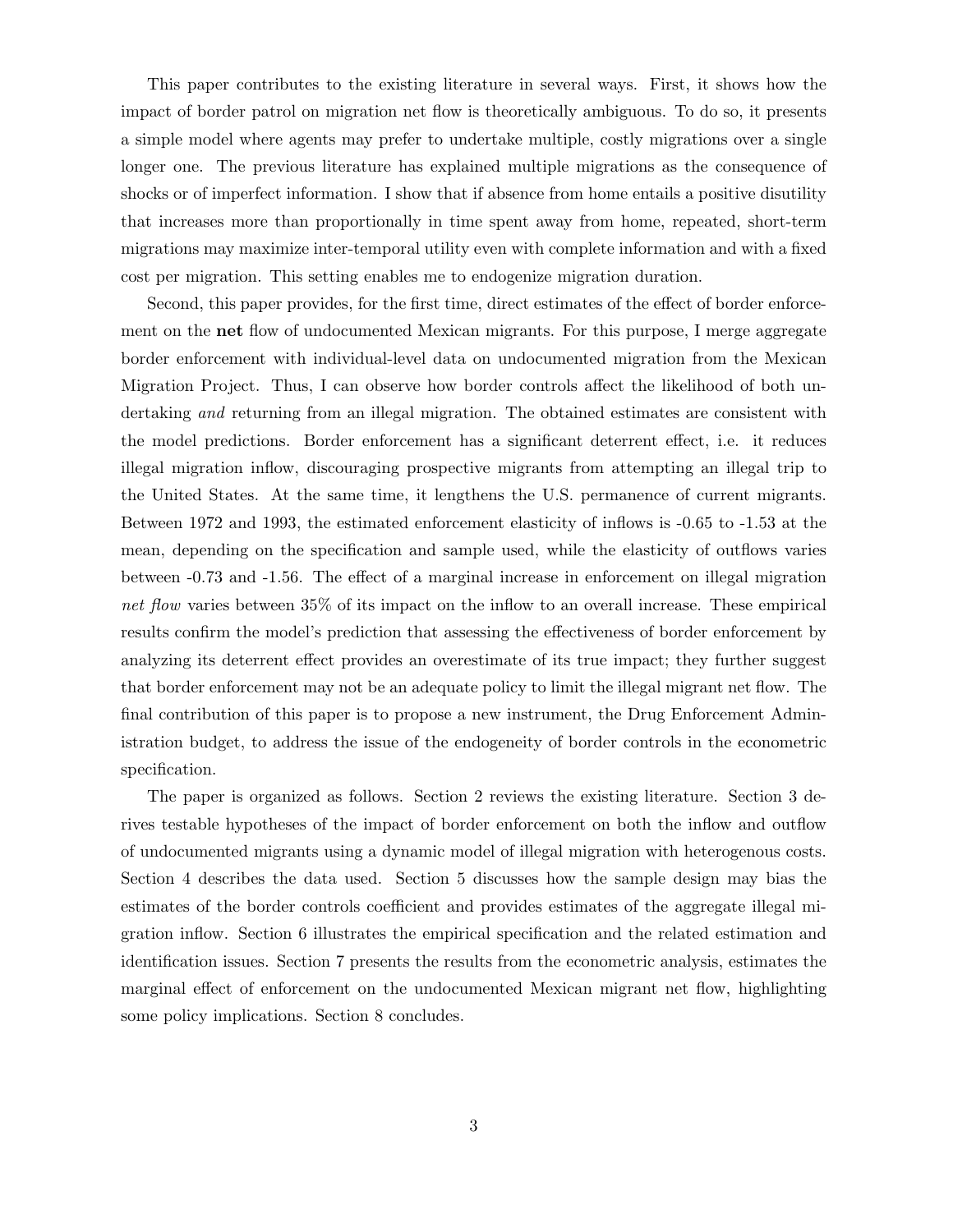#### 2 Literature review

There is a growing literature trying to understand the relationship between illegal migration and border enforcement. The main practical problem faced by this literature is the difficulty of directly measuring the stock and flow of illegal migration.<sup>2</sup> This literature focuses in particular on the relationship between enforcement and illegal migrant inflow. Several papers use records of aggregate apprehension of illegal border crossers to infer the effect of enforcement on the undocumented migrant inflow. Borjas *et al.* (1991) look at the relation between apprehensions and expenditure for border enforcement. Bean *et al.* (1990) assess the impact of the 1986 Immigration Reform and Control Act. Espenshade (1994) tests the deterrent effect of the likelihood of border apprehension on the inflow of undocumented migration. Hanson and Spilimbergo (1999), estimate the elasticity of apprehensions with respect to border enforcement from a reduced-form aggregate apprehension function. Davila et al.  $(2001)$  estimate the short and long-run deterrent effect of border controls.<sup>3</sup>

However, if one wants to estimate how border enforcement affects the stock of illegal migrants, the variable of interest is migration net flow: the effect of border controls on migration inflow is likely to differ from its impact on the net flow, if enforcement also changes illegal migrants' outflow. The fact that tighter enforcement, which causes an increase in migration costs, affects both the likelihood and the duration of an undocumented migration is illustrated in Hill (1987). His model shows that higher enforcement may reduce the number of migrations while increasing their length. More recently, Cornelius (2001) mentions the possibility that higher migration costs may result in lower mobility for undocumented individuals, once they have reached the destination country. The same point is made in a survey by The Economist (2002).

Kossoudji (1992) uses a sample of repeated illegal Mexican migrants to estimate the effect of past apprehension on current migration frequency and duration. This is the only previous empirical paper I am aware of where apprehension is related to migration duration. Unfortunately, the data set Kossoudji uses does not permit to distinguish interior from border apprehensions.

<sup>&</sup>lt;sup>2</sup>Warren and Passel (1987) use U.S. Census data to estimate the stock of undocumented aliens. Massey and Singer (1995) obtain estimates of individual probability of apprehension to assess the magnitude of the net flow of illegal migration.

<sup>3</sup>However, only tentative inference can be made to estimate from apprehension data by how much border patrol reduces the illegal migration inflow: under current U.S. immigration law, the same individual may be arrested several times while trying to cross the border. If an apprehended illegal alien agrees on a voluntary departure, that person is simply transported back to the Mexican side of the border. Thus number of arrests does not clearly represent the volume of apprehended migrants. Espenshade (1995b) estimates the relationship between aggregate attempts and apprehensions using a repeated trials model of illegal migration and presents a way of obtaining estimates of the flow of undocumented aliens by observing the fraction of repeated apprehensions of the same individuals. However, collection of this piece of information has been discontinued since the late 1980s.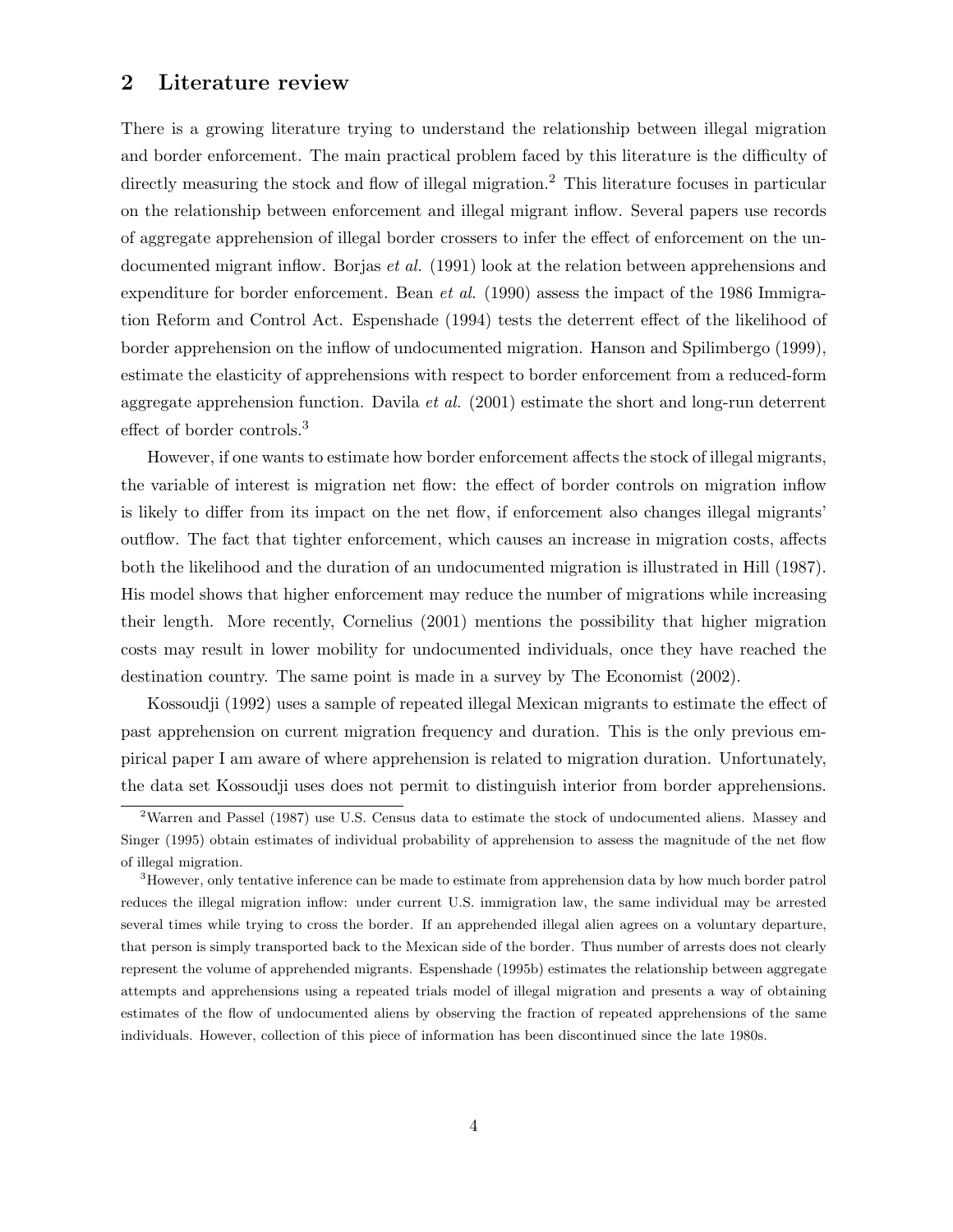Furthermore, being a sample of migrants only, one cannot estimate the effect of enforcement on migration inflow (i.e. the number of individuals discouraged from attempting to migrate by the high level of border controls). This paper adds to the existing literature by providing estimates of enforcement's effect on illegal migration net flow.

Another branch of the literature questions the policy effectiveness of border enforcement on different grounds from the one made above. Advocates of interior enforcement suspect that inspections to firms in undocumented labor-intensive sectors might prove more successful in the eradication of illegal migration. Work by Hanson and Spilimbergo (2001) suggests that border enforcement may be the product of conflicting interests, as controls loosen when the demand for illegal labor is high. Davila et al.  $(1999)$  argue that the disproportionate resource allocation favoring border versus interior enforcement is consistent with agency budget-maximizing behavior, rather than with trying to minimize the stock of illegal U.S. residents.

#### 3 A model of repeat migration

This section models multiple migration choices of heterogeneous agents. The model is used to understand how border policing affects the decisions of starting and returning from an illegal migration, and to derive testable hypotheses and an appropriate econometric specification. In addition, it sheds light on how the survey design may bias estimates of the parameters of interest.

While we understand why people migrate and why it may be optimal to return to the home country even with a higher foreign wage (see, for instance, Borjas and Bratsberg (1996), Stark et al. (1997) and Dustmann (2003)), we know less about the determinants of repeated migration. Since moving is costly, it is not clear why individuals may prefer multiple, shorttermed migrations to a single, longer one. The literature has related multiple migrations to imperfect information or shocks (Da Vanzo (1983)). However, given the vast scale of Mexican migration to the United States and the existence of migration networks, access to information should be relatively easy and cheap. Moreover, there are other important determinants of repeated migrations over the life cycle.

Three different determinants of repeated Mexican migrations over the life cycle are: 1) labor demand cyclicality, 2) target earning behavior, and 3) migration cost increasing convexly in duration of migration. The first case explains the existence of cyclical migration patterns as the consequence of seasonal changes in labor demand. One obvious example is the increased demand for agricultural workers during harvest time, or for hotel staff during peak seasons. Target earning may arise as a consequence of failures in the financial market. Credit market imperfections prevent individuals from borrowing to undertake potentially profitable activities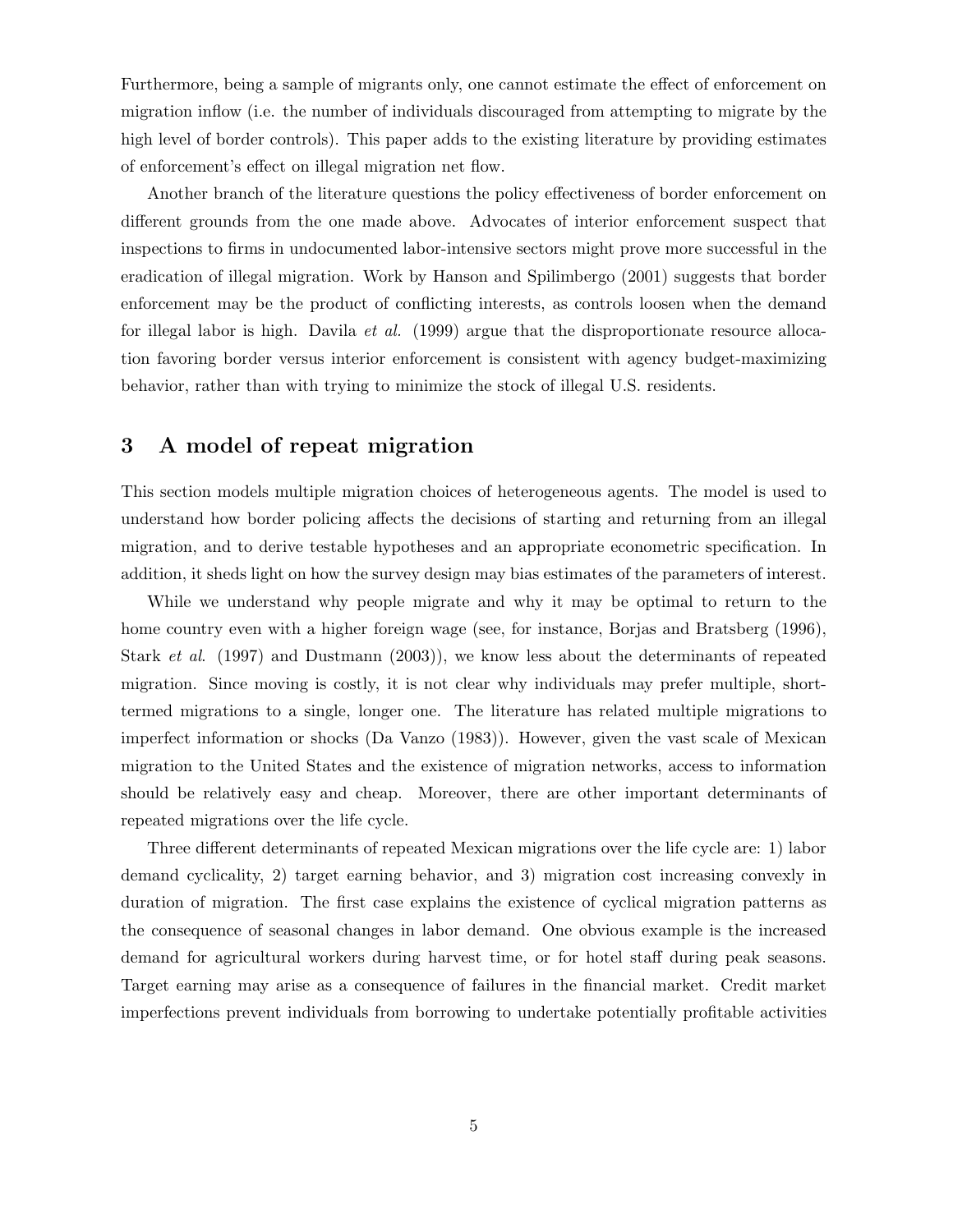(e.g. purchases of land or machinery). Migration may be an alternative mean to raise the needed sum of money. The migrant would stay in the U.S. until he or she has saved the desired amount of money. The third case assumes that being away from home entails a migration cost that grows more than proportionally over time. For instance, the likelihood of a migrant losing claims on current and future ownership of family assets (such as land and properties) may increase convexly with time spent abroad. The longer the absence, the looser the tie with the family members left behind. The same idea applies to intangible costs, such as individuals being homesick. This hypothesis is consistent with the use of remittances as means to retain a tie with the household in the home country, or as a manifestation of altruism. The hypothesis that time away from home may be costly is also consistent with the observed evidence from the MMP71 data: the likelihood of returning from a migration is, *ceteris paribus*, higher for parents and married migrants, and increases with the number of children and hectares of land owned.<sup>4</sup> The current model of repeated migration is based on the latter hypothesis, which, I believe, captures some existing features of Mexican repeat migration. In any case, there exist also alternative assumptions that yield the same implications regarding the effect of border enforcement on the intensity and duration of illegal migration, such as the seasonality or the target earning cases discussed above.

I assume that migration costs are heterogeneous. This may arise because of different reasons. Individuals may be endowed with different levels of ability to cross the border, or they may have access to private information. The data provide evidence of heterogeneity in border-crossing ability. The number of observed apprehensions for a single trip varies considerably, ranging between 0 and 15, although 78 percent of migrants manage to cross the border at first attempt, and 16 percent with up to three attempts. Alternatively, individuals may face varying degrees of financial constraints, hence financing similar trips may entail different costs. Finally, costs may vary because of distance from the border and different levels of community-specific network effects. Modeling alternative sources of heterogeneity, such as differences in labor market-related skills, would not change the sign of the impact of border controls on illegal migration inflow and outflow.

Consider a continuum of potential illegal migrants with heterogeneous migration costs deriving from different ability endowments. There are two periods in the model. Agents treat wages and border enforcement  $(bp)$  as given in each period. There is no uncertainty. Assume the existence of a utility function representing individual preferences. This function depends on consumption  $(c > 0)$  and on the fraction of time spent in the host country  $(t \in [0, 1])$  and

<sup>&</sup>lt;sup>4</sup>Note that also the target earning behavior needs to be coupled with some preference for staying in the home country, in order to explain why the individual returns from a migration despite the positive wage differential.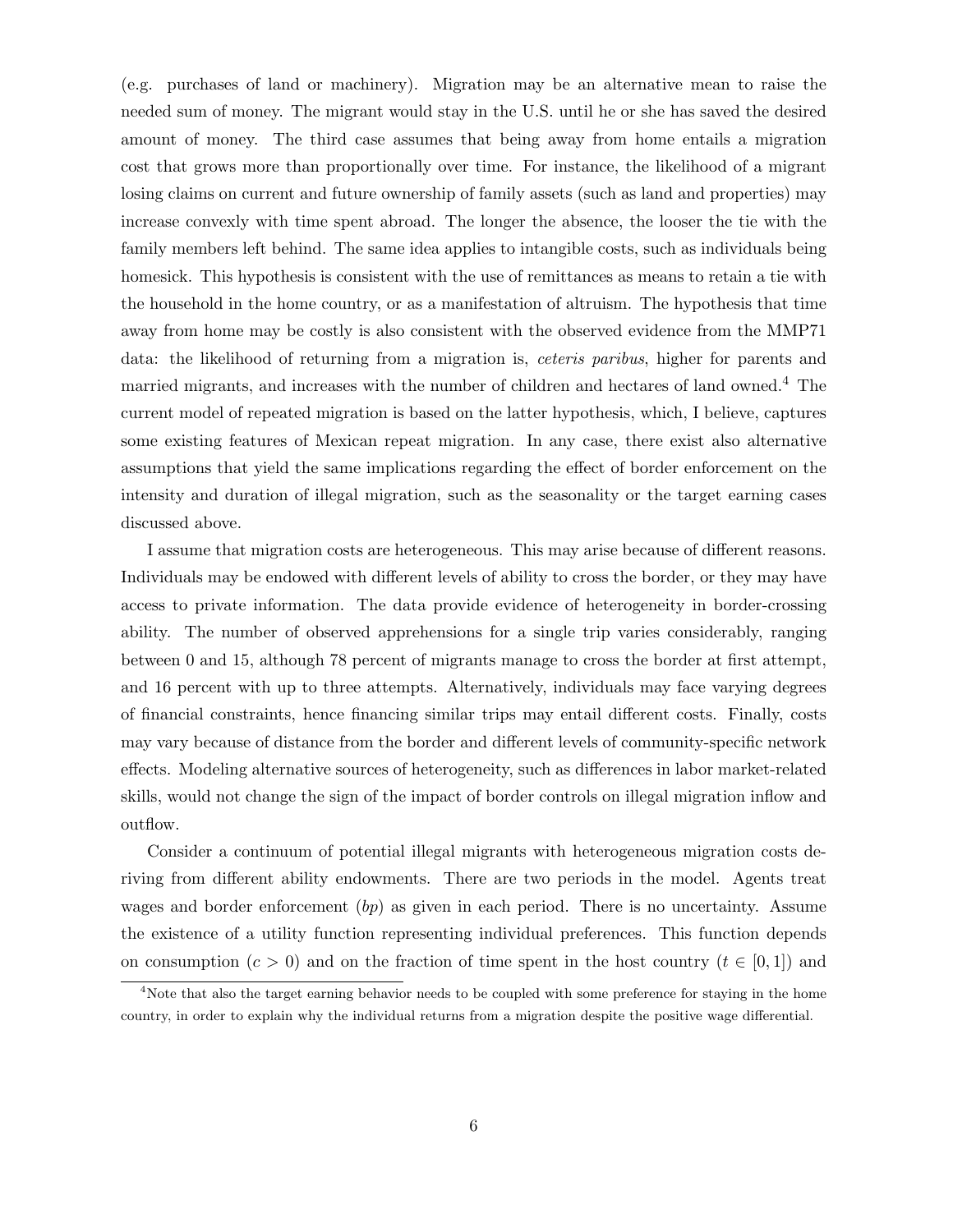it is assumed to be twice continuously differentiable, and additive in  $c, t$ , and across periods. Individuals choose the optimal migration duration in both periods given the positive wage differential between U.S. and Mexican wages  $(w^{US} > w^{MX})$ , the strictly convex disutility from staying away from home  $(u_t < 0$  and  $u_{tt} < 0)^5$ , their appetite for consumption  $(u_c > 0$  and  $u_{cc} < 0$ <sup>6</sup>, and the fixed cost associated with the illegal migration  $(M_C)$ . The latter is a positive function of border enforcement (bp),  $M_{Cbp} > 0$ , and a negative function  $(M_{Ca} < 0)$  of an individual-specific parameter  $(a \in (0, 1))$  capturing heterogeneity in costs. The distribution of a is continuous over its support. From now on I will refer to this parameter as ability in crossing the border. I assume capital market perfection. r is the interest rate paid on savings  $(S)$  and  $\beta$ is the inter-temporal discount factor.

The maximization problem is:

$$
\max_{t_1 \in [0,1], t_2 \in [0,1], S} U(c_1, c_2, t_1, t_2, S; a) = u(c_1(t_1, S, a), t_1) + \beta u(c_2(t_2, S, a), t_2)
$$

where

$$
c_1 = t_1 w_1^{US} + (1 - t_1) w_1^{MX} - M_C(bp_1, a) \mathbf{1} \{t_1 > 0\} - S
$$
  
\n
$$
c_2 = t_2 w_2^{US} + (1 - t_2) w_2^{MX} - M_C(bp_2, a) \mathbf{1} \{t_2 > 0; t_1 < 1\} + (1 + r)S
$$
  
\n
$$
w^{US} > w^{MX}
$$

The object 1{} is an indicator function that takes the value of one when the conditions in brackets occur.<sup>7</sup> Given the parameters of the model, different ability endowments will be associated with varying optimal migration durations, possibly including  $t_1^* = t_2^* = 0$  or permanent migrations. In general, there are two possible impacts of an exogenous change in enforcement on migration in this model. First, the exogenous change could affect the optimal number of migrations, e.g. combining two short migrations into a single, longer one, or the reverse. Second, the change could also vary the length of each particular migration, conditional on the number of migrations. In the current analysis I consider only the latter case. I do this because 1), while it is simple, it is sufficient to show that higher enforcement reduces the level of contemporaneous immigration<sup>8</sup>; 2) I want to focus on repeat migrants to show how changes in future  $(bp_2)$ , as well as contemporaneous enforcement  $(bp_1)$  affect the duration of current migrations  $(t_1^*)$ . Focussing on the second case is equivalent to restricting the optimal migration durations to  $t_1^* \in [0, 1)$  and

<sup>&</sup>lt;sup>5</sup>Partial derivatives are sub-indexed with respect to the argument, hence  $\partial u/\partial t = u_t$ .

 $6$ The assumptions on the utility function ensure that the agents' optimization problem has a maximum.

<sup>&</sup>lt;sup>7</sup>Note that in the preiod 2 consumption equation the fixed migration cost is only incurred if the individual has returned from his period 1 migration, i.e.  $t_1 < 1$ .

<sup>8</sup>This result holds also in the second case.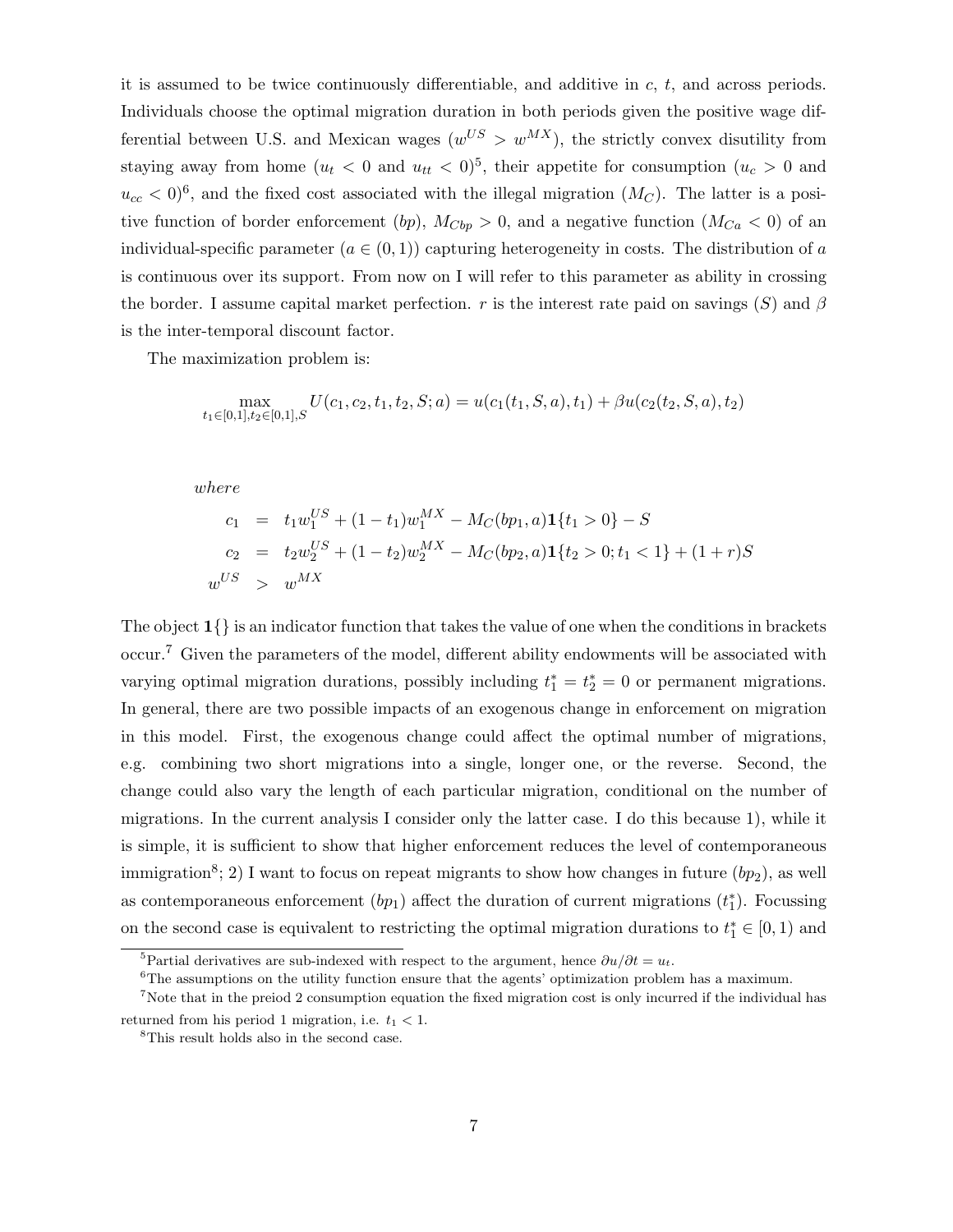$t_2^* \in [0, 1)$ . However, I will discuss the implications of the second case at an intuitive level at the end of this section.

The first-order conditions<sup>9</sup> for migrants in both periods, i.e. individuals for whom  $t_1^* > 0$ and  $t_2^* > 0$ , are:

$$
\frac{\partial U}{\partial t_1} = u_{t_1} + u_{c_1}(w_1^{US} - w_1^{MX}) = 0
$$
  

$$
\frac{\partial U}{\partial t_2} = \beta u_{t_2} + \beta u_{c_2}(w_2^{US} - w_2^{MX}) = 0
$$
  

$$
\frac{\partial U}{\partial S} = u_{c_1} - \beta(1+r)u_{c_2} = 0
$$

One could easily extend this model to allow for future migration costs being a negative function of past migrations or for agents being unable to borrow. In these cases, the magnitude of the migrant flows would differ but the partial effects of enforcement on inflow and outflow would have the same sign.

#### 3.1 Deterrent effect

Given preferences, wages, some continuous ability distribution and enforcement levels, agents with different ability levels will choose a different combination of current and future migrations. Individuals whose ability level exceeds a certain threshold  $(a > a^h)$  will migrate in both periods. Those with a sufficiently low ability  $(a < a^l)$  will never migrate. One can study the impact of changes in migration costs on migration inflow by observing how these ability thresholds change due to higher enforcement. Proving that a marginal increase in border controls increases the values of the existing thresholds shows that higher enforcement reduces migration inflow.

Agents choose in each period whether to migrate or not, and for how long. Using  $H$  and  $M$  to indicate home stay and migration, which may occur for any positive fraction of the period, there will be four possible outcomes: migration in neither period  $(HH)$ ; migration in one period only (either the second,  $HM$ , or the first,  $MH$ ); or migration in both periods  $(MM)$ . There are six potential ability thresholds (the six possible pairwise combinations of the four different outcomes) that represent individuals indifferent between alternative inter-temporal choices. Only a sub-set of them will be relevant, depending on the values of the parameters and on the type of utility function. For instance, define the ability threshold of the individual indifferent between never migrating and migrating only in the first period as

$$
a_{MH,HH}^T = \{a \quad s.t. \quad u(t_{1MH}^*) > 0, t_{2MH}^* = 0, S_{MH}^* = u(t_{1HH}^* = 0, t_{2HH}^* = 0, S_{HH}^* \}
$$

In order to show the effect of enforcement changes on the inflow of illegal migration, I consider the case in which the values of wages and enforcement are identical in both periods and

<sup>&</sup>lt;sup>9</sup>The second-order condition matrix is negative semi-definite.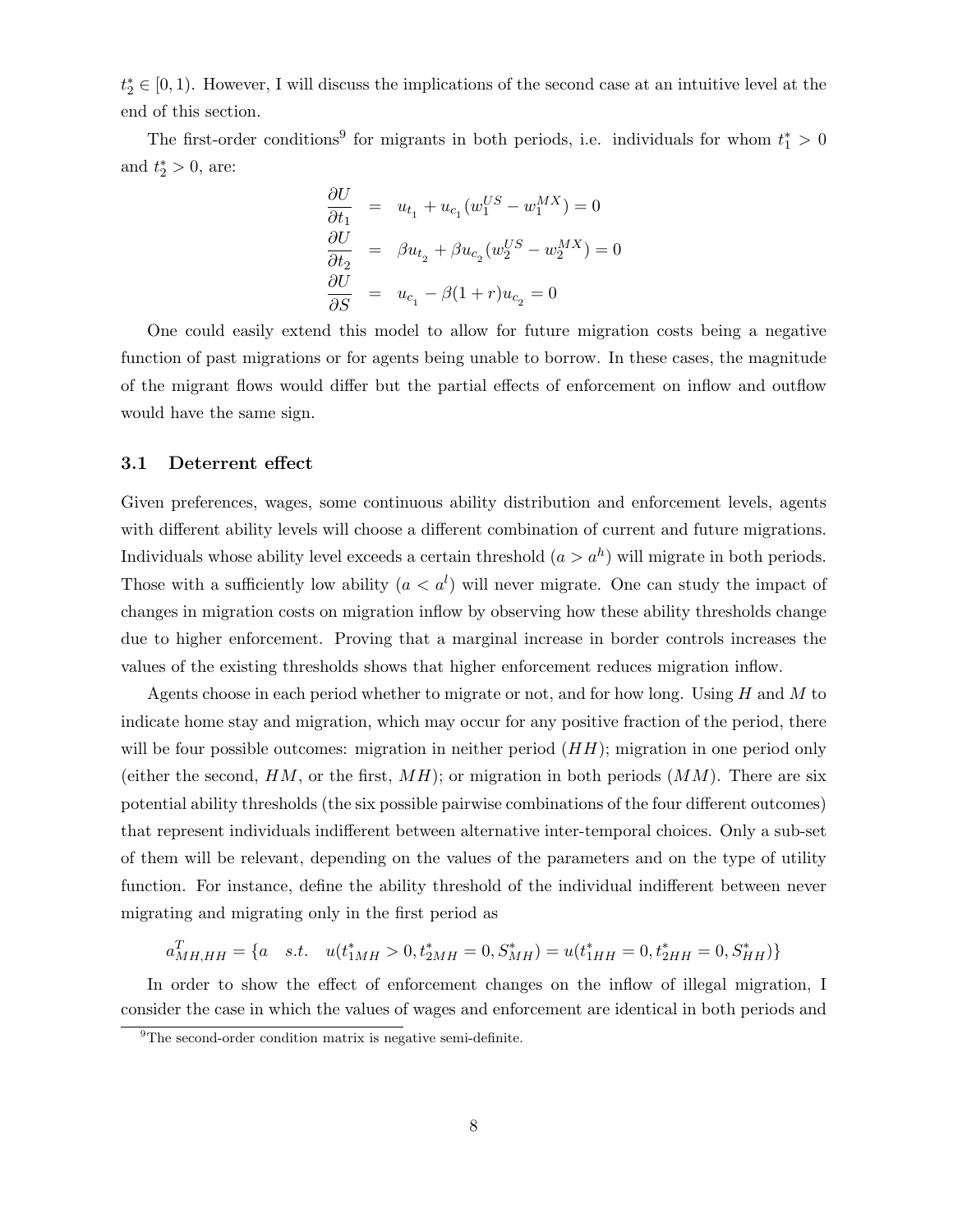$\beta(1+r) = 1$ . Since the two periods are identical, agents either migrate optimally in both periods or always stay in Mexico, provided that their disutility from staying abroad is sufficiently convex in relation to the migration fixed  $cost<sup>10</sup>$ . Hence, optimal migration duration is the same in both periods  $(t_1^* = t_2^*)$ , there is no savings, and there is a single relevant ability threshold,  $a_{MM,HH}^T$ , defined by the agent indifferent between migrating in both periods and not migrating in either. Define this agent's ability level as

$$
a_{MM,HH}^T = \{a \quad s.t. \quad u(t_{1MM}^* > 0, t_{2MM}^* > 0, S_{MM}^* = 0) = u(t_{1HH}^* = 0, t_{2HH}^* = 0, S_{HH}^* = 0)\} \tag{1}
$$

In this scenario, increases in border controls induce the agent to favor the zero migration outcome. To establish this, I can compute the sign of the enforcement effect on ability threshold  $(a^T)$  from (1) using the implicit function theorem and the first order conditions. Given that  $bp_1 = bp_2 = bp$  and that wages and consumption are identical in the two periods, I obtain

$$
sign\left(\frac{\partial a_{MM,HH}^T}{\partial bp}\right) = sign\left(-\frac{(1+\beta)u_{c^*}(\partial Mc/\partial bp)}{(1+\beta)u_{c^*}(\partial Mc/\partial a)}\right) = sign\left(-\frac{(\partial Mc/\partial bp)}{(\partial Mc/\partial a)}\right) > 0
$$

In practice, the symmetry of the two periods makes the model equivalent to a static one. The above comparative static is sufficient to show that contemporaneous enforcement increases move the relevant ability threshold upwards, causing a deterrent effect on prospective illegal migrants.

While the simple case presented above is sufficient to make my point, more realistic assumptions on variation in costs and benefit of migration and in inter-temporal preferences will result in agents with varying ability endowments being indifferent between alternative options. One case worth mentioning is when variations in enforcement over time cause changes in migration timing: for example, the higher future costs of migration will result in migrations being undertaken in period one rather than in period two. Consider the individual whose utility is maximized by migrating once, irrespective of when the migration occurs. This individual will be induced to migrate in the first period by a marginal increase in future migration costs. The reverse is true in case of an increase in current enforcement levels.

#### 3.2 Optimal migration duration

After having shown how enforcement affects the inflow of illegal migration, I now proceed to show its impact on the outflow. I do this by moving back to the more general model and by considering how higher current end future enforcement levels increase the optimal migration

<sup>10</sup>Alternatively, agents may prefer to bear the fixed migration cost only once, undertaking only one (longer) migration.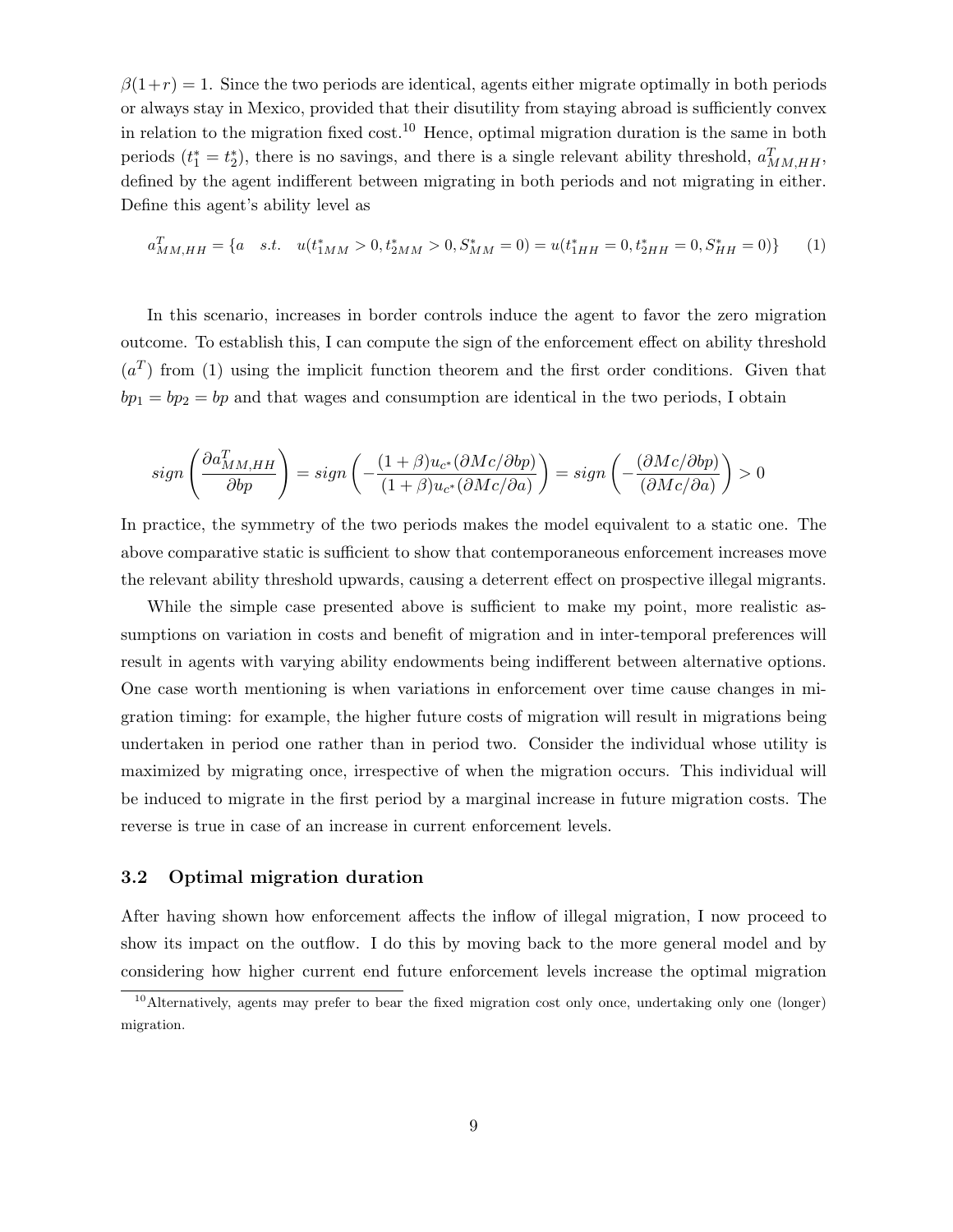duration in period 1  $(t_1^*)$  of individuals who migrate in both periods.<sup>11</sup> I examine this effect using comparative statics:

$$
sign(\frac{\partial t_1^*}{\partial Mc_1}) = sign(-(1+r)u_{c_2^*c_2^*}(u_{c_1^*c_1^*}u_{t_2^*c_2^*} - 2u_{c_2^*c_2^*}\Delta^2)) > 0
$$
\n(2)

$$
sign(\frac{\partial t_1^*}{\partial Mc_2}) = sign\left(\beta u_{c_1^*c_1^*}u_{t_2^*t_2^*} + u_{c_2^*c_2^*}^2\Delta^2(2+r)\right) > 0\tag{3}
$$

where  $\Delta$  indicates the wage differential.<sup>12</sup> These comparative statics show that the optimal migration length is a positive function of both current and future levels of border enforcement. These results are intuitive: because of the concavity of the utility function, higher costs of migrating lengthen the time one must spend abroad to reap positive returns from the migration. One would obtain the same result by replacing the assumption of concave utility with target earning behavior: as migration costs increase, it takes longer to save the desired amount of money.

Migration duration is also a positive function of future migration costs: for individuals who migrate in both periods, a marginal increase in future enforcement levels will increase optimal current migration duration. Illegal agricultural workers, who, with low enforcement levels, would undertake two short trips in each period during harvest season, may be induced to stay in the U.S. also between seasons because the cost of future migration has risen. In practice, given the large stock of highly mobile undocumented resident U.S. migrants, both these effects may be substantial in size.

To summarize, modeling the effect of border enforcement on choice and duration of repeated temporary undocumented migrations shows that border controls have a deterrent effect on prospective migrants: higher enforcement levels raise migration costs, causing fewer people to migrate. However, tighter enforcement affects also the behavior of current migrants, who will stay for longer time in the destination country. An increase in contemporaneous costs requires migrants to stay longer before they can benefit from the investment. Higher future enforcement also induces current migrants to delay their return because future trips are more costly. These results imply that the effect of an increase in border policing on the net flow of illegal migration is ambiguous and depends on the amount of both prospective and current migrants and on how sensitive both groups are to changes in migration costs.

These findings have several other implications: first, policy-induced changes in illegal migration inflow differ from changes in its stock, because the policy has also a significant effect on

<sup>&</sup>lt;sup>11</sup>Changes in future migration costs do not affect the current migration duration of individuals who migrate only in period 1.

<sup>&</sup>lt;sup>12</sup>This assumes that wage differentials are identical in the two periods. This simplifies the notation without changing the signs of the partial derivatives.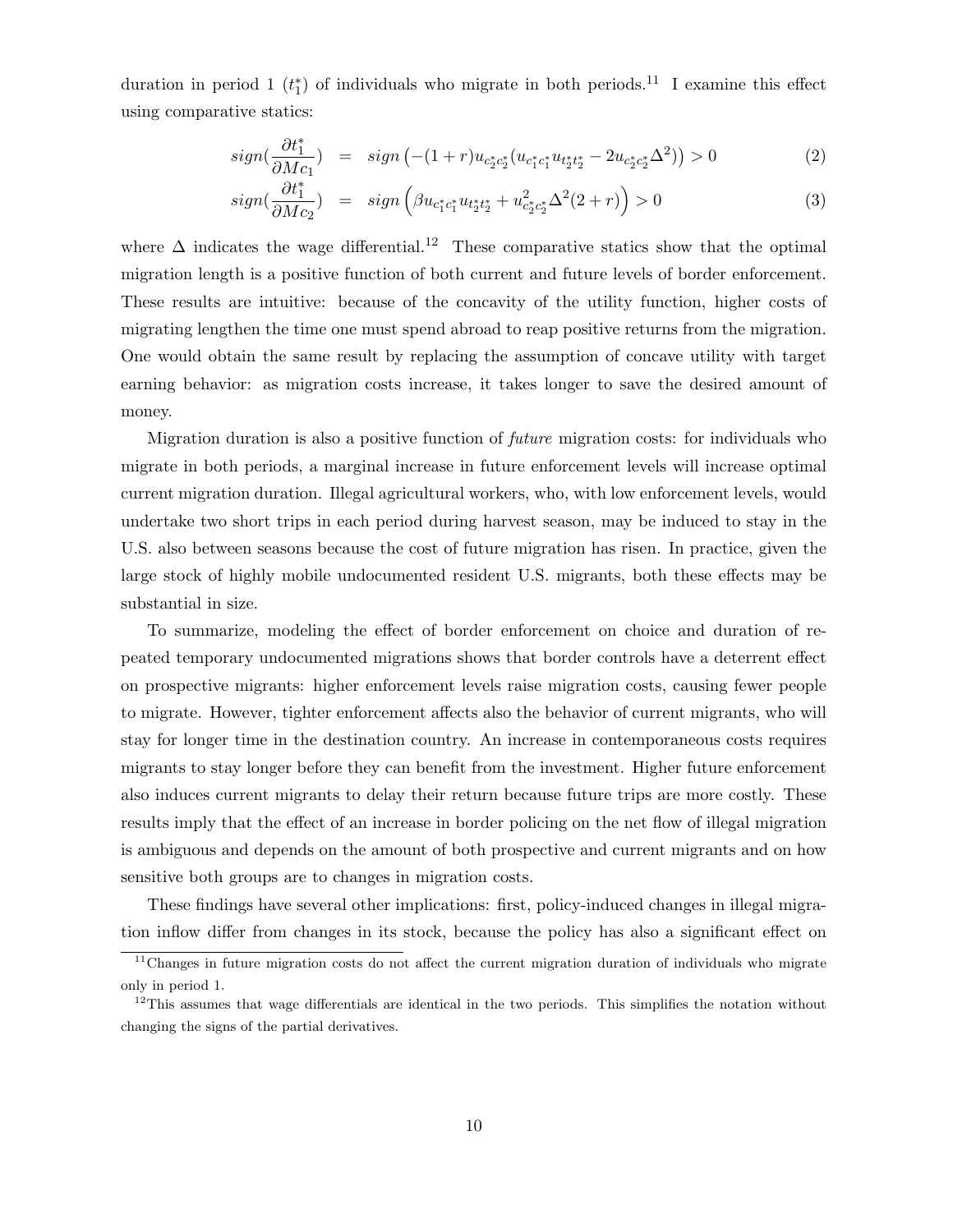migration outflow. Second, the estimated effect of the policy observing only migration inflow is larger than the true one (in absolute value). Hence, judging the effectiveness of border enforcement only by assessing its impact on the inflow results in an overestimate of the true effect. This may result in too much spending being devoted to border enforcement and too little to alternative policies, thus providing an additional explanation for the observed disproportionate resource allocation in favor of border (as opposed to interior) enforcement. Lastly, for each level of prospective migrants, the optimal level of border enforcement is a function of the stock of current U.S.-based illegal migrants.

As I argue later in the paper, the may result from using its estimated impact in the migration inflow reduction as a proxy for its effect on migrant stock. If the effect on the inflow is an overestimate of the impact on the stock (which is the case if illegal migrants lengthen their permanence in the U.S. in response to higher border enforcement) then border enforcement may appear more effective than it actually is, and attract larger funding.

#### 4 The data

Table 1 describes the data used, providing their means and standard deviations for the period of interest. The data used come from several different sources: border enforcement and aggregate apprehension data are from unpublished records of the Immigration and Naturalization Service (INS), the Department of Justice agency managing border enforcement. U.S. wage and unemployment data are from the Bureau of Labor Statistics. The Mexican unemployment rate is from World Economic Outlook (WEO) data. The other Mexican macroeconomic variables used are from the Mexican National Statistical Institute (INEGI).<sup>13</sup> Hanson and Spilimbergo (1999b) describe both the enforcement and the macroeconomic data in great detail.

Individual migration information comes from the Mexican Migration Project database (MMP71). The MMP71 sample contains data from 71 communities in 13 different Mexican states between 1987 and 1998.<sup>14</sup> Every year a number of different Mexican communities (normally 5) are selected in such a way as to represent a range of diverse characteristics (size, ethnic composition, location and economy).<sup>15</sup> Interviewers collect data on a random sample of 200 households from each locality between December and January, months in which migrants tend to return home. I

 $13$ With the exception of the devaluation rate, which is from aggregate MMP71 data.

<sup>&</sup>lt;sup>14</sup>I also include data on a small sample of pilot interviews from 1982.

<sup>&</sup>lt;sup>15</sup>Each year, a series of U.S.-based non-random follow-up interviews are undertaken in the summer months, using snowball sampling (a method whereby interview subjects are indicated by previous interviewees). I discard this much smaller group from the analysis because it is selected through a non-probabilistic sampling methodology, although Massey and Zenteno (1999) analyze the quality of the data, and conclude that they are generally a representative source of information on Mexico-U.S. migration.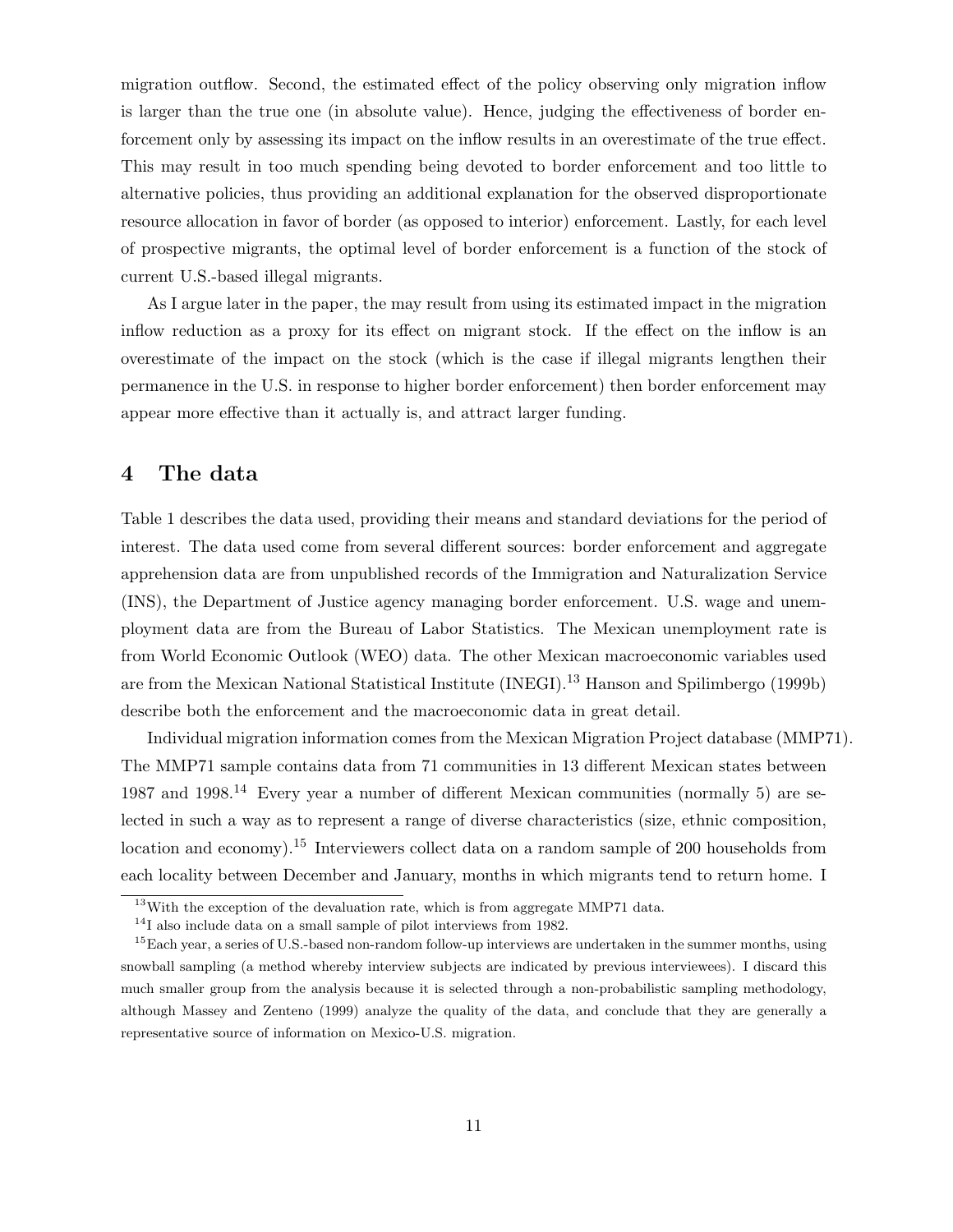Table 1: Descriptive statistics of the variables used, November 1998 data.

|                    |        | 1972-1993 |                                                                       |
|--------------------|--------|-----------|-----------------------------------------------------------------------|
| Name               | Mean   | St. Dev.  | Description                                                           |
| Linewatch hours    | 2.15   | 0.51      | Million annual hours of border control                                |
| Illegal migrations | 0.035  | 0.007     | Proportion of sampled individuals undertaking an illegal migration    |
| Returns            | 0.551  | 0.044     | Proportion of sampled individuals returning from an illegal migration |
| US unemployment    | 6.84   | 1.30      | U.S. unemployment rate                                                |
| US wage in pesos   | 29.53  | 5.86      | U.S. real hourly wage rate in the                                     |
|                    |        |           | private sector, 1990 pesos                                            |
| MX wage index      | 1.09   | 0.16      | Mexican real hourly manufacturing wage                                |
|                    |        |           | index, production $(1990=1)$                                          |
| DEA budget         | 495.25 | 241.91    | Drugs Enforcement Agency real budget,                                 |
|                    |        |           | 1990 million dollars                                                  |
| Legalizations      | 25.95  | 43.86     | Annual MMP71 Mexican legalizations                                    |
| Apprehension       | 540.54 | 216.09    | annual INS border apprehensions (in thousand)                         |

observe the complete migration history of household heads. For instance, I observe 30 years of information regarding the timing, duration and location of migration of an individual aged 30 when interviewed at time  $t$ . If the household head is absent, the interviewer collects the relevant information on his/her current and past migrations from other household members (Colussi, 2004). Interviewees include individuals with past spells of migration (both legal and illegal ones) as well as others who never migrated. Massey (1987) provides further details about the study design.

I build a panel from household heads' retrospective migration histories. The interviews were done between 1987 and 1998 and they collect recall data that span several decades. Because my instrumental variable only starts being observed in 1972 (the year in which the Drug Enforcement Administration was created), I only study migration decisions starting from that year. In addition, to limit recall errors, in some specifications I use a maximum 15 year recall window prior to the interview. Hence, the sample contains the 1972-1987 migration history of individuals interviewed in 1987, or, for instance, the 1976-1990 migration history of 1990 interviewees when using maximum 15 years recall data. I only use migration data through 1993, because the available data for the last five years of the sample (1994 to 1998) consist of too few observations to be included.

I include individuals aged between 16 and 55, who do not receive a disability pension and cannot migrate legally. In such a way, I obtain an unbalanced person-year panel with different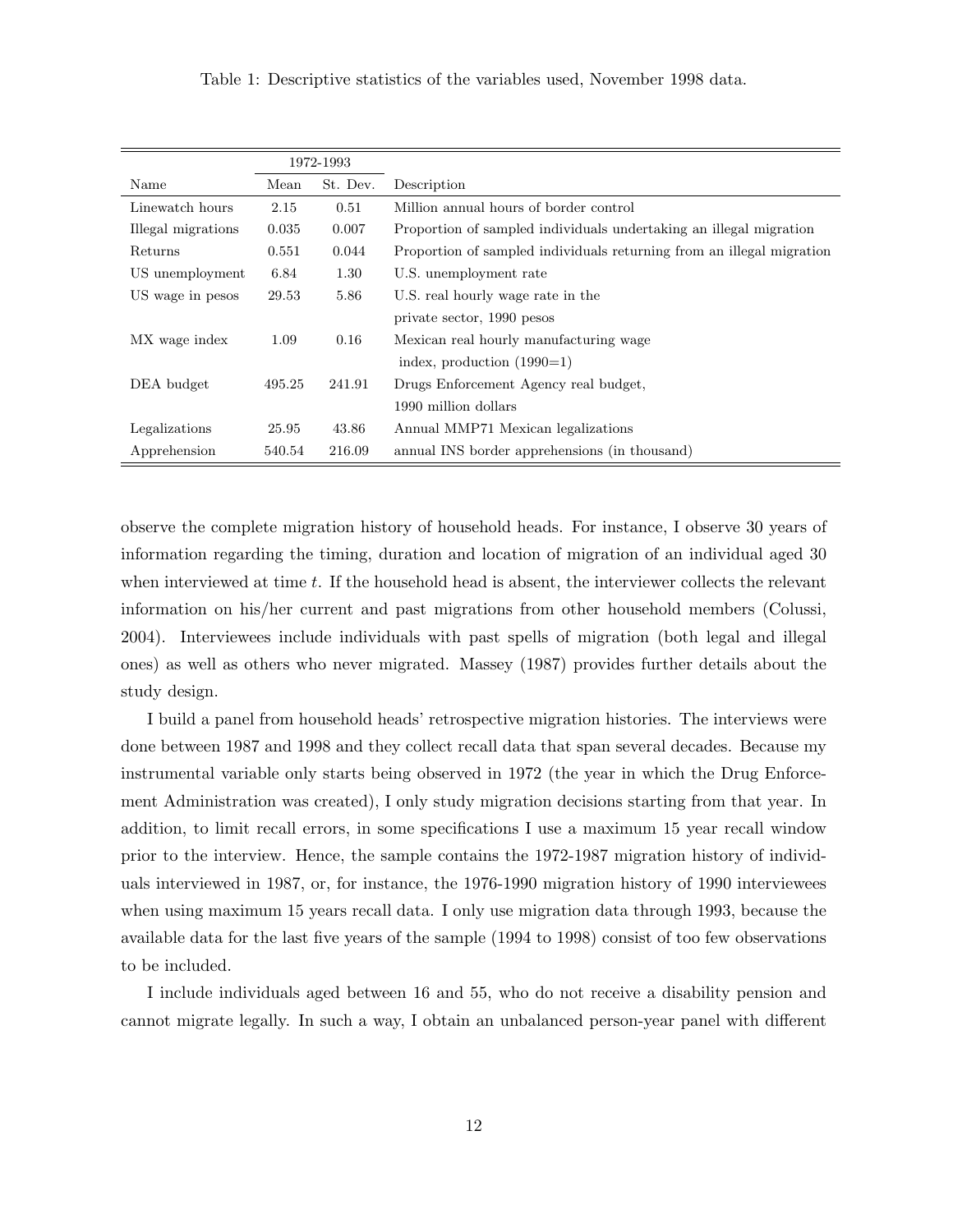entry and exit years. For example, suppose I observe a household head aged 67 in the interview year, 1997. His migration history is in the sample only between 1972 (1983 when I use up to 15 years recall period) and 1985 (because he turns 56 in 1986).

Figure 1 exhibits my key explanatory variable, annual border enforcement level, measured in million linewatch hours.<sup>16</sup> This Figure shows that border controls increase over time, with particularly steep increases in the late 1970's and from 1986.



Figure 1: Border Patrol - million linewatch hours

The average intensity of border controls between 1986 and 1993 is 20% higher than during 1977- 1985. This is a consequence of the 1986 Immigration Reform and Control Act (IRCA). One of the Act's various measures to curb illegal immigration was the increase in border policing, together with sanctions for the employment of undocumented labor and an amnesty program to legalize a large group of current illegal U.S. residents.<sup>17</sup> The implementation of IRCA was partly a reaction to the increased migration incentives caused by the economic and financial crisis that hit Mexico in the early 1980s. With high inflation levels eroding the purchasing power of wages<sup>18</sup> and periodic *peso* devaluations, more individuals were attempting to work illegally in the United States. The two panels in Figure 2 show how the relative peso value of Mexican versus U.S. wages declined dramatically during this period. This substantial time variation is useful to identify wage effects on migration.

The impact of the Mexican economic crisis on incentives to migrate is also noticeable in

 $^{16}\mathrm{By}$  linewatch hour I mean one hour of patrolling duty along the southwestern U.S. border.

<sup>&</sup>lt;sup>17</sup>Border Patrol budget, which has been increasing continuously since 1986, does not reflect the 1988 sharp linewatch hours decrease. Inspection of the monthly linewatch data shows that the lower enforcement in 1988 is concentrated in the month of August. The enforcement intensity of the remaining 11 months is closer to 1987 and 1989 levels. Unfortunately, migration data are at the annual level only.

<sup>18</sup>Mexican real minimum wage decreases by 74% in the first half of the 1980s (Hanson and Spilimbergo, 1999).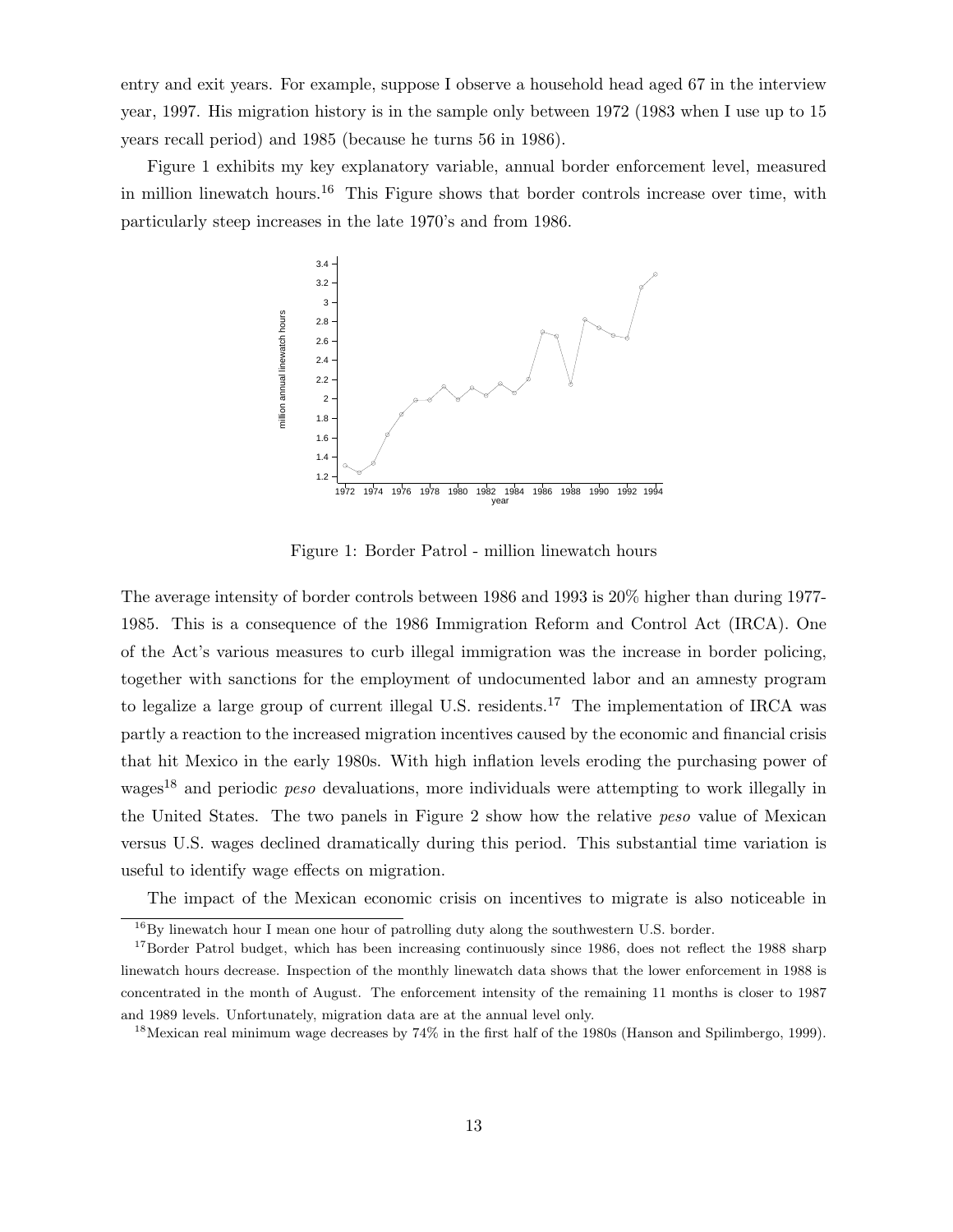

Figure 2: U.S. hourly private sector wage in 1990 pesos (left) and Mexican real manufacturing hourly wage index  $(1990=100)$ 



Figure 3: Proportion undertaking an illegal migration out of potential migrant population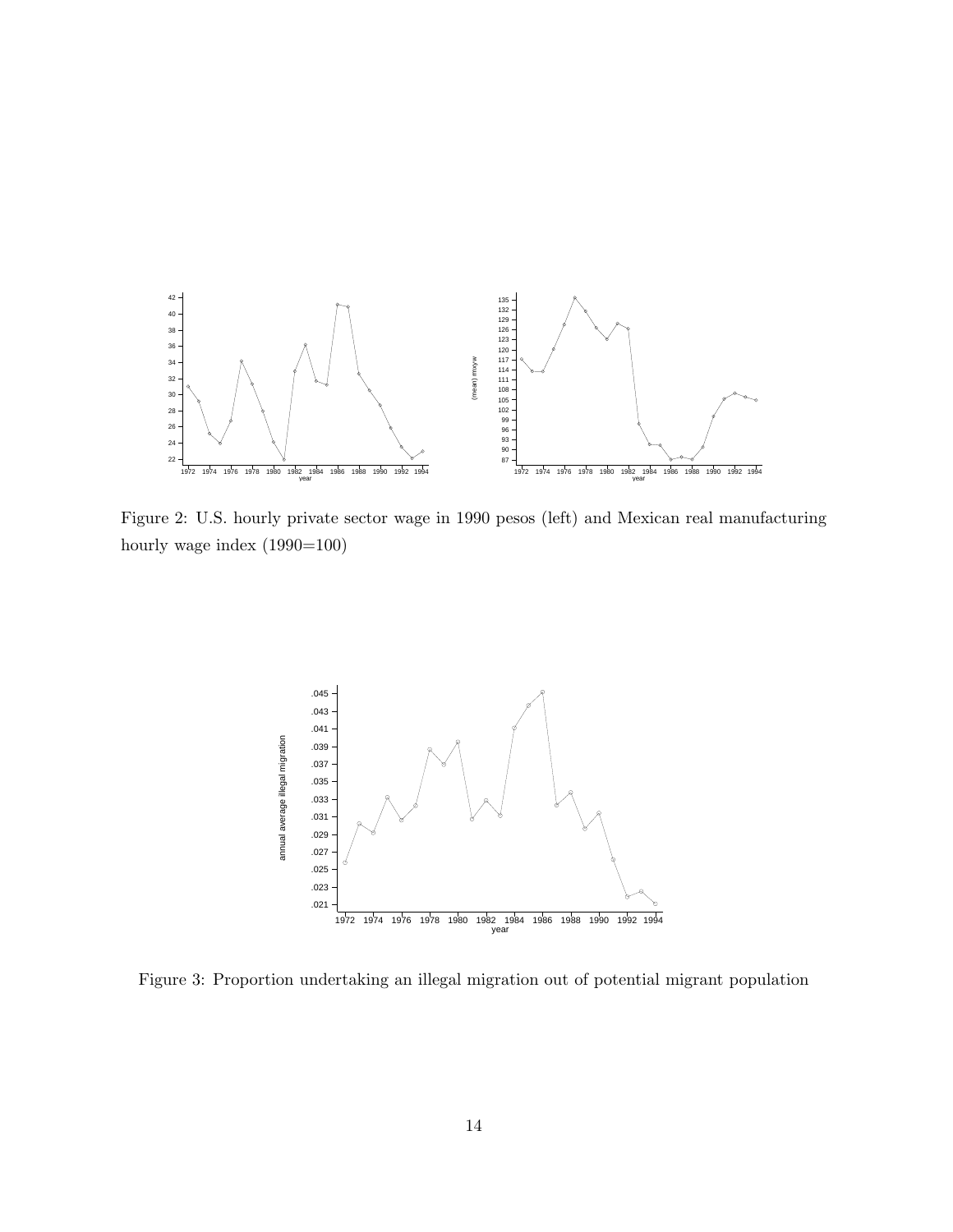Figure 3, which shows sample illegal migration inflow to the United States as proportion of overall population of potential migrants. This variable is created considering the sample of potential migrants who are in Mexico, and computing the fraction of potential illegal migrants who begins an illegal migration to the United States in each year. The proportion of individuals who migrate nearly doubles between 1972 and 1986, with a peak in 1985-1986. The rising migration trend reverses starting in 1986. Part of this effect is likely a consequence of the IRCA amnesty granted to more than two million U.S.-based illegal Mexicans migrants: this results in a large group of individuals simply switching from illegal to legal status.<sup>19</sup> The improvement of Mexican economic conditions, the toughening of border enforcement, and the introduction of employer's sanctions are also additional likely determinants of the trend reversal.

Figure 4 shows average annual returns from illegal migrations. In this case, I consider the sample of migrants who are illegally in the United States. I measure the fraction of this groups who leaves the U.S. to return to Mexico each year. Up to 1985, there is an upward sloping trend, i.e. an increase in short-term temporary migration. This may be generated by migration volume's growing faster than border enforcement, as shown in the Figures above, which would result into lower individual apprehension probability.



Figure 4: Proportion of current undocumented migrants returning from an illegal migration

The amnesty program, as well as the tighter border controls, may explain the sharp decrease in 1986 and 1987 returns. This may be because amnesty applicants might refrain from returning to Mexico while waiting for their legalization application to be processed, i.e. approximately between 1986 and 1988.<sup>20</sup> The last 5 years do not show a clear trend in returns from illegal

 $19$ INS estimates a total of 2,600,000 Mexican legalizations (Statistical Handbook on U.S. Hispanics, 1992), while Bratsberg (1995) reports nearly 2,200,000 ones.

<sup>&</sup>lt;sup>20</sup>There is a 12-month window to apply for the legalization and it takes several months for the authorization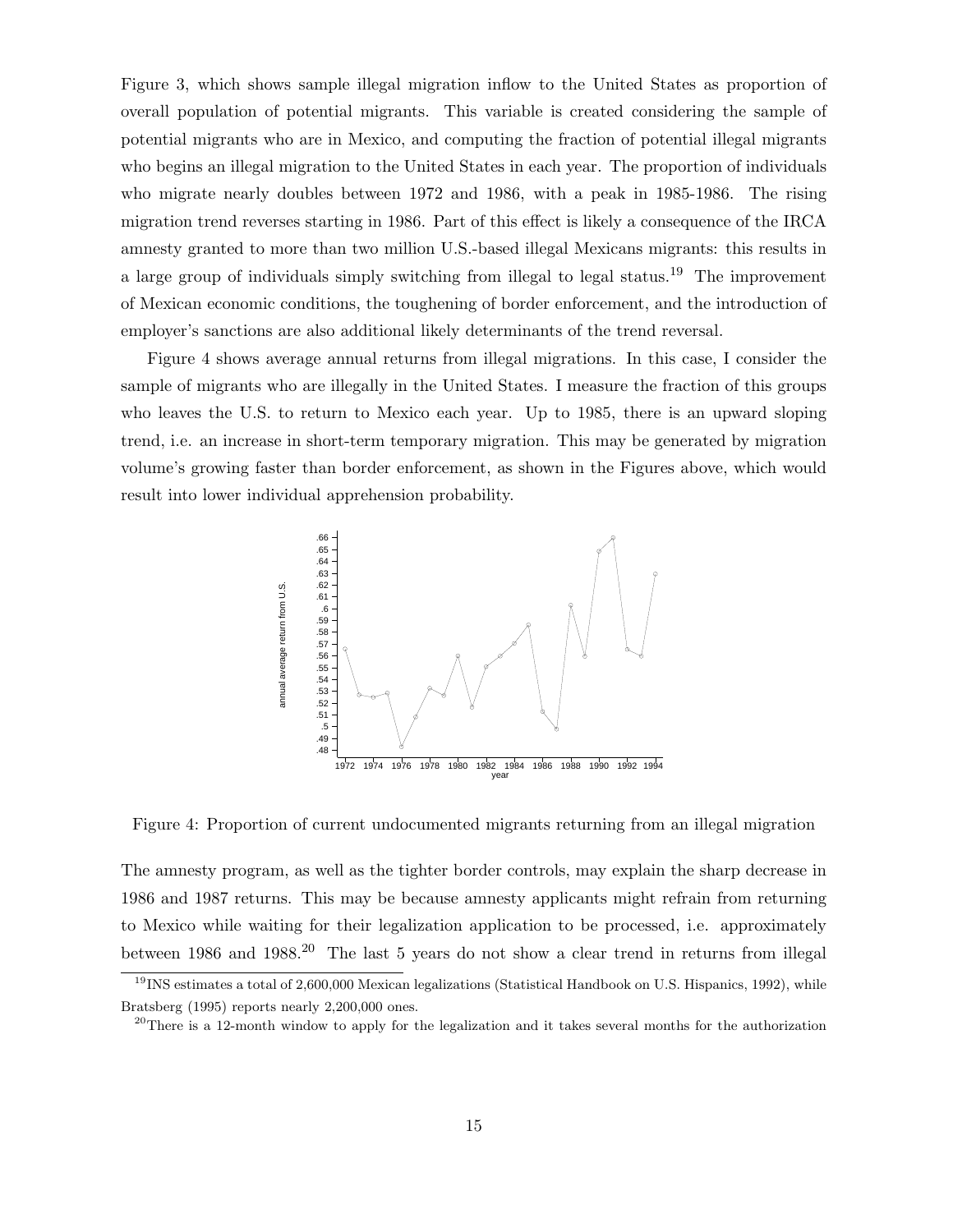migrations. Average returns are now proportionally higher than pre-IRCA ones, although one may attribute it to the change in illegal migrant mix: longer-term undocumented migrants are now legal (eligible applicants must prove they had been living in the United States since 1982), and this leaves a larger proportion of short-term migrants.

There are various wage measures that might affect migration decisions. I observe both minimum wages and some measures of private sector wages. In particular, I have data on U.S. average hourly minimum wage and Mexican monthly average minimum wage; and on U.S. hourly private sector wages and on an index of Mexican average production manufacturing hourly wage. The advantage of conditioning on minimum wages is that they may provide an upper bound to the wage paid to unskilled, illegal migrants.<sup>21</sup> Private sector wages, instead, have more time variation and are likely to be more responsive to changes in labor supply and demand. I chose to condition on private sector wages for these reasons, and also because minimum wages appear to be highly multicollinear with the other explanatory variables in the regressions.<sup>22</sup> In any case, the trends of minimum and private wages are not too dissimilar.

#### 5 Survey design and data issues

Four characteristics of the survey design may cause a bias in the estimated effect of enforcement on illegal migration net flow. The first two are different types of non-random sample selection: the absence of some current migrants due to data being collected in Mexico only, and the fact that the sampled communities may not be representative. The remaining two are the recall bias associated with the use of retrospective data, and the use of an unbalanced panel to identify the effect of longitudinal variation in enforcement.<sup>23</sup>

The most important source of potential bias is caused by data being collected in Mexico. Although I observe household heads' migration history even if the person is absent at the time of the interview, no information is available when the whole family is away. Some of the household heads missing from the data are illegal migrants in the United States whose family joined them.

to be granted.

<sup>&</sup>lt;sup>21</sup>Illegal migrants are mainly unskilled individuals: average education level for the population of potential migrants is 5.1 years, whereas Hanson and Spilimbergo (1999b) report that mean school years for individuals employed in manufacturing in Mexico was 8.1 in 1990.

<sup>&</sup>lt;sup>22</sup>The analysis of the correlations between both sets of wages and the other variables used in the econometric model show that the multicollinearity arising from the use of minimum wages cannot be directly related to any pairwise correlation.

<sup>&</sup>lt;sup>23</sup>Munshi (2003) has a very good discussion of potential data issues caused by the MMP survey design, applied to a different context. Some estimation issues are common to both exercises. I refer the interested reader to this additional source.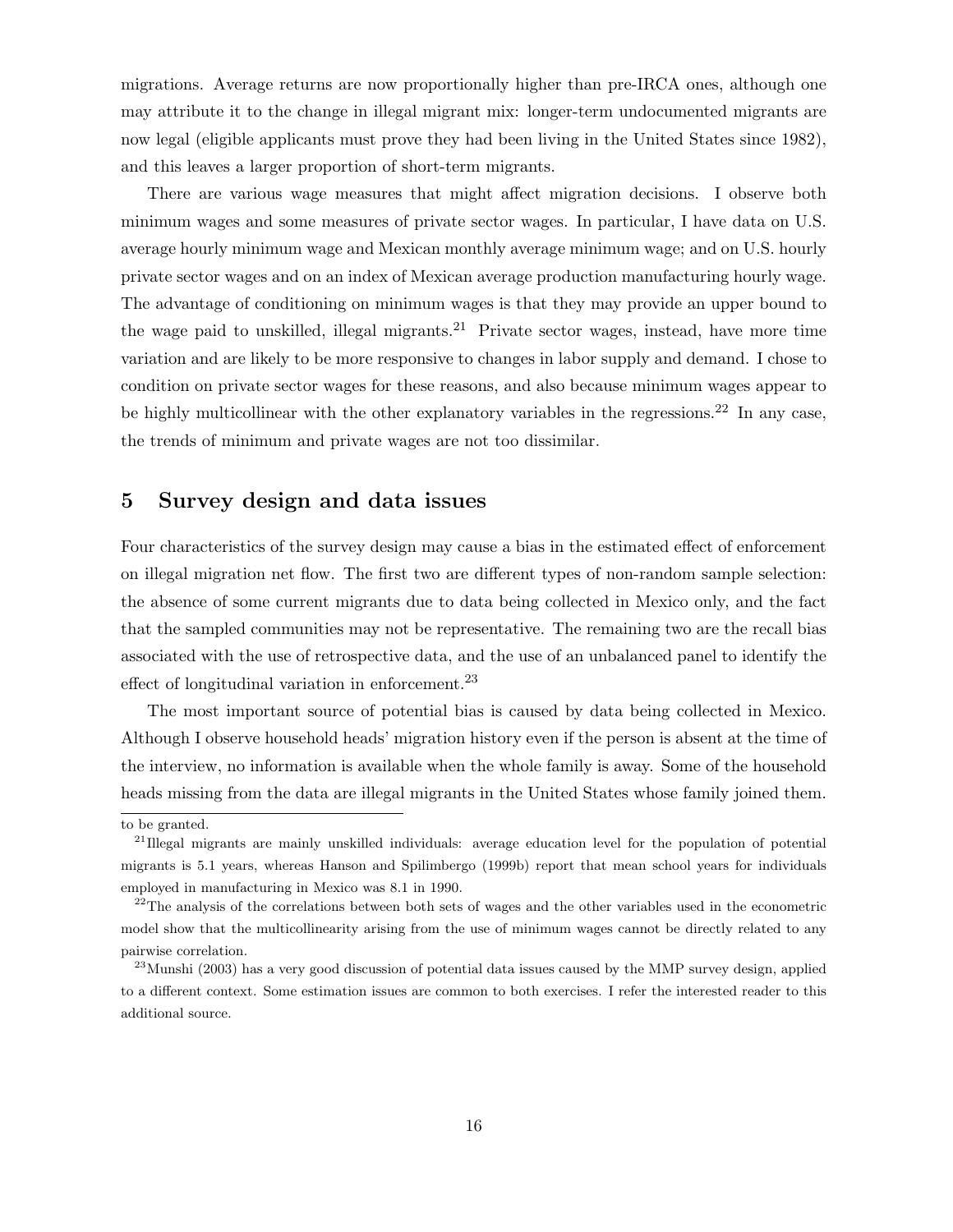This is likely to bias estimates of the effect of border enforcement on illegal migration inflow and outflow, albeit to different extents. The magnitude of the bias on the inflow is likely to be small for two reasons. First, the heads of missing households are likely to be a small proportion of the observed group of potential migrants, given my very loose definition of potential migrants. Second, households who have left Mexico to join the head in the United States are likely relatives of long-term migrants who are sufficiently established in the Unites States to have their families join them. These household heads' migrations happened in the past, hence a fraction of them must have occurred before 1972. Finally, after migrating these household heads are no longer part of the sample of potential migrants anyway.

Missing data are more problematic for the effect of enforcement on illegal migration outflow. The missing household heads are a larger fraction of the sample of current illegal migrants. Moreover, if unobserved heads are long-term illegal migrants, they may be the least sensitive to enforcement changes. Hence, the estimated effect of enforcement on the likelihood of returning from illegal trips may be larger (in absolute value) than the true one.

A second characteristic of the data that may cause selection problems is the non-randomness of the communities sampled at the beginning of the project: the localities chosen in the first years of the project's existence belong primarily to high migration areas. This may result in migrants being over-represented. If individuals with no prior migration experience nor access to migrant networks are the most sensitive to enforcement tightening, then their limited presence in the sample may bias the parameters of interest downward (in absolute value). However, in more recent years the MMP began sampling also different types of communities. Since the data used are retrospective, I can use 1970s and 1980s migration data from localities sampled in the 1990s. This should partially offset the potential downward bias.

There is no direct way to assess how the sample selection affects the estimates of the parameters of interest. Ideally, one would want to compare the sampled individuals with the missing ones and see whether their decisions to undertake and return from illegal migrations differ systematically in ways related to border enforcement. One indirect way to test for the sample representativeness is to compare estimates of illegal migration inflow and growth computed using the MMP71 data and alternative sources. These tests address both the issue of missing migrants and the one of the non-randomness of the communities sampled in the first years of data collection.

I first compare the inflow estimates computed from different sources, shown in Figure 5. I obtain an estimate of the amount of annual immigration by comparing sample and aggregate border apprehensions. Sample data are from the MMP71. Aggregate apprehension data are from INS records. Knowledge of sample annual apprehension rate  $\bar{a} = a/m$ , where a is total sample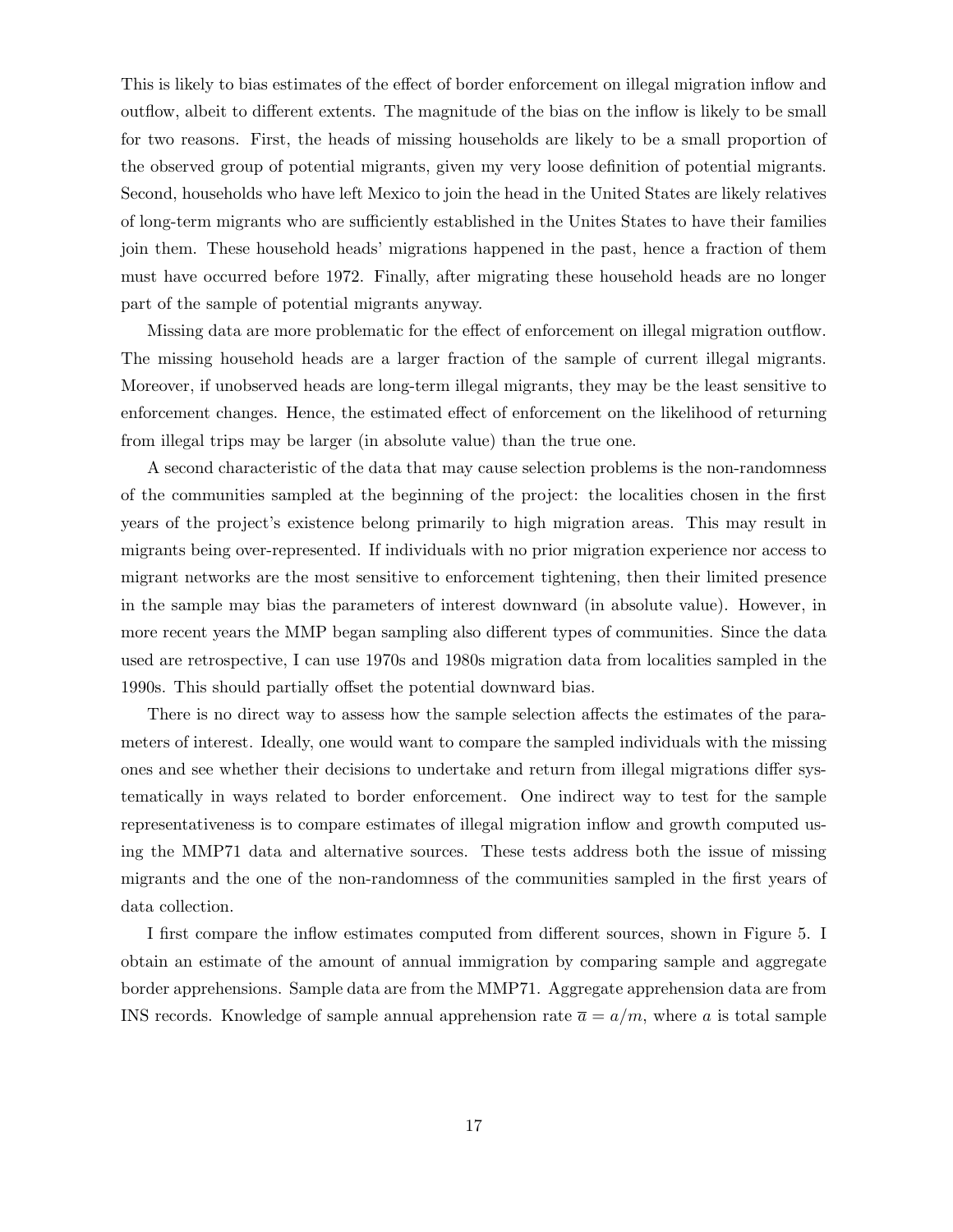apprehensions and  $m$  is sample undocumented migrations, and of aggregate yearly apprehensions A permits to estimate the annual Mexican illegal migration inflow:

$$
I = \frac{A}{\overline{a}}
$$

The corresponding estimated volume of illegal migration ranges between  $234,\!000^{24}$  and  $2,\!570,\!000$ individuals in the years between 1972 and 1993, with an annual average of 1,265,000.

The first alternative inflow estimate I consider is the one computed by Massey and Singer (1995), who use only the 22 MMP communities sampled between 1987 and 1992. I expect their estimates of the illegal migration inflow to be higher than the ones computed from MMP71 because their data come from localities with high intensity of migration. The volume of illegal Mexican migration estimated using MMP71 data is consistently lower than the one computed by Massey and Singer (1995): it ranges between 35 and 77% of their estimates, in line with expectations. Nevertheless, the trends of the two series are not dissimilar, although migration growth in the first half of the 1980s is more marked using Massey's and Singer's figures.

I obtain an additional estimate of illegal migration inflow following Espenshade (1995b), who notes how the ratio of undocumented migrations and total border apprehensions is stable between 1977 and 1988 and amounts to 2.2. Multiplying this ratio by the INS aggregate apprehension data results in a migration inflow that averages 1,323,000 between 1977 and 1988. Mean undocumented immigration for the same period using the MMP71 estimates is about 95% of the Espenshade-based figure. The similarity between the two series is striking, and the difference might be entirely imputed to non-Mexican illegal migration.

As a further robustness check, I also compute average annual illegal migration inflow discarding data collected in 1987, 1992 and post-1993 survey years (corresponding to important policy changes), on the grounds that the interviewees' migration behavior may be affected by the policy changes. The two series are nearly identical up to 1987, and differ between 1988 and 1991, when, however, there are few available observations for the smaller sample.

I now compare the MMP71 estimates of the annual growth of undocumented Mexican population in the United States with INS aggregate data. I obtain an estimate of migration growth from MMP71 data by computing the sample annual illegal migrants departure rate from the U.S. as a fraction of entries,  $f$ . For example, if in a given year there are 200 illegal entries and 160 exits, the corresponding f equals 0.80. The change in stock is  $(1 - f)I$ , where I is aggregate inflow. The rate  $f$  amounts to  $95\%$  for the whole sample, implying an average annual outflow of 1,202,000. The INS Statistical Yearbooks estimate that the population of U.S.-based Mexican illegal migrants grew from 1.1 to 2 million between 1980 and 1990. This corresponds

<sup>24</sup>All figures have been rounded.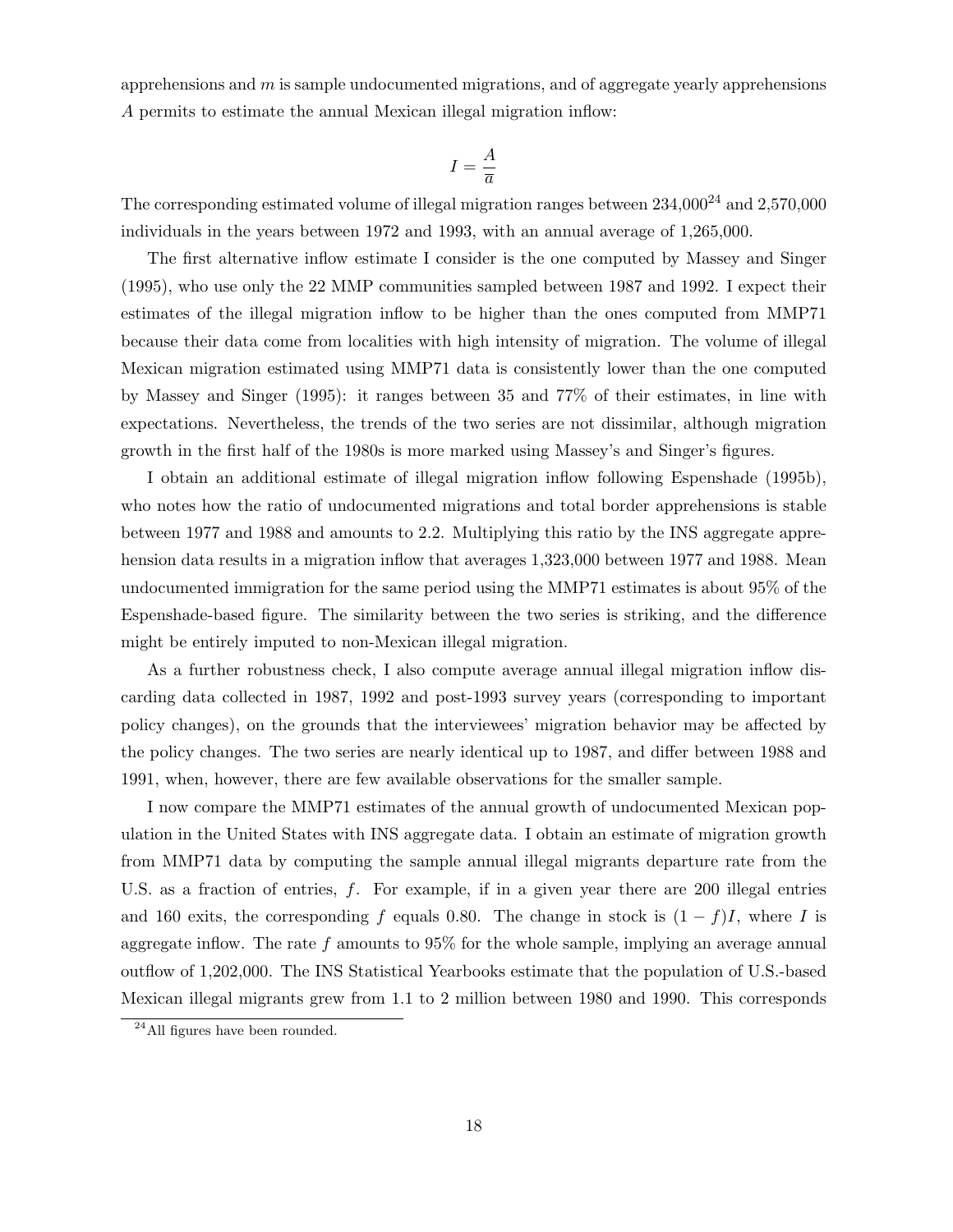

Figure 5: comparison of various estimates of illegal migration inflow (in thousands)

to an average annual increase of 90,000. Using the method described above, I calculate that the average annual growth in the illegal population stock using MMP71 data for the same years is 87,000.

To summarize, the evidence provided so far is by no means a proof of the absence of sample selection, but it supports the view that it may be small or negligible, especially concerning illegal migrant inflow. There may be an upward bias in the estimates of the effect of enforcement on migrant outflow. Therefore, one can interpret the estimated effects of border controls on illegal migrant outflow as upper bounds (in absolute value) of the true parameters.

An additional estimation issue may be generated by the retrospective nature of the data. The presence of recall bias in the dependent variable will not bias the estimates of the effect of enforcement on migration inflow and outflow, unless the errors are systematic and vary over time (e.g. individuals forgetting about having migrated as a function of the recall period), resulting in a spurious correlation with border enforcement. However, as also noted by Munshi (2003), one expects individuals to provide accurate responses, given the basic nature of the information collected (which is whether the individual was in Mexico or in the United states in a given year, and in the latter case, whether with legal or illegal status). Thus, it is unlikely that individuals systematically under- (or over-) report migrations. To verify this, I provide estimates of the effect of enforcement alternatively using all valid observations and limiting the recall period to a maximum of 15 years.

Finally, note that the number of observed individuals varies in each year, because of the sampling scheme. For instance, the size of potential migrants varies from a minimum of 136 in 1972 to a maximum of 7379 individuals in 1985. Hence, if the effect of enforcement varies over time and one does not re-weight the observations appropriately, the estimated parameters would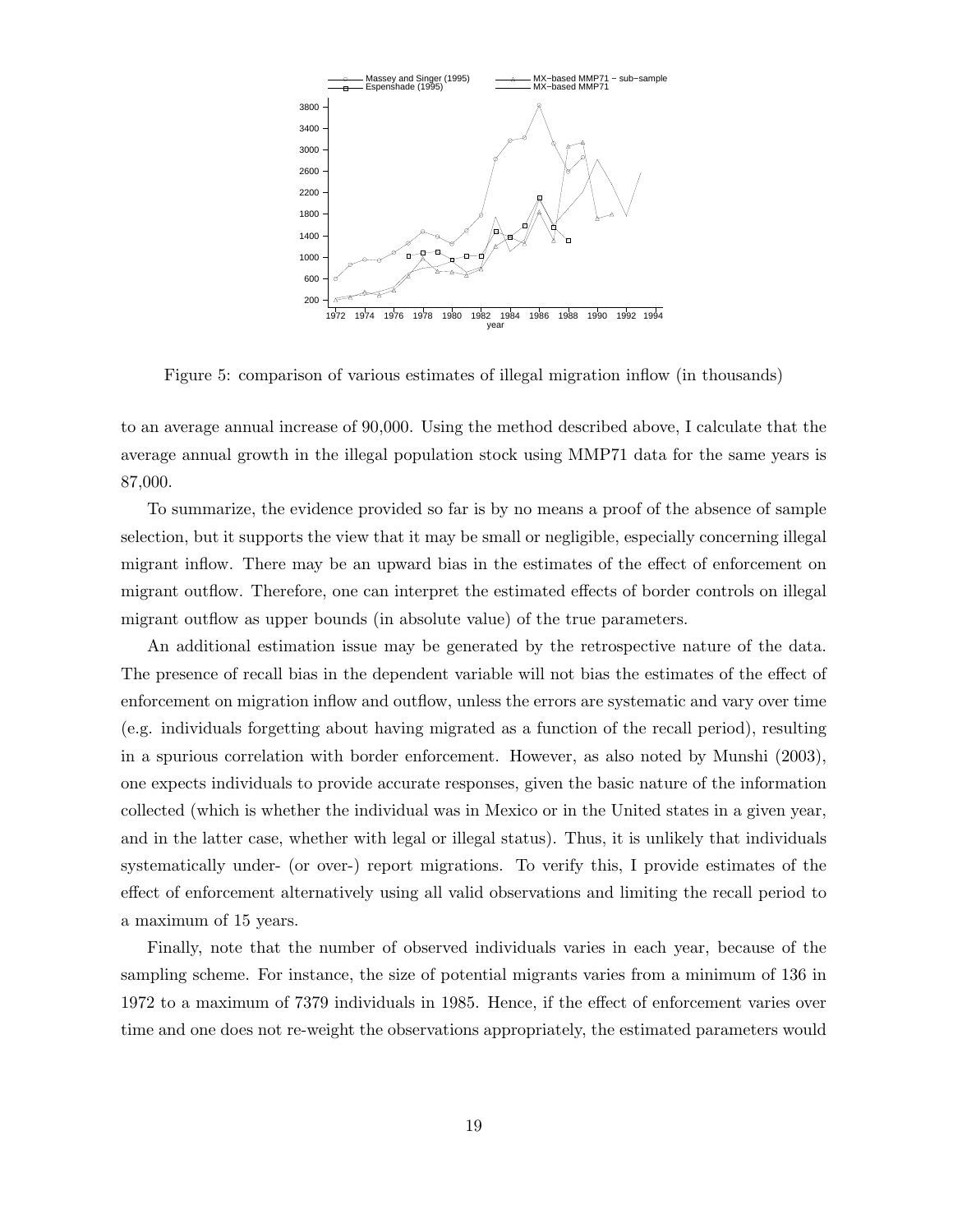differ from the average partial effects of enforcement over the observed time period. I deal with this issue by re-weighting each observation by the inverse of the observed probability of being sampled in a given year.<sup>25</sup>

#### 6 Empirical specification and estimation issues

The model has clearly highlighted the ambiguous effect of border enforcement on the net inflow of illegal migration. I now proceed to estimate the observed magnitude of the effect for the 1972- 1993 time period. My empirical approach consists of estimating the effect that changes in border controls have on the individual probability of transition between different states: from staying in Mexico ( $m = 0$ ) to becoming an illegal migrant ( $m = 1$ ); and from being an undocumented U.S. resident  $(r = 0)$  to returning home  $(r = 1)$ . Time is discrete and the unit is the year. I model the two transitions separately. i indicates the i-th individual and  $t$  the year.

I use the MMP data to create the two dependent variables:  $m_{it}$  takes the value of zero for every year the individual is in Mexico, and of one when the individual migrates to the United States;  $m_{it}$  is missing for all subsequent years the person spends abroad. If the individual returns to Mexico and meets the aforementioned requirements, he or she is again included in the sample.  $r_{it}$  is zero for every year an individual lives illegally in the U.S.A., and one in the year the migrant returns home. The variable is missing for all years spent in Mexico between intermediate migrations.<sup>26</sup>

Separately estimating the enforcement effect on inflow and outflow is more useful, from a policy perspective, than looking at the effect of border policing on the net flow directly. For instance, suppose the enforcement effect on the net flow of illegal migration is zero. Policy implications could still depend on how much inflow and outflow are sensitive to increases in the enforcement level. In case they both are, enforcement "works" and one may want to increase enforcement and provide further incentives for illegal migrants to leave the United States. If both flows are not affected by enforcement changes, border policing "does not work"; the policy maker would have to look for different policies to stem illegal migration.

 $^{25}$ I also estimate the effect of enforcement using time-series data, where possible. This is explained in further detail below.

<sup>&</sup>lt;sup>26</sup>There are roughly 10,000 potential migrants, corresponding to about 135,000 person-year units in the sample. About 85% of the sampled individuals never migrates in the observed years. The average number of migrations for those who migrate is 2.49, while the maximum number of observed illegal trips for the same individual is 22.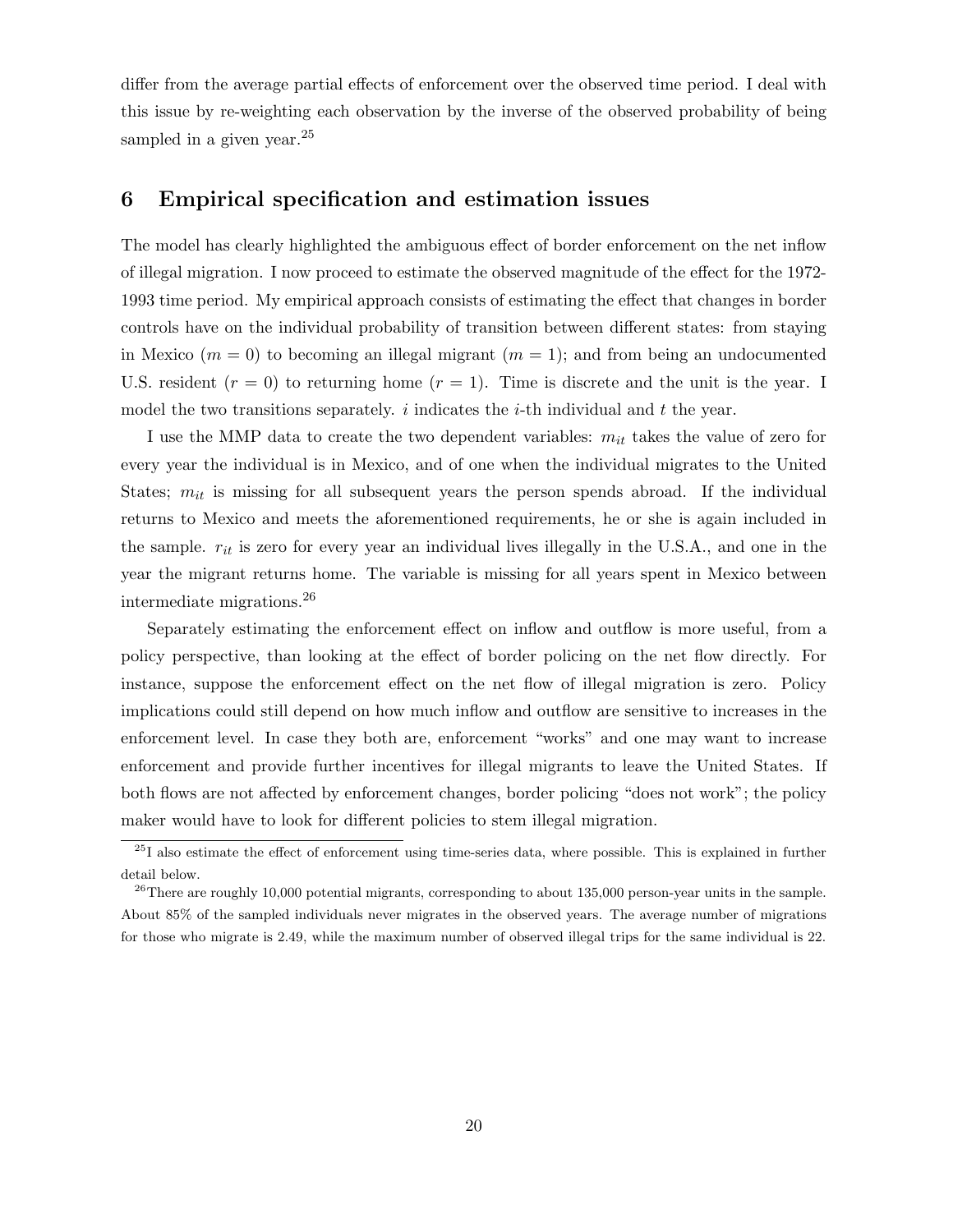#### 6.1 Estimating the likelihood of migrating illegally

The previous section has shown that migration decisions depend on economic differentials between Mexico and the United States and on the level of border enforcement. I use a linear probability model to specify the likelihood that a potential illegal migrant undertakes a migration at time  $t$ , as a function of the variables affecting the costs and benefits of migration considered in the theoretical model:

$$
m_{it} = \alpha^m + \beta^m b p_t + \gamma^m X_t + u_{it}^m \tag{4}
$$

where  $m$  is a dichotomous variable that takes the value of one when an individual leaves Mexico to undertake an illegal migration, bp is border enforcement and  $X$  contains macroeconomic variables that influence the migration decision and are potentially correlated with border controls. These variables are: the U.S. private sector hourly real wage rate in pesos and an index of Mexican manufacturing real hourly wage, together with U.S. unemployment, to capture the probability of finding a job once in the United States. The number of individuals who obtain legal status is added as well  $(l)$ . Since legalizations and enforcement increase at the same time in the second half of the 1980s, as they are both IRCA provisions, it is important to disentangle these two effects. The higher the legalization number, the lower the volume of both actual and potential illegal migrants. Thus, part of the post-IRCA decline in both undocumented border crossings and returns from illegal migration is simply the result of a status change, i.e. becoming a legal resident, rather than the direct consequence of tougher enforcement. This effect may be substantial, since more than 2 million Mexicans are estimated to have benefited from the IRCA legalization program.

I consider  $u_{it}^m$  as a composite error term,

$$
u_{it}^m = \mu_i^m + \lambda_t^m + \varepsilon_{it}^m
$$

where  $\mu_i^m$  and  $\lambda_i^m$  represent all individual- and time-specific factors that influence the migration decision and are not captured in the theoretical model, while  $\varepsilon_{it}^m$  is some white-noise disturbance. The parameter of interest is  $\beta^{m}$ .<sup>27</sup>

Border controls may be endogenous, as the enforcement level may be correlated to unobservable shocks to migration. For instance, a lack of political stability in Mexico may provide additional incentives to migrate to the United States. Border enforcement may be tightened

 $27$ Migration is likely not to be a static decision: decisions may depend on both the current environment and on expectations of the future environment. While the econometric specification in (4) is not explicitly dynamic, one can think of its coefficients as the reduced-form coefficient of a dynamic model where migration depends on both current and expected future values of the relevant variables. Hence  $\beta^m$  would be the net effect that a marginal increase in current enforcement has on the migration likelihood through both current and expected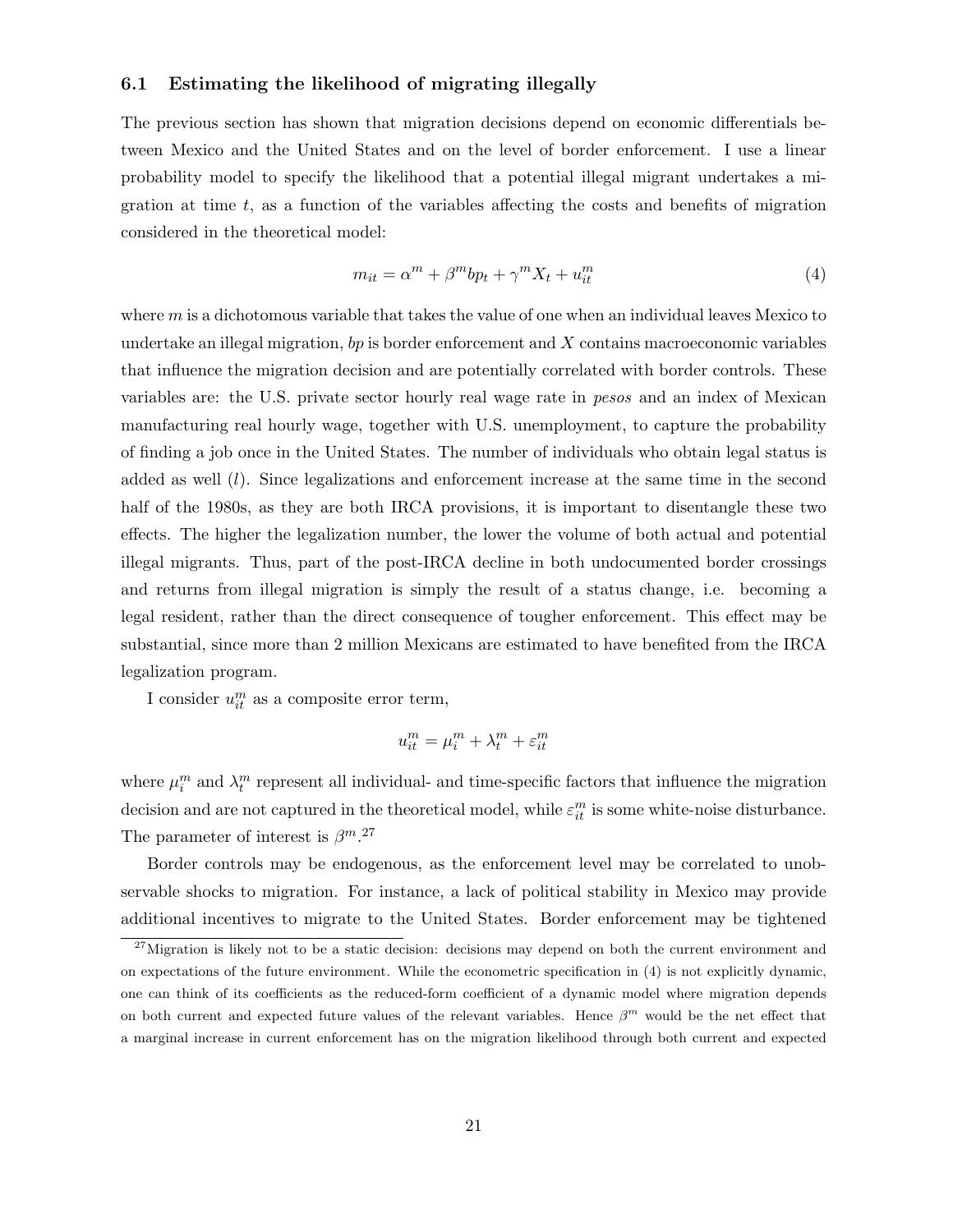in response to the anticipated higher migration inflow. This point was first made by Hanson and Spilimbergo (1999b). In order to address this issue, I propose to use Drugs Enforcement Administration (DEA) budget as instrumental variable. Drugs are smuggled in massive quantities through the U.S. Southern border, and one of the aims of border patrol is also to curb narcotics trafficking. The basic idea behind the use of this instrument is the following: border linewatch hours depend on U.S. preferences over migration and drug trafficking. The first source of variation is certainly endogenous, while the second one is potentially exogenous. Changes in U.S. distaste for drugs simultaneously increase DEA budget and border linewatch hours. This is consistent with the empirical evidence: border linewatch hours and DEA budget show a high and significant positive correlation (85%) and the coefficient of DEA budget in the first-stage equation is always positive and strongly significant. The instrument is valid if changes in DEA are uncorrelated to shocks to migration. I cannot formally test the latter identification assumption. However, I will try and provide indirect evidence of the absence of such correlation. For example, I cannot observe whether DEA budget is correlated to unobservable shocks to the Mexican economy that change the incentives to migrate, but I can check whether there is a correlation between DEA budget and observable Mexican macroeconomic variables. I regress DEA budget on enforcement on U.S. and Mexican wages, U.S. unemployment rate and Mexican currency devaluations. The Mexican variables are not significantly correlated with DEA budget. The instrument would also be invalid if the drugs and illegal migration markets were related (for instance, migrants may smuggle drugs to the United States to finance their trip). In that case, an exogenous change in drug prices, for example, may contemporaneously affect both illegal migration and the DEA budget. I am not aware of direct evidence of the separation of the drugs and illegal migration markets. However, indirect and anecdotal evidence regarding the time period covered by the sample abounds. A recent survey by *The Economist* (2005) reports that in the last few years the two markets have begun overlapping, with some migrant smugglers future migration costs.

$$
\beta^{m} = \frac{\partial P(m_{it} = 1|m_{it-1} = 0)}{\partial bp_{t}} + \sum_{s=t+1}^{T} \frac{\partial P(m_{it} = 1|m_{it-1} = 0)}{\partial E\left(bp_{s}\right)} \frac{\partial E\left(bp_{s}\right)}{\partial bp_{t}}
$$

considering a linear probability model for simplicity. One expects the first term  $\frac{\partial P(m_{it}=1|m_{it-1}=0)}{\partial bp_t}$  to be negative, and the following ones,  $\frac{\partial P(m_{it}=1|m_{it-1}=0)}{\partial E(b_{Ps})}$ , positive, with a negative net effect. In a previous version of the paper I estimated also a model where current migration decisions are affected by future as well as current levels of enforcement and macroeconomic variables. The estimated coefficients are consistent with the above discussion: higher current enforcement reduces the likelihood of undertaking a contemporaneous migration by decreasing its costs. However, agents anticipate future enforcement to be higher too. This effect increases the likelihood of a current migration by a smaller magnitude than the direct effect on current costs. These results are not presented here, but are available upon request.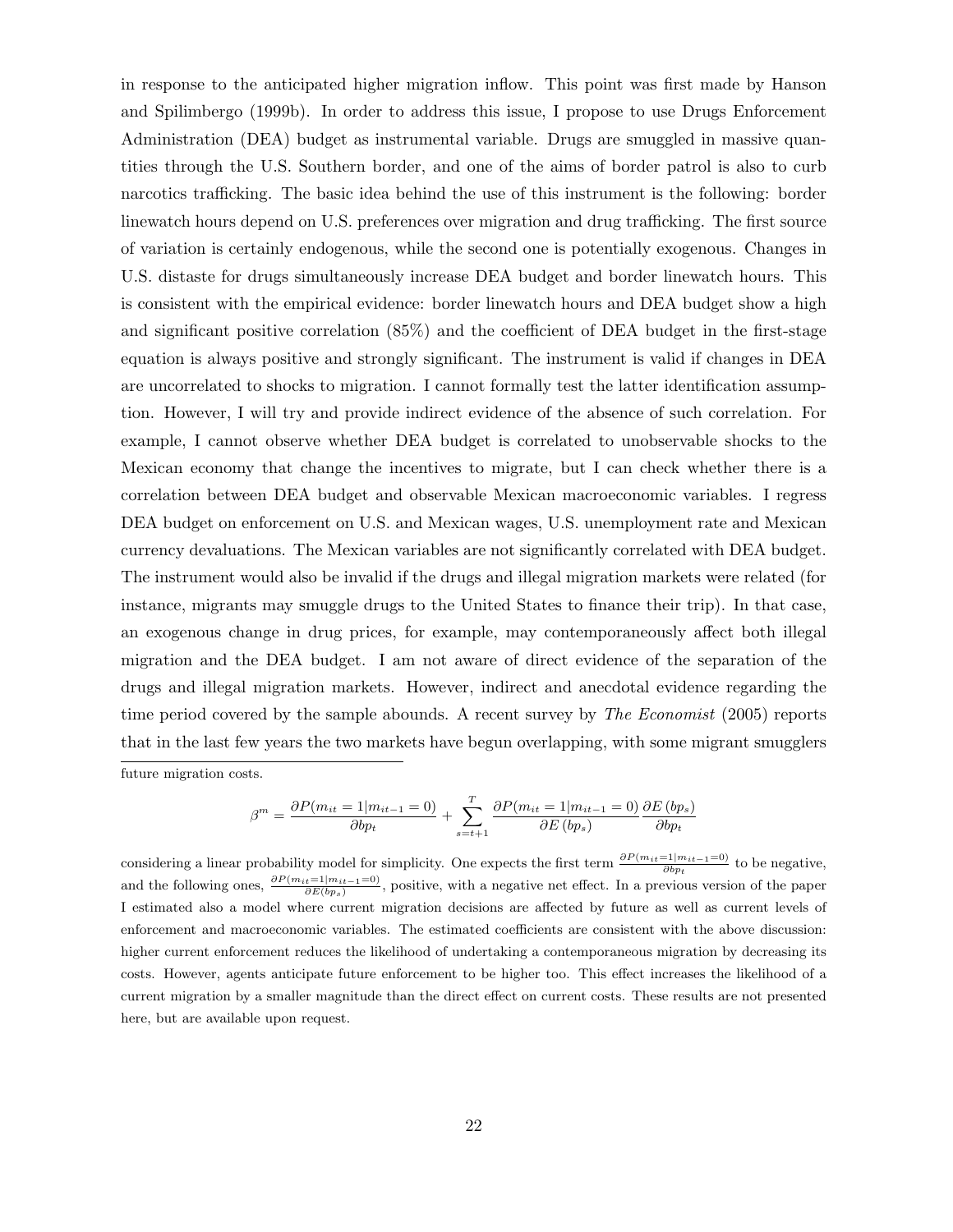having illegal border crossers carry drugs, but that the phenomenon is quite recent. In the time period covered by my data, migrant smugglers are primarily former migrants and do not belong to sophisticated organizations.

I have also tried alternative instruments. I considered dummies to control for the political party of the current U.S. president, and a variable that indicates whether both Senate majority and U.S. president are Republican. The significance of these latter variables suggests that border enforcement resource allocation may be influenced by the political cycle.<sup>28</sup> However, it is possible that the former variables directly affect migrants' propensity to move to the United States. I also considered the number of years to a presidential and congressional election as additional instruments, but the significance of these additional regressors is not very high in the first-stage regression.<sup>29</sup> Given the fact the the validity of these further instruments is questionable, and that the IV estimates of the parameter of interest are not affected by their exclusion from the first-stage equation (once I condition on DEA budget), the result section reports only output obtained using DEA budget as instrumental variable.



Figure 6: Drugs Enforcement Administration budget, 1990 million USD

An additional issue is posed by the selection of interviewees caused by the sample design. As explained in Section 5, there is no information on migrants when the whole household moves. If migrants are selected in some way related to border enforcement, this will result in a correlation between the annual mean of  $\mu_i^m$  and  $bp_t$ . However, if the bulk of Mexican illegal migration is constituted by temporary moves, with individuals migrating on their own, and leaving their

<sup>&</sup>lt;sup>28</sup>There is a significant higher enforcement level when both majority senate and president are Republican. Moreover, patrol of the border is lower in presidential election years, when the outgoing president is Republican.

 $^{29}$ When I use monthly levels of border enforcement rather than annual one, the significance level of month-toelection variables is much higher. Unfortunately, monthly migration data is not available.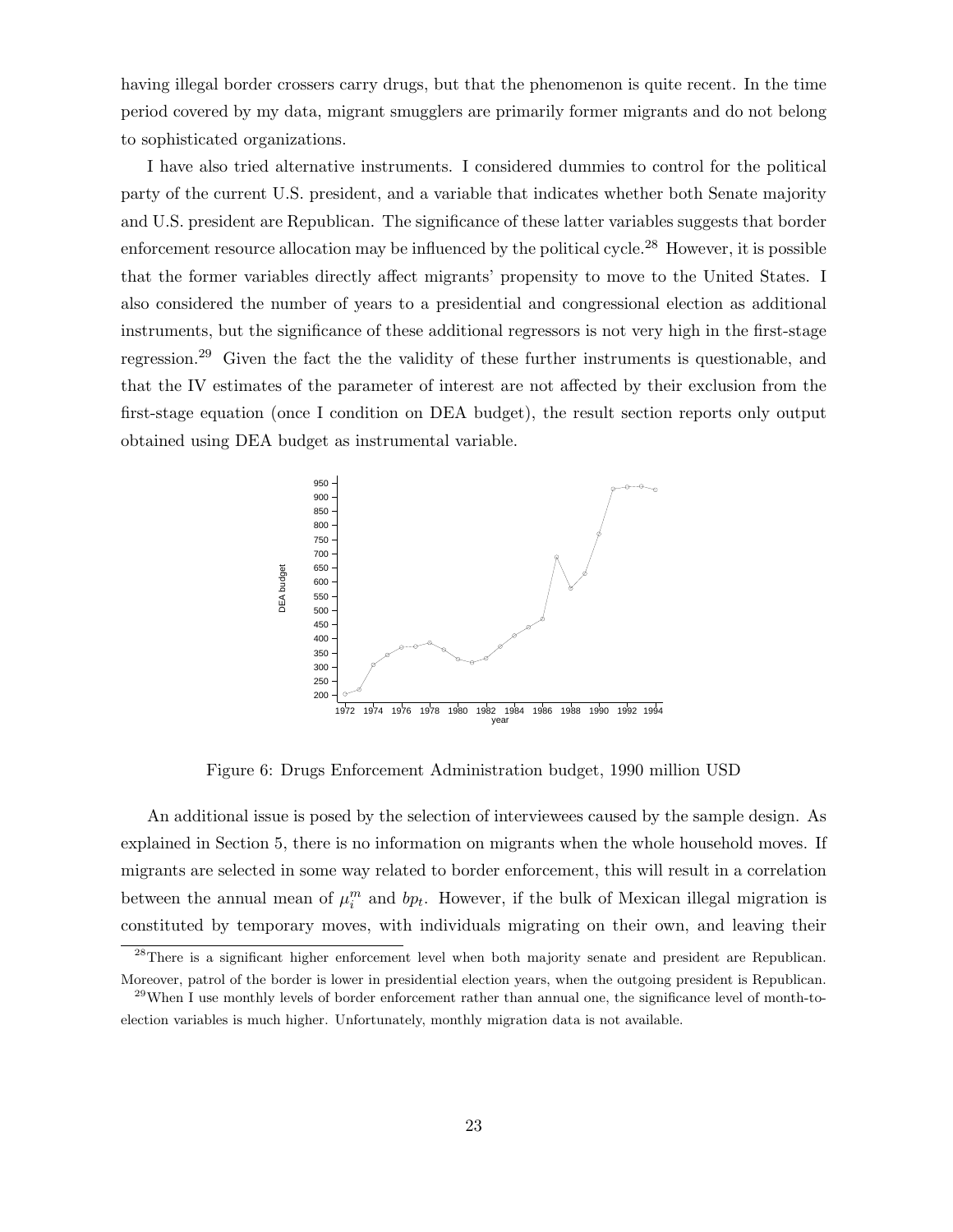family behind, one expects the magnitude of the bias to be small, if not negligible.

Further estimation issues are, first, that shocks to migration may be serially correlated, as already noted by Hanson and Spilimbergo (1999). Shocks may be persistent, they may reach the farthest regions with a lag, or individual reaction to them may be delayed. I control for serial correlation by modeling the error term as generated by an  $AR(1)$  process. Second, that each year has a different number of observations. I re-weight the observations to insure that I am estimating the average partial effect of enforcement on illegal migrant inflow between 1972 and 1993.

I estimate equation (4), representing the individual likelihood of becoming an illegal migrant at time  $t$ , using a linear probability model (LPM). I interpret the estimated coefficients in the LPM as local linear marginal effects at the mean of the explanatory variables. The standard errors are always clustered at the year level to consider the variation in the aggregate error term  $\lambda_t^{m}$ .<sup>30</sup>

#### 6.2 Estimating the likelihood of returning from an illegal migration

The theoretical model predicts that optimal migration duration is a function of enforcement levels and of economic differentials. I express the relationship between migration costs and duration in terms of the individual likelihood of returning home. Hence, if migrations are lengthened by higher costs, I expect the return probability to be a negative function of the latter.

For individual i in time period  $t$ , the probability of returning from an illegal U.S. trip conditional on being an undocumented U.S. resident is described by the following linear probability model

$$
r_{it} = \beta^r b p_t + \gamma^r X_t + \sum_{j=1973}^{1993} \delta_j^r c_j + u_{it}^r
$$
 (5)

The dependent variable,  $r_{it}$  is zero for current illegal migrants who do not return home, and one for those who leave to Mexico in time t.  $\beta^r$  measures the marginal effect of enforcement on the likelihood of returning from an illegal U.S. trip.<sup>31</sup> The set of  $X$  variables is the same as used in

<sup>&</sup>lt;sup>30</sup>I also estimated a probit model, relaxing the assumption that the conditional probability is linear in the parameters. I addressed the endogeneity issue in a non-linear framework by adopting Blundell and Smith's (1986, 1989) control function approach, computing block-bootstrap estimates of the coefficient standard errors of both border controls and residuals from the first-stage regressions. I did not present these results because the estimated probit standard errors are biased in the presence of heteroskedasticity. However, the LPM and probit point estimates are remarkably similar in magnitude.

<sup>&</sup>lt;sup>31</sup>Again, the parameter of interest can be interpreted as the sum of the direct and indirect effect of changes in border enforcement on the likelihood of returning to Mexico. Both effects are expected to be negative, as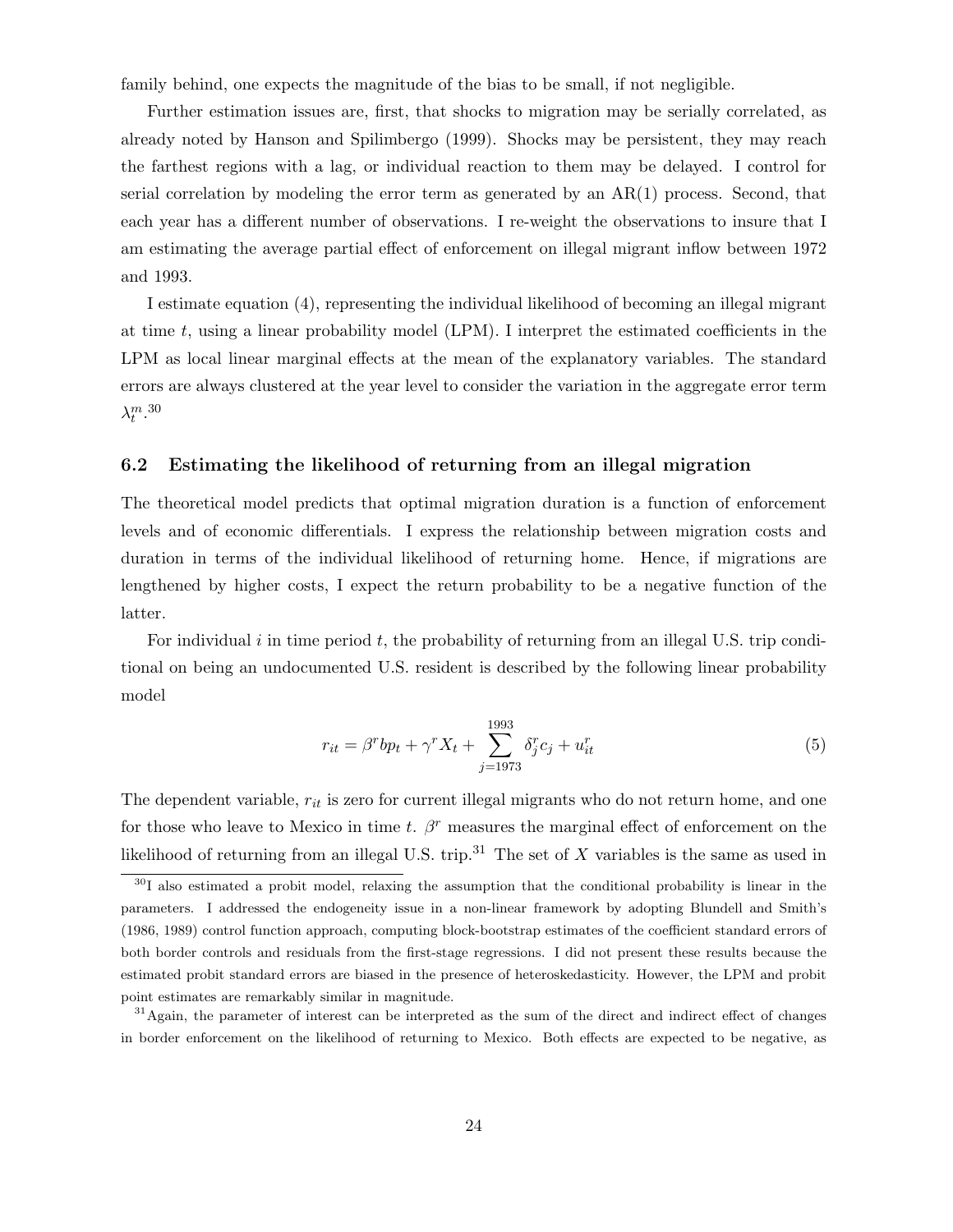the migration likelihood equation.

As before, the error term can be decomposed into an individual-specific effect,  $\mu_i^r$ , a timevarying effect,  $\lambda_t^r$ , and a white-noise disturbance,  $\varepsilon_{it}^r$ :

$$
u_{it}^r = \mu_i^r + \lambda_t^r + \varepsilon_{it}^r
$$

There are now two main sources of potential endogeneity. One is the possibility that the level of enforcement may be responsive to shocks to outflow  $\lambda_t^r$ . As in the previous case, I address this issue by using DEA budget as an instrumental variable. The other one is due to sample selection. The decision to migrate depends on the intensity of border controls. Higher migration costs select migrants with "better" observable and unobservable characteristics (in the sense that their migration is profitable despite the higher costs). Hence, the unobserved characteristics of incoming migrants are likely to be positively correlated with enforcement. This is a cohort effect.

I believe I cannot deal with this additional source of endogeneity using an instrumental variable approach. While in the case of endogeneity due to unobserved shocks to migration it is possible to think of separating the part of the enforcement variation that does not depend on aggregate shocks, in the selection case any variation in enforcement causes a change in the composition of migrants. Alternatively, one could try and find exclusion restrictions that affect the likelihood of migrating but not that of returning from a migration. These restrictions are hard to find. Hence, I propose a different identification approach. I add a set of cohort dummies,  $c_j$  with  $j = 1973, \ldots, 1993$ , as further conditioning variables in 5. I define the cohort by the year of arrival in the U.S.; for example,  $c_{1990} = 1$  for all individuals who entered the U.S. in 1990. <sup>32</sup> In this way I am controlling for the average migrant characteristics in their year of entry. The remaining deviations from means, which are captured by the composite error term, should be uncorrelated with the enforcement level. One advantage of this approach is that I can indirectly observe the effect of enforcement on migrant selection by observing how the enforcement coefficient changes after adding the cohort dummies.

I estimate (5) by LPM using DEA budget as instrumental variable to account for the correlation between bp and  $\lambda_t^r$ . Again, I cluster the standard errors at the year level, and interpret the estimated coefficients as local linear marginal effects at the mean of the explanatory variables.

#### 7 Results

Table 2 reports OLS and IV estimates of the marginal effect of border enforcement on the likelihood of undertaking an undocumented migration. Even-numbered columns provide instru-

confirmed by a set of estimations not reported here but available upon request.

 $32$ The base category is 1972 and earlier.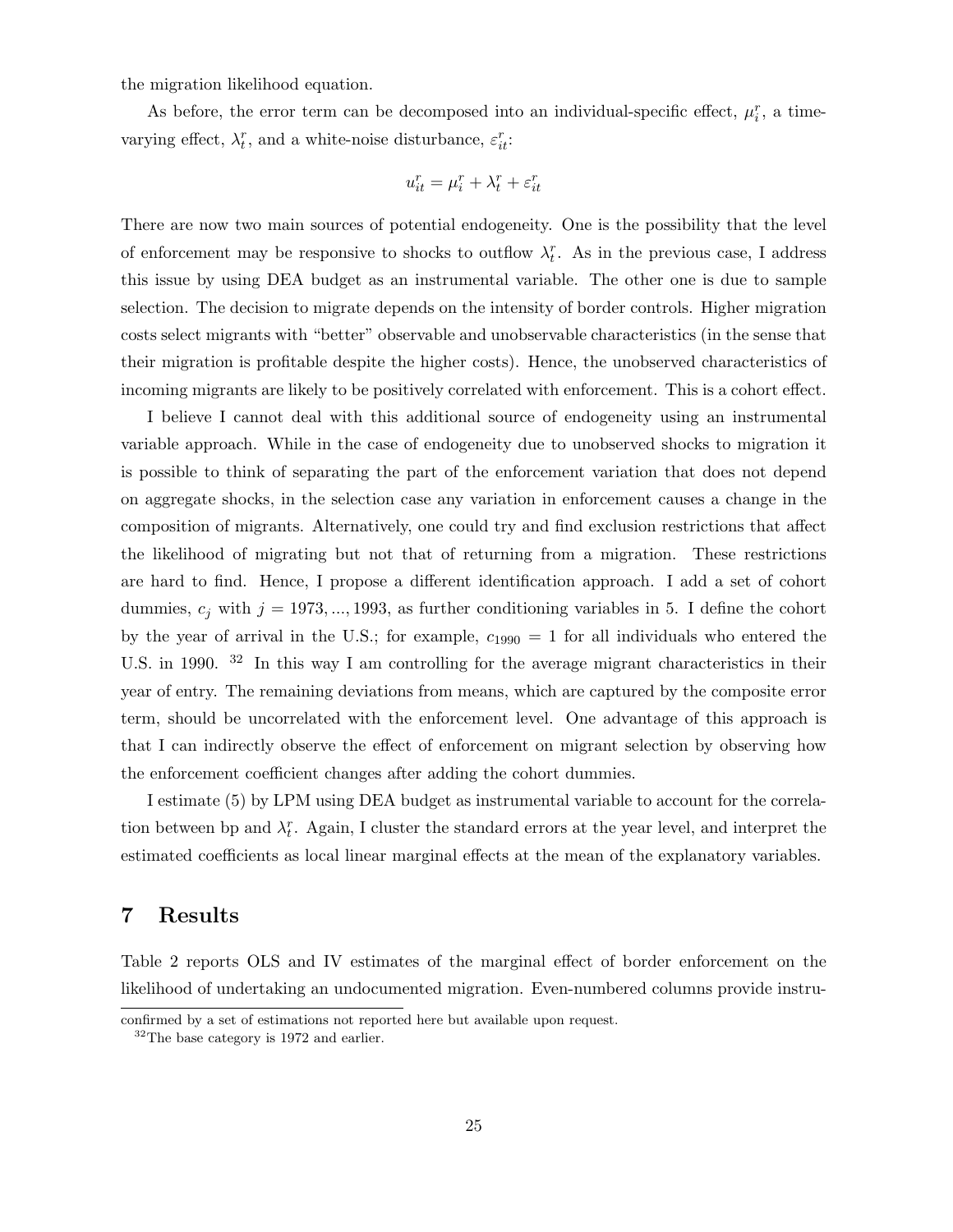mental variable (IV) estimates of the parameter of interest. The regressions in the first two columns are estimated using the whole available sample between 1972 and 1993. Columns 3 and 4 restrict the valid cases to a maximum of 15 years recall period; columns 5 and 6 use the same restricted sample, but re-weight the observations multiplying them by the inverse of the probability of being sampled in each year. Finally, the last two columns provide estimates of the effect of enforcement on aggregate inflow: the dependent variable is the fraction of individuals who undertake an illegal migration each year.

Border control is measured in million linewatch hours. The Durbin-Watson test confirms that the errors are serially correlated, hence I model the residual as generated by an  $AR(1)$ process.<sup>33</sup> The results are in line with the prediction of a negative effect of current enforcement on the likelihood of migrating illegally. The instrument is positively correlated with enforcement in the first-stage equation and it is significant at the 1% level. The significance of the Hausman test provides evidence of the inconsistency of the linewatch coefficient, when the endogeneity of enforcement is not taken into account. The upward biased OLS results suggest that there is a positive correlation between border patrol and aggregate shocks, consistent with the idea that the level of enforcement is set according to the expected intensity of the migration flow.

My preferred results are the ones from column 6: since I re-weight the observations to give each year equal weight, these results provide an estimate of the average 1972 to 1993 partial effect of enforcement on migration likelihood that is robust to the presence of time-varying returns to border controls. Using these estimates, a one million increase in annual linewatch hours reduces the likelihood of undertaking an undocumented migration by 1.3 percentage points. Given that the average annual migration volume amounts to 4 percent of potential illegal migrants in the sample, this enforcement increase reduces average Mexican illegal migration by one third. Since mean enforcement is 2.19 million linewatch hours, the implied average enforcement elasticity of deterrence is -0.71, negative but less than one (in absolute value). Thus, a 10 percent enforcement increase reduces migration by approximately 7 percent. The magnitude of the elasticity is similar across the different samples and specifications.<sup>34</sup>

<sup>33</sup>Note that the point estimates from columns 5 and 6 differ from the ones from columns 7 and 8 because they are estimated using slightly different samples. This is because when I transform the variables to account for autocorrelation (as in  $Y_t = y_t - \hat{\rho}y_{t-1}$ , where  $y_t$  is the original variable and  $\hat{\rho}$  is an estimated of the autocorrelation coefficient) I lose the first valid observation. In the time series estimates (columns 7 and 8) this means only dropping the first year, 1972. In the panel estimates I lose the first observed data point for each individual.

<sup>&</sup>lt;sup>34</sup>Probit estimates of the partial effect of enforcement accounting for endogeneity through a control function approach have the same magnitude as the IV results reported in Table 2. I did not produce a table of the results because that the probit standard errors (estimated by block-bootstrap, where the block is the year) are biased because they do not account for the serial correlation in the residuals.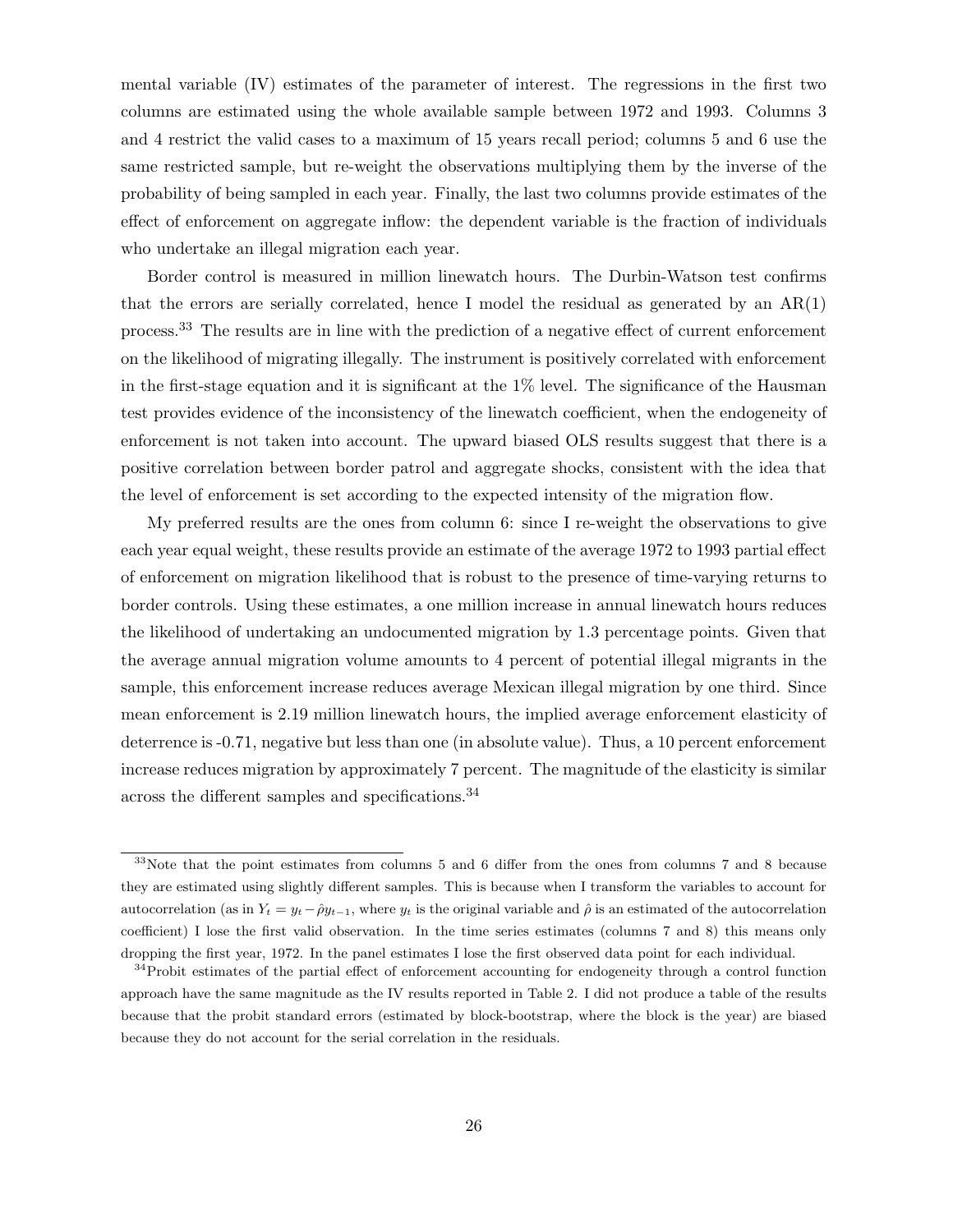|                          | $\mathbf{1}$ | $\overline{2}$ | 3               | $\overline{4}$ | 5                    | 6             | $\overline{7}$           | 8             |
|--------------------------|--------------|----------------|-----------------|----------------|----------------------|---------------|--------------------------|---------------|
|                          | whole sample |                | 15 years recall |                | 15 years and weights |               | 15 years and time series |               |
|                          | $OLS-AR(1)$  | $IV-AR(1)$     | $OLS-AR(1)$     | $IV-AR(1)$     | $OLS-AR(1)$          | $IV-AR(1)$    | $OLS-AR(1)$              | $IV-AR(1)$    |
| Enforcement              | $-0.007$     | $-0.011$       | $-0.018$        | $-0.021$       | $-0.011$             | $-0.013$      | $-0.008$                 | $-0.015$      |
|                          | $[0.003]$ ** | $[0.003]$ ***  | $[0.003]$ ***   | $[0.004]$ ***  | $[0.002]$ ***        | $[0.003]$ *** | [0.006]                  | $[0.007]$ **  |
| US u                     | $-0.124$     | $-0.066$       | $-0.407$        | $-0.337$       | $-0.276$             | $-0.17$       | $-0.085$                 | 0.003         |
|                          | [0.106]      | [0.106]        | $[0.082]$ ***   | $[0.084]$ ***  | $[0.083]$ ***        | $[0.097]$ *   | [0.182]                  | [0.216]       |
| US w (in pesos)/100      | 0.043        | 0.046          | 0.101           | 0.092          | 0.098                | 0.096         | 0.067                    | 0.073         |
|                          | $[0.020]$ ** | $[0.023]$ **   | $[0.016]$ ***   | $[0.023]$ ***  | $[0.020]$ ***        | $[0.024]$ *** | $[0.035]$ *              | [0.047]       |
| $MX \text{ w index}/100$ | $-0.007$     | $-0.009$       | 0.015           | 0.012          | 0.025                | 0.022         | 0.027                    | 0.023         |
|                          | [0.010]      | [0.011]        | $[0.005]$ ***   | $[0.007]*$     | $[0.011]$ **         | $[0.013]*$    | $[0.013]*$               | [0.016]       |
| Legalization/ $100$      | $-0.005$     | $-0.003$       | $-0.01$         | $-0.007$       | $-0.007$             | $-0.003$      | $-0.006$                 | $-0.003$      |
|                          | $[0.002]$ ** | [0.003]        | $[0.001]$ ***   | $[0.002]$ ***  | $[0.002]$ ***        | [0.003]       | [0.004]                  | [0.005]       |
| Observations             | 135260       | 135260         | 88910           | 88910          | 88910                | 88910         | 21                       | 21            |
| Durbin-Watson            |              | 0.95           |                 | 0.92           |                      | 0.93          |                          | 0.67          |
| Mean inflow              |              | 0.036          |                 | 0.039          |                      | 0.040         |                          | 0.040         |
| Mean enforcement         |              | 2.16           |                 | 2.35           |                      | 2.19          |                          | 2.19          |
| elasticity               |              | $-0.65$        |                 | $-1.26$        |                      | $-0.71$       |                          | $-0.86$       |
| 1st stage regression     |              |                |                 |                |                      |               |                          |               |
| DEA                      |              | 0.001          |                 | 0.001          |                      | 0.001         |                          | 0.001         |
|                          |              | $[0.000]$ ***  |                 | $[0.000]$ ***  |                      | $[0.000]$ *** |                          | $[0.000]$ *** |
| R2                       |              | 0.73           |                 | 0.72           |                      | 0.75          |                          | 0.75          |
| Hausman                  |              | $33.69***$     |                 | 1.15           |                      | 2.09          |                          | $6.08***$     |

Table 2: Effect of enforcement on illegal migration likelihood

Standard errors clustered at the year level. \* significant at 10%; \*\*\* significant at 5%; \*\*\* significant at 1%. Border control levels measured in million linewatch hours. The first-stage equation includes all the explanatory variables in the main regression, as well as the DEA budget.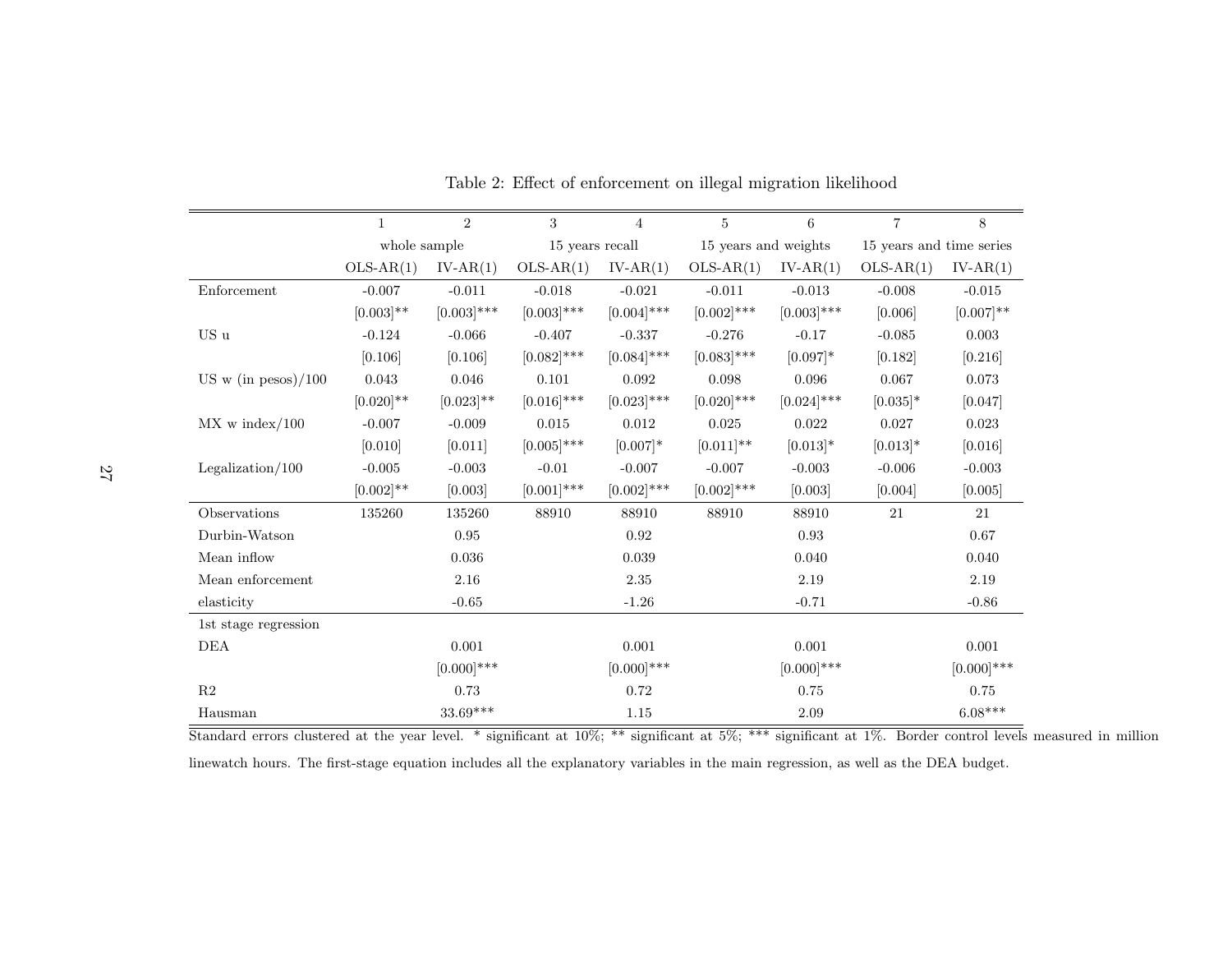Looking at the other variables, higher returns from migration increase the incentives to leave Mexico, as shown by the negative effect on US unemployment and the positive effect of US wages (in pesos) on the likelihood of undertaking an illegal trip. Surprisingly, a higher Mexican wage index significantly increases the likelihood of becoming an illegal migrant. This result may suggest that during economic recessions it becomes harder to finance a trip, which may be quite costly for some potential migrants. Finally, higher legalizations are associated with a lower illegal migration likelihood, as the status of some migrants is changing from undocumented to legal.

Table 3 shows linear probability model (LPM) estimates of the marginal effect of enforcement on the likelihood of returning from an undocumented U.S. trip. Odd (even) columns provide OLS (IV) estimates of the parameter of interest. The first four columns use all available observations between 1972 and 1993, while the second four columns restrict the valid cases to a 15 year recall period. Columns 7 and 8 re-weight the observation to give each year equal weight. Again, the Durbin-Watson test provides evidence of positive serial correlation, hence I assume that the error term follows an  $AR(1)$  process. The instrument is positively correlated with enforcement in the first-stage equation and it is significant at the 1% level.

Column 2 presents IV estimates of this effect without cohort dummies. The estimated effect is not significantly different from zero. This coefficient is biased because it is correlated with the average level of the individual effect of current migrants, as explained in the previous section. If one expects enforcement to select "better" migrants, and if more highly skilled migrants are more likely to migrate back (perhaps because they can get across the border more easily in the future), then the enforcement coefficients in columns 1 and 2 are upward biased. Indeed, adding year-of-arrival dummies reduces the value of the border controls coefficient from 0.066 (column 2) and not statistically significant to  $-0.156$  and significantly different from zero at  $1\%$ level (column 4). Given that the cohort dummy coefficients are positive and significantly larger for more recent arrivals<sup>35</sup>, I interpret this result as evidence that enforcement selects individuals with better skills by raising migration costs.

The estimated coefficients are in line with expectations, suggesting that tighter border patrol reduces the likelihood of returning from an illegal migration. The Hausman test provides evidence of the inconsistency of the OLS coefficients. A comparison of columns 7 and 8 shows that the enforcement coefficient from the OLS regressions is upward-biased: hence, shocks that increase the likelihood of returning from an illegal trip are positively correlated with enforcement levels.

<sup>35</sup>Results not shown but available upon request.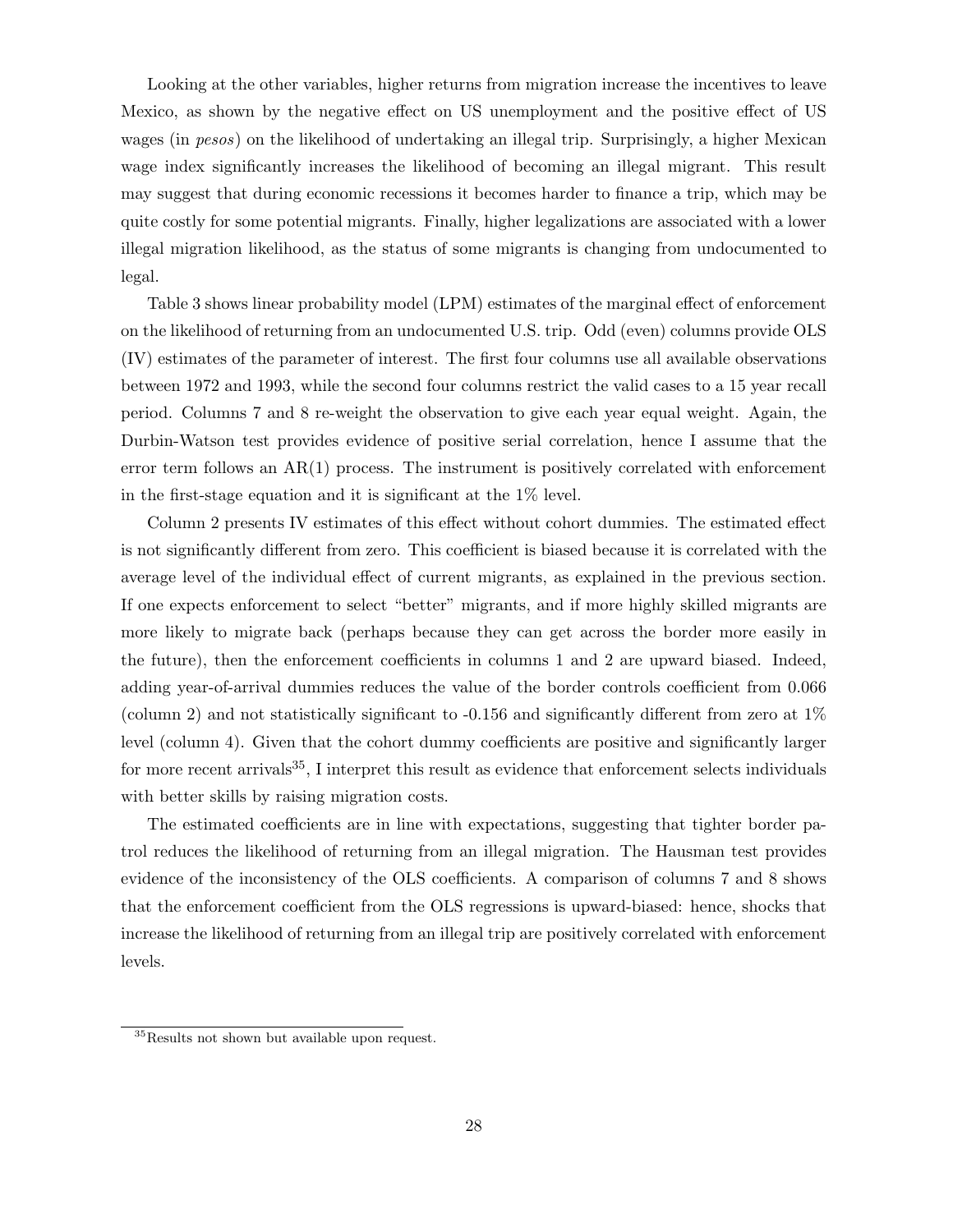|                           | $\mathbf{1}$ | 2             | 3             | $\overline{4}$ | 5               | 6             | $\overline{7}$       | 8             |
|---------------------------|--------------|---------------|---------------|----------------|-----------------|---------------|----------------------|---------------|
|                           |              |               | whole sample  |                | 15 years recall |               | 15 years and weights |               |
|                           | $OLS-AR(1)$  | $IV-AR(1)$    | $OLS-AR(1)$   | $IV-AR(1)$     | $OLS-AR(1)$     | $IV-AR(1)$    | $OLS-AR(1)$          | $IV-AR(1)$    |
| Enforcement               | $-0.012$     | 0.066         | $-0.212$      | $-0.156$       | $-0.193$        | $-0.226$      | $-0.16$              | $-0.318$      |
|                           | [0.032]      | [0.052]       | $[0.039]$ *** | $[0.042]$ ***  | $[0.042]$ ***   | $[0.060]$ *** | [0.130]              | $[0.159]$ **  |
| $\mathbf{US}\ \mathbf{u}$ | 1.533        | 1.353         | $-0.274$      | 0.457          | 0.276           | 0.9           | 0.637                | 1.839         |
|                           | [0.894]      | [1.093]       | [1.065]       | [1.100]        | [1.370]         | [1.351]       | [3.419]              | [3.368]       |
| US w (in pesos) $/100$    | $-0.556$     | $-0.701$      | $-0.101$      | $-0.208$       | $-0.124$        | $-0.108$      | $-0.575$             | $-0.275$      |
|                           | $[0.221]$ ** | $[0.333]$ **  | [0.234]       | [0.248]        | [0.257]         | [0.296]       | [0.978]              | [1.017]       |
| $MX \text{ w index}/100$  | $-0.077$     | $-0.043$      | 0.324         | 0.361          | 0.343           | 0.332         | $-0.017$             | $-0.035$      |
|                           | [0.058]      | [0.091]       | $[0.111]$ *** | $[0.099]$ ***  | $[0.129]$ **    | $[0.113]$ *** | [0.350]              | [0.356]       |
| Legalization $/100$       | $-0.032$     | $-0.041$      | $-0.039$      | $-0.004$       | $-0.03$         | $-0.005$      | $-0.044$             | $-0.021$      |
|                           | $[0.012]$ ** | [0.026]       | [0.034]       | [0.024]        | [0.029]         | [0.028]       | [0.120]              | [0.128]       |
| Cohort                    | No           | $\rm No$      | Yes           | Yes            | Yes             | Yes           | Yes                  | Yes           |
| Observations              | 5925         | 5925          | 5925          | 5925           | 4200            | 4200          | 4200                 | 4200          |
| Durbin-Watson             |              | 0.50          |               | 0.68           |                 | 0.68          |                      | 0.72          |
| Mean outflow              |              | 0.45          |               | 0.45           |                 | 0.47          |                      | 0.46          |
| Mean enforcement          |              | 2.12          |               | 2.12           |                 | 2.27          |                      | 2.26          |
| Elasticity                |              |               |               | $-0.73$        |                 | $-1.09$       |                      | $-1.56$       |
| 1st stage equation        |              |               |               |                |                 |               |                      |               |
| DEA                       |              | 0.001         |               | 0.001          |                 | 0.001         |                      | 0.001         |
|                           |              | $[0.000]$ *** |               | $[0.000]$ ***  |                 | $[0.000]$ *** |                      | $[0.000]$ *** |
| R2                        |              | 0.71          |               | 0.84           |                 | 0.82          |                      | 0.86          |
| Hausman                   |              | $2.98*$       |               | $8.24***$      |                 | 0.55          |                      | $2.88*$       |

Table 3: Effect of enforcement on the likelihood of returning from an illegal migration

 $a$ : the values of the cohort dummy coefficients are significantly higher for more recent cohorts. Standard errors clustered at the year level.  $*$  significant at 10%; \*\* significant at 5%; \*\*\* significant at 1%. Border control levels measured in million linewatch hours. The first-stage equation includes all theexplanatory variables in the main regression, as well as the DEA budget.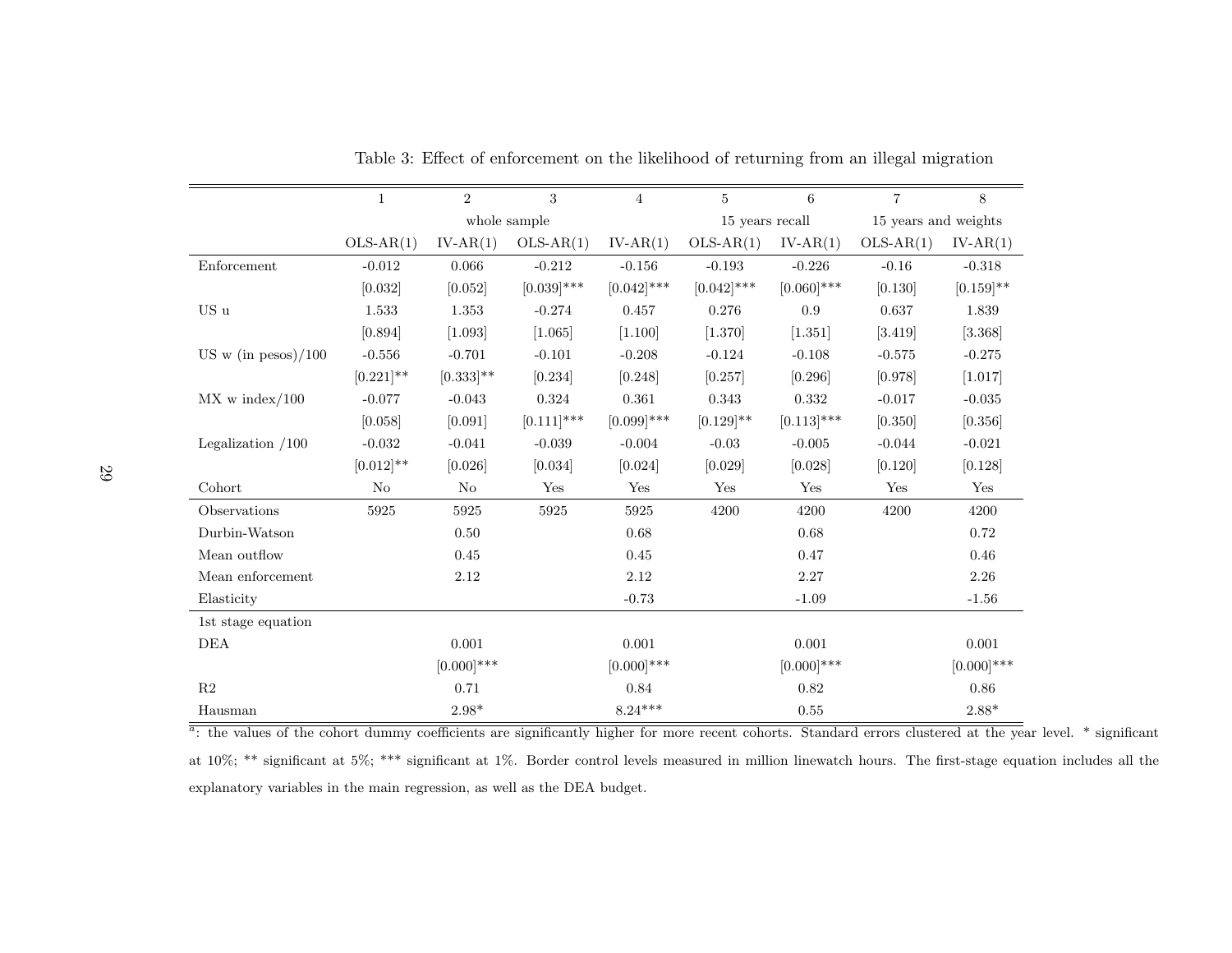If there are common shocks to illegal migration inflow and outflow, this evidence is consistent with the idea that positive shocks to immigration, which induce the policy maker to increase border controls, also increase the current migrants' likelihood of returning to Mexico. For instance, consider the case of a currency devaluation in Mexico: this may provide additional incentives to become an illegal migrant, as the peso value of US salaries increases, but it also increases the peso purchasing power of savings (in dollars) of current undocumented migrants, inducing them to leave earlier. Thus, the shock may increase both the inflow and the outflow of undocumented Mexican migrants to the United States, as well as an endogenous tightening of border controls.

The estimated enforcement coefficient from column 8 implies that a one unit increase in border controls decreases the individual likelihood of leaving the United States by 31.8 percentage points. Since each year 46% of the population of U.S. resident illegal migrants leave the country to return to Mexico, such one-unit enforcement increase would decrease average returns by 69%. The associated enforcement elasticity is -1.56, negative and smaller than -1, implying that a marginal increase in linewatch hours is associated with a more than proportional reduction in returns from illegal trips. Hence, it appears that current migrants' return decision are extremely sensitive to changes in migration costs. However, recall that the estimated partial effects may be upper bounds of the true effects: if some long-term illegal migrants are missing, the sampled individuals may be more sensitive to enforcement changes than the population of undocumented Mexican migrants.

#### 7.1 Robustness checks

I test whether the results are sensitive to the chosen specification by slightly changing the set of conditioning variables: I replace the peso value of US wages by its dollar value, and add a variable measuring the intensity of Mexican currency devaluations. In this way, one can better understand how changes in push and pull factors affect the migration and return likelihoods. The sign, significance and magnitude of the enforcement partial effect do not change, as shown in Tables 4 and 5. However, the values of the Hausman test are generally lower. Now US wages increase the likelihood of both becoming an undocumented migrant and returning from an illegal trip (although in this latter case the coefficient is seldom statistically significant). Peso devaluations increase the likelihood of leaving Mexico and decrease the one of leaving the United States. Now the Mexican wage index no longer increases the likelihood of migrating illegally, while it increases the probability of returning from an undocumented trip. The effect of legalization is unchanged.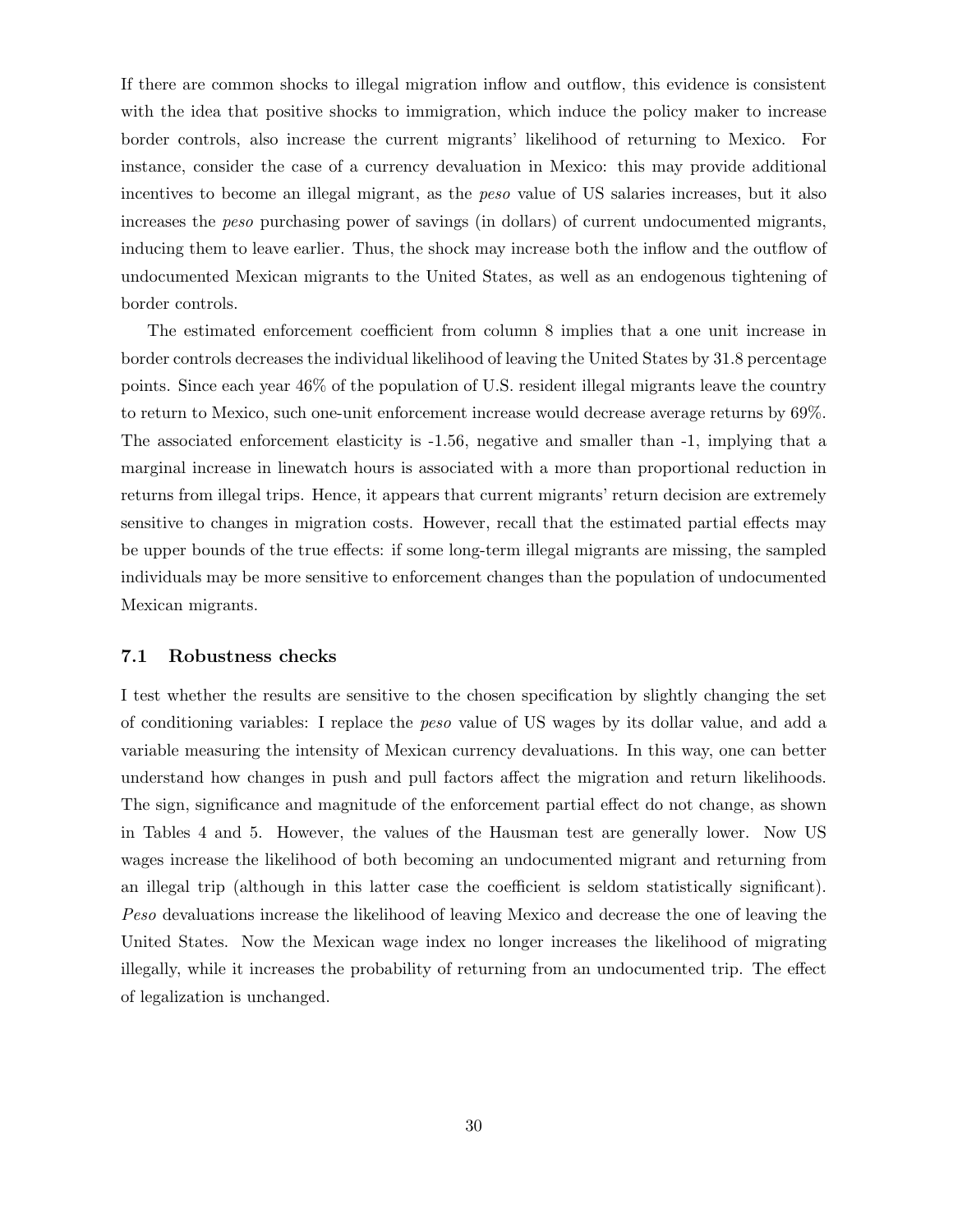|                          | $\overline{2}$<br>3<br>1 |                | $\overline{4}$  | 5              | 6                    | $\overline{7}$ | 8                        |               |
|--------------------------|--------------------------|----------------|-----------------|----------------|----------------------|----------------|--------------------------|---------------|
|                          | whole sample             |                | 15 years recall |                | 15 years and weights |                | 15 years and time series |               |
|                          | $OLS-AR(1)$              | $IV-AR(1)$     | $OLS-AR(1)$     | $IV-AR(1)$     | $OLS-AR(1)$          | $IV-AR(1)$     | $OLS-AR(1)$              | $IV-AR(1)$    |
| Enforcement              | $-0.004$                 | $-0.02$        | $-0.01$         | $-0.025$       | $-0.015$             | $-0.016$       | $-0.003$                 | $-0.028$      |
|                          | [0.004]                  | $[0.009]$ **   | $[0.003]$ ***   | $[0.010]$ **   | $[0.002]$ ***        | $[0.003]$ ***  | [0.007]                  | [0.024]       |
| US u                     | $-0.09$                  | $-0.241$       | $-0.26$         | $-0.462$       | $-0.293$             | $-0.257$       | 0.028                    | $-0.188$      |
|                          | [0.110]                  | [0.173]        | $[0.057]$ ***   | $[0.203]$ **   | $[0.087]$ ***        | $[0.098]$ ***  | [0.130]                  | [0.348]       |
| US w (in dollars) $/100$ | 0.005                    | $-0.007$       | 0.014           | 0.003          | 0.014                | 0.01           | 0.01                     | $-0.008$      |
|                          | [0.004]                  | [0.008]        | $[0.004]$ ***   | [0.009]        | $[0.003]$ ***        | $[0.004]$ **   | [0.009]                  | [0.020]       |
| $MX \text{ w index}/100$ | $-0.018$                 | $-0.011$       | $-0.013$        | $-0.007$       | $-0.006$             | 0.003          | 0.013                    | 0.023         |
|                          | [0.011]                  | [0.015]        | $[0.007]*$      | [0.016]        | [0.010]              | [0.013]        | [0.019]                  | [0.043]       |
| Legalizations/ $100$     | $-0.003$                 | $-0.004$       | $-0.006$        | $-0.007$       | $-0.007$             | $-0.004$       | $-0.003$                 | $-0.004$      |
|                          | [0.002]                  | [0.003]        | $[0.001]$ ***   | $[0.002]$ ***  | $[0.001]$ ***        | [0.002]        | [0.004]                  | [0.007]       |
| Peso devaluation         | 0.002                    | 0.004          | 0.003           | 0.006          | 0.003                | $0.004\,$      | $\overline{0}$           | 0.003         |
|                          | [0.001]                  | [0.003]        | $[0.001]$ ***   | $[0.003]$ **   | $[0.001]$ ***        | $[0.002]$ **   | [0.002]                  | [0.006]       |
| Observations             | 135260                   | 135260         | 88910           | 88910          | 88910                | 88910          | 21                       | 21            |
| Durbin-Watson            |                          | 0.95           |                 | 0.92           |                      | 0.93           |                          | 0.67          |
| Mean inflow              |                          | 0.036          |                 | 0.039          |                      | 0.040          |                          | 0.040         |
| Mean enforcement         |                          | 2.16           |                 | $2.35\,$       |                      | 2.19           |                          | 2.19          |
| Elasticity               |                          | $-1.20$        |                 | $-1.50$        |                      | $-0.84$        |                          | $-1.53$       |
| 1st stage regression     |                          |                |                 |                |                      |                |                          |               |
| <b>DEA</b>               |                          | 0.0008         |                 | 0.0008         |                      | 0.0008         |                          | 0.0008        |
|                          |                          | $[0.0002]$ *** |                 | $[0.0002]$ *** |                      | $[0.0002]$ *** |                          | $[0.0003]$ ** |
| R <sub>2</sub>           |                          | 0.82           |                 | 0.79           |                      | 0.84           |                          | 0.84          |
| Hausman                  |                          | $3.87**$       |                 | 2.33           |                      | 0.37           |                          | 1.23          |

Table 4: Effect of enforcement on illegal migration likelihood - estimates from alternative set of regressors

Standard errors clustered at the year level. \* significant at  $10\%$ ; \*\* significant at  $5\%$ ; \*\*\* significant at 1%. Border control levels measured in million

linewatch hours. The first-stage equation includes all the explanatory variables in the main regression, as well as the DEA budget.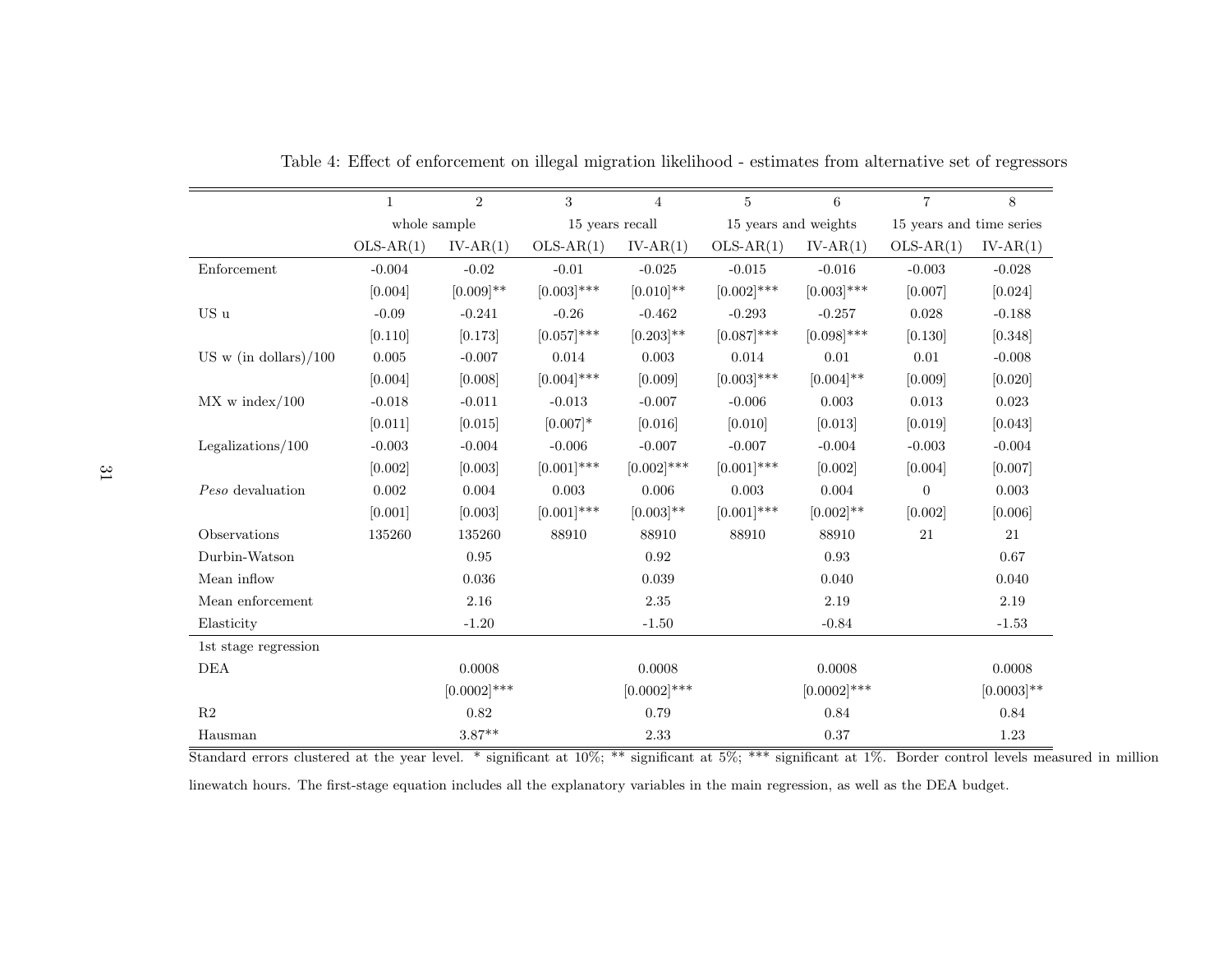|                          | $\mathbf{1}$   | $\overline{2}$ | 3             | $\overline{4}$   | $\overline{5}$  | 6              | $\overline{7}$       | 8              |
|--------------------------|----------------|----------------|---------------|------------------|-----------------|----------------|----------------------|----------------|
|                          |                | whole sample   |               |                  | 15 years recall |                | 15 years and weights |                |
|                          | $OLS-AR(1)$    | $IV-AR(1)$     | $OLS-AR(1)$   | $IV-AR(1)$       | $OLS-AR(1)$     | $IV-AR(1)$     | $OLS-AR(1)$          | $IV-AR(1)$     |
| Enforcement              | $-0.081$       | 0.061          | $-0.177$      | $-0.169$         | $-0.152$        | $-0.243$       | $-0.183$             | $-0.379$       |
|                          | $[0.038]^{**}$ | [0.098]        | $[0.040]$ *** | $[0.054]$ ***    | $[0.039]$ ***   | $[0.092]$ ***  | [0.160]              | $[0.192]$ **   |
| US u                     | $0.36\,$       | 1.28           | 1.351         | 1.021            | $2.05\,$        | 0.826          | $-0.305$             | 0.623          |
|                          | [0.643]        | [1.271]        | [0.803]       | [0.872]          | $[1.176]$ *     | [1.908]        | [4.564]              | [4.329]        |
| US w (in dollars) $/100$ | $-12.923$      | $-6.621$       | 9.145         | 6.578            | 6.379           | $-0.461$       | $-8.283$             | $-9.248$       |
|                          | $[3.839]$ ***  | [5.700]        | $[3.187]$ *** | $[3.975]$ *      | [4.314]         | [5.689]        | [7.168]              | [7.346]        |
| $MX \text{ w index}/100$ | 0.099          | 0.129          | 0.301         | 0.374            | 0.366           | 0.419          | $0.324\,$            | 0.337          |
|                          | [0.088]        | [0.139]        | $[0.105]$ *** | $[0.092]$ ***    | $[0.107]$ ***   | $[0.119]$ ***  | [0.230]              | [0.269]        |
| Legalization/ $100$      | $-0.064$       | $-0.05$        | $-0.018$      | $\boldsymbol{0}$ | $-0.01$         | $-0.008$       | $-0.049$             | $-0.021$       |
|                          | $[0.011]$ ***  | $[0.020]$ **   | [0.033]       | [0.026]          | [0.027]         | [0.031]        | [0.122]              | [0.133]        |
| Peso devaluation         | $-0.017$       | $-0.029$       | $-0.026$      | $-0.021$         | $-0.031$        | $-0.017$       | $-0.003$             | $0.006\,$      |
|                          | [0.011]        | [0.025]        | $[0.009]$ *** | $[0.012]*$       | $[0.012]$ **    | [0.022]        | [0.080]              | [0.078]        |
| Cohort                   | No             | No             | Yes           | Yes              | Yes             | Yes            | Yes                  | Yes            |
| Observations             | 5925           | 5925           | 5925          | 5925             | 4200            | 4200           | 4200                 | 4200           |
| Durbin-Watson            |                | 0.50           |               | 0.70             |                 | 0.73           |                      | 0.73           |
| Mean outflow             |                | $0.45\,$       |               | 0.45             |                 | 0.47           |                      | 0.46           |
| Mean enforcement         |                | 2.12           |               | 2.12             |                 | 2.27           |                      | 2.26           |
| Elasticity               |                |                |               | $-0.73$          |                 | $-1.09$        |                      | $-1.56$        |
| 1st stage equation       |                |                |               |                  |                 |                |                      |                |
| DEA                      |                | 0.0009         |               | 0.001            |                 | 0.0009         |                      | 0.0009         |
|                          |                | $[0.0002]$ *** |               | $[0.000]$ ***    |                 | $[0.0002]$ *** |                      | $[0.0002]$ *** |
| R <sub>2</sub>           |                | 0.80           |               | 0.88             |                 | 0.85           |                      | 0.90           |
| Hausman                  |                | 2.49           |               | 0.43             |                 | 1.21           |                      | $3.41*$        |

Table 5: Effect of enforcement on the likelihood of returning from an illegal migration - estimates from alternative set of regressors

Hausman 2.49 0.43 1.21 3.41\*<br>a: the values of the cohort dummy coefficients are significantly higher for more recent cohorts. Standard errors clustered at the year level. \* significant at 10%; \*\* significant at 5%; \*\*\* significant at 1%. Border control levels measured in million linewatch hours. The first-stage equation includes all theexplanatory variables in the main regression, as well as the DEA budget.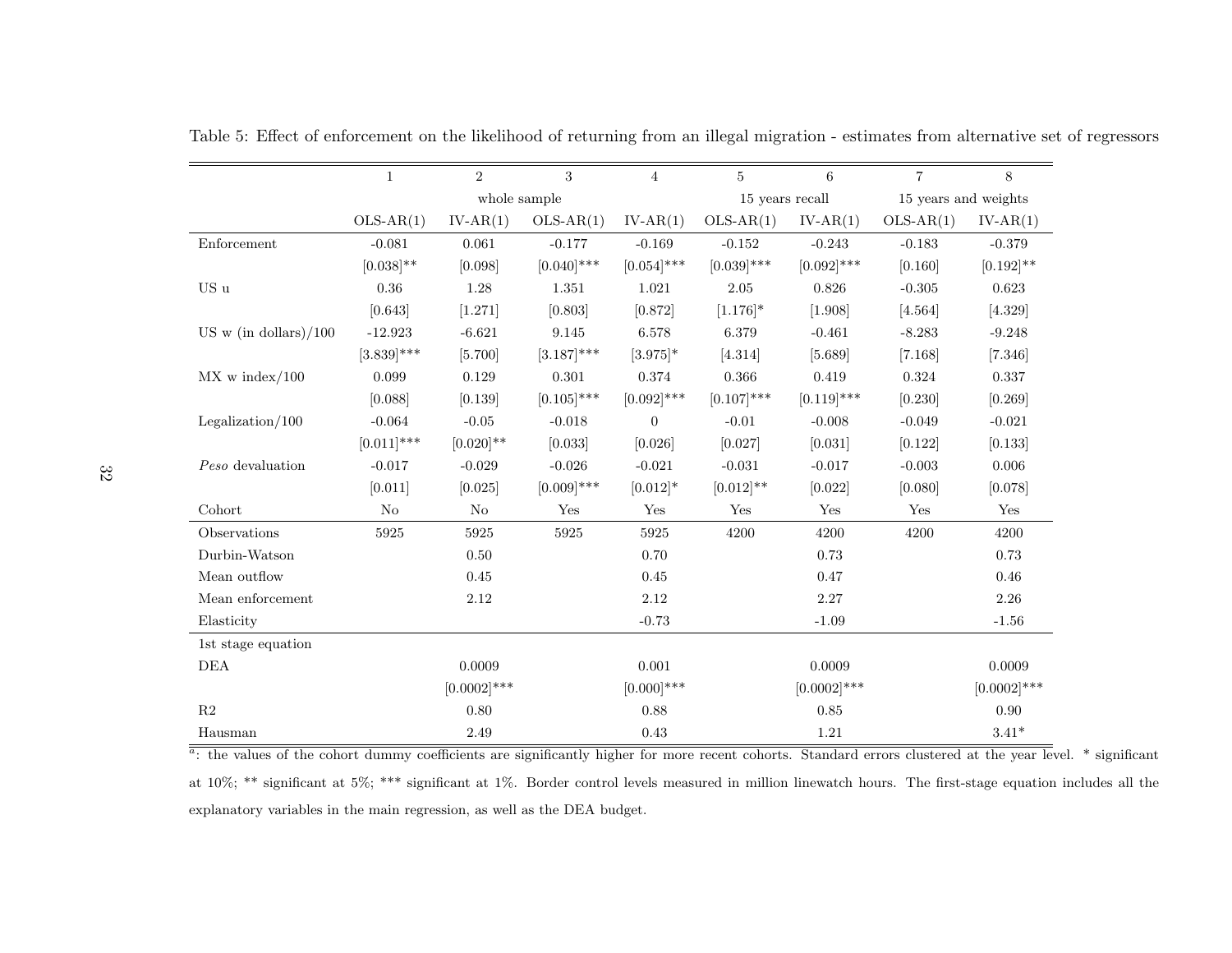#### 7.2 Interpretation and policy implications

The values of the parameters of interest for the transitions from potential to current migrant status and vice versa cannot be directly compared, because they refer to two different populations (the set of all potential illegal migrants, in the first case, and the sub-set of actual migrants, in the second). I obtain an estimate of the marginal effect of border enforcement on the net flow of Mexican illegal migration in the following way. I compute the partial effect of a marginal increase in enforcement on both the inflow  $(\bar{I})$  and the outflow  $(\bar{O})$  of migration at mean values:

$$
\frac{\partial \bar{I}}{\partial bp} = \frac{\partial P(m_{it} = 1)}{\partial bp_t} \frac{\bar{I}}{\bar{P}} = \frac{\hat{\beta^m}}{\bar{P}} \bar{I}
$$

and

$$
\frac{\partial \bar{O}}{\partial bp} = \frac{\partial P(m_{it} = 1)}{\partial bp_t} \frac{\bar{O}}{\bar{P}} = \frac{\hat{\beta}^r}{\bar{P}} \bar{O}
$$

 $\bar{P}$  is the observed migration proportion between 1972 and 1993.  $\frac{\hat{\beta}^m}{\bar{P}}$  is the effect of a marginal enforcement increase on the migration likelihood in percentage, which, multiplied by  $(\bar{I})$ , tells how the marginal enforcement increase changes the average size of the inflow. The same logic applies to the estimate of the effect on the outflow. The marginal effect of enforcement on the net flow  $(NF)$  is the difference between its partial effects on inflow and outflow

$$
\frac{\partial \bar{N}F}{\partial bp} = \frac{\partial \bar{I}}{\partial bp} - \frac{\partial \bar{O}}{\partial bp}
$$

I use the estimated partial effects of enforcement on immigration from Tables 2 and 4, columns 2, 4 and 6, and the partial effects on return from a migration from Tables 3 and 5, columns 4, 6 and 8. I consider alternatively the impact of hiring an additional patrolling agent and the effect of the average annual linewatch increase, which amounts to  $77,500$  hours.<sup>36</sup> These results are presented in Table 6.

Consider the case of an employee working 40 hours per week, 50 weeks per year. This translates into 2,000 additional yearly linewatch hours. Such an increase implies a drop in inflow that ranges between 771 and 1621 migrants and a reduction in outflow that varies between 831 and 1966 individuals, with an overall change in the net flow ranging between a decrease of 503 and an increase of 995 migrants. Repeating the same exercise using the observed average annual enforcement increase suggests that 77,500 extra border patrolling hours cause an inflow reduction of 29,876 to 62,813 individuals, a drop in outflow of 32,201 to 76,182 illegal aliens, and a variation in the illegal migration net flow of -19,491 to 36,556 people.

<sup>&</sup>lt;sup>36</sup>In this latter case I assume that the partial effect of enforcement is linear for a sufficiently large interval around the mean.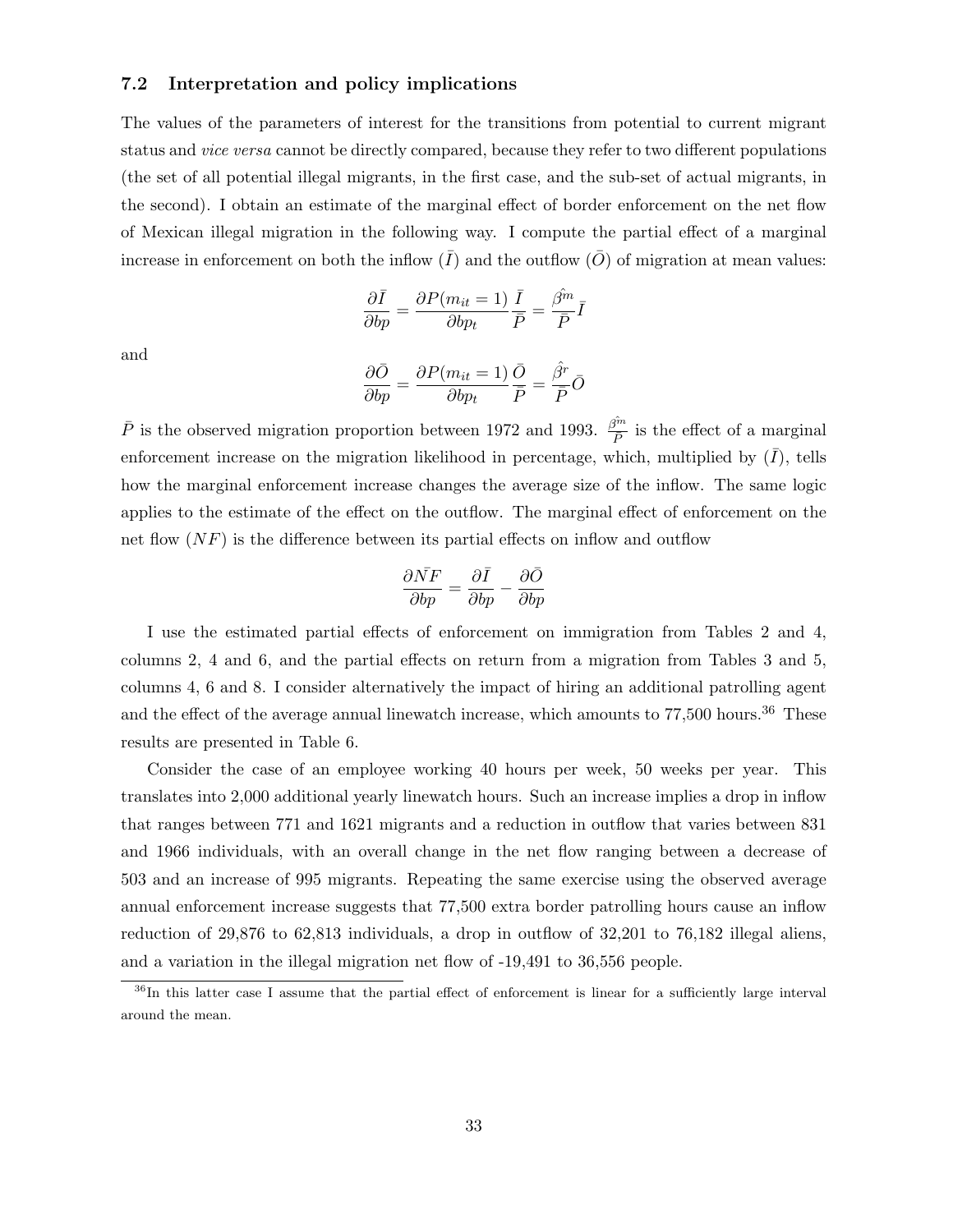|                 | Change in inflow |                                   |          |          | Change in outflow |          | Net change    |          |                |
|-----------------|------------------|-----------------------------------|----------|----------|-------------------|----------|---------------|----------|----------------|
|                 | (1)              |                                   |          |          | $\left( 2\right)$ |          | $(3)=(1)-(2)$ |          |                |
| Estimates from: | 1a               | 1b                                | 1c       | 2a       | 2 <sub>b</sub>    | 2c       | 3a            | 3b       | 3 <sub>c</sub> |
|                 |                  |                                   |          |          |                   |          |               |          |                |
|                 |                  | Hiring 1 extra patrolling agent   |          |          |                   |          |               |          |                |
| Tables 2 and 3  | $-771$           | $-1361$                           | $-822$   | $-831$   | $-1153$           | $-1661$  | 60            | $-208$   | 830            |
| Tables 4 and 5  | $-1404$          | $-1621$                           | $-971$   | $-901$   | $-1228$           | $-1966$  | $-503$        | $-393$   | 995            |
|                 |                  |                                   |          |          |                   |          |               |          |                |
|                 |                  | Average annual enforcement growth |          |          |                   |          |               |          |                |
| Tables 2 and 3  | $-29876$         | $-52738$                          | $-31852$ | $-32201$ | $-44678$          | $-64363$ | 2325          | $-8060$  | 32162          |
| Tables 4 and 5  | $-54405$         | $-62813$                          | $-37626$ | $-34913$ | -47585            | -76182   | $-19491$      | $-15228$ | 36556          |
|                 |                  |                                   |          |          |                   |          |               |          |                |

Table 6: Estimates of enforcement marginal effect on illegal Mexican migration net flow, 1972- 1993

Column (3) is the difference between columns (1) and (2). Columns a use the whole sample; columns b restrict the valid cases to maximum 15 years recall period; columns 3 use the same data from columns b but re-weight the observation to give each year the same weight.

It is worth stressing the multiple conclusions from the above exercise. First, gross undocumented migration greatly overestimates the size of net migration, as migrants are highly mobile and a large proportion of migrations are temporary. I estimated that, on average, nearly 1,265,000 Mexicans managed to cross the U.S. border each year between 1972 and 1993. At the same time, migrant outflow is nearly as large, averaging 95% of annual inflow in the MMP71 sample.

Second, border patrol's deterrent effect on prospective undocumented migration is sizeable. Given the estimated values, and assuming linearity for a sufficiently large interval around the mean marginal effect, the average annual increase in border enforcement of 77,500 linewatch hours discourages approximately 30,000 to 63,000 individuals from crossing the border illegally (770 to 1,620 for one additional patrolling agent). However, current undocumented migrants' lower mobility largely offsets the deterrent effect: the average annual enforcement increase prevents some 32,000 to 76,000 illegal resident aliens from returning home (830 to 1,960 with one additional patrolling agent), since the tougher controls raise migration costs, and lengthen migrants' stay in the host country. The effect of border controls on returns from illegal trips may be overstated, since the available data may not include some permanent undocumented migrants. In any case, these results are interesting because they show how enforcement's effect on the level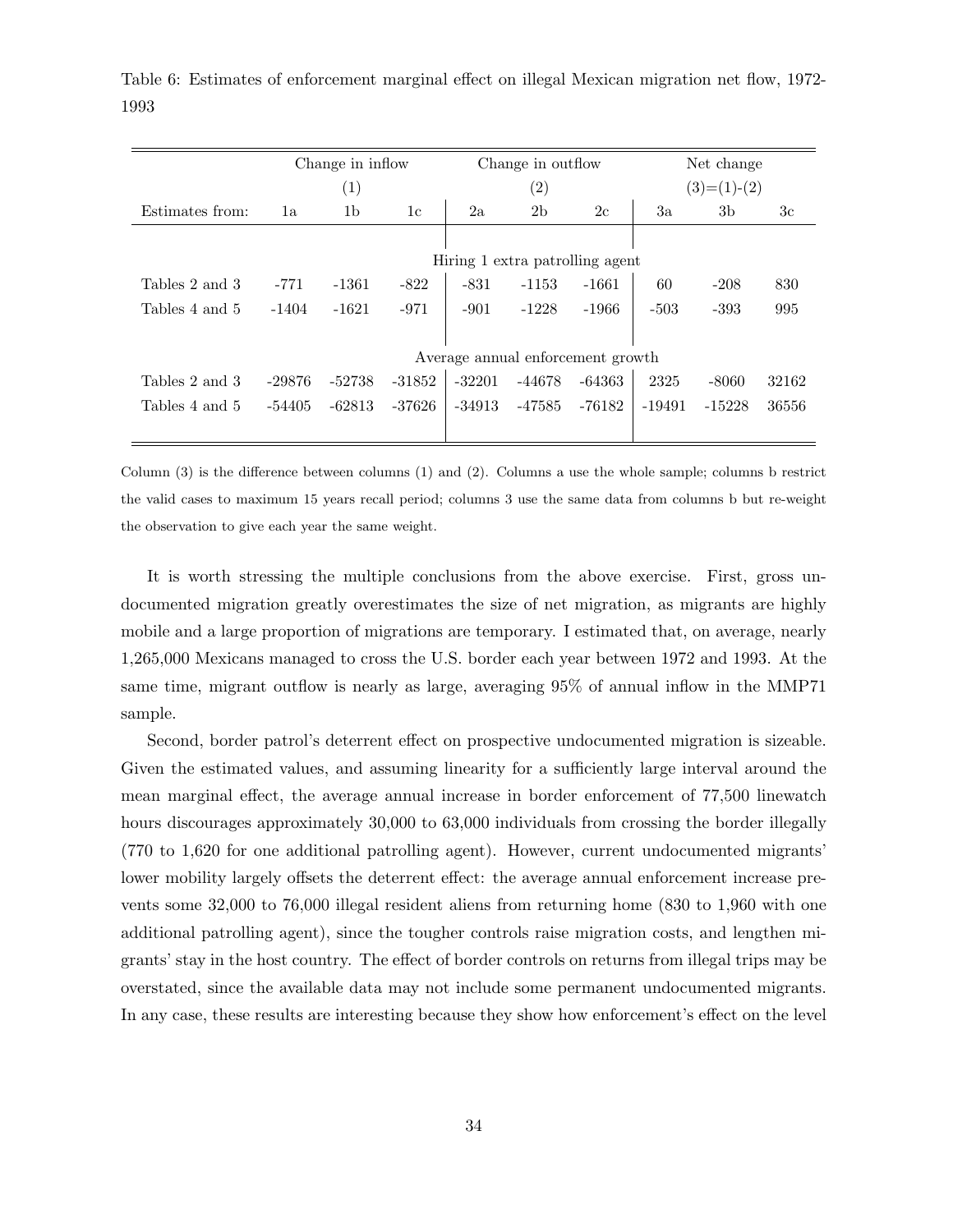of illegal migration is only a small fraction of its impact on the undocumented inflow. Indeed, the estimates of the effect of border controls on migrant net flow are in some cases positive. This suggests that border enforcement may not be effective in reducing the level of illegal migration in the United States, or that it may do so at a very high cost, according to which sets of estimates one considers. Looking at the top right panel in Table 6, and assuming a gross cost of \$50,000 for the employment of an extra patrolling agent, the associated net flow reduction of 208 to 503 migrants implies a marginal cost of 240 to 100 dollars per migrant.<sup>37</sup> <sup>38</sup> The cost is even higher if one considers that on average only 59 percent of work time is spent patrolling the border (GAO, 1996).

The outcome of this analysis raises interesting policy issues. Border controls do not seem to contribute to a sizeable reduction in the level of illegal resident aliens in the United States. Moreover, tight border enforcement seems to involuntarily create a more permanent population of illegal resident aliens. A more stable group of illegal migrants may have worse long-term effects on the stock of undocumented migration than a highly mobile one: the establishment of U.S.-based illegal migrant enclaves may decrease migration costs for prospective migrants (short-term migrants may lack both possibility and interest in helping others out). Moreover, participation in welfare programs might be a positive function of time spent in the United States. This additional indirect cost should be considered in any welfare analysis of the impact of border enforcement policies.

#### 8 Conclusions

This paper contributes to the existing literature on Mexican illegal migration to the United States and its border enforcement. It points out that border enforcement influences both the inflow and outflow of illegal migration to the United States. In fact, more stringent border controls may not only deter potential undocumented migrants from entering the United States, but also lengthen the duration of current illegal trips, since they raise the cost of contemporaneous (and possibly future) migration. The resulting effect on illegal migration net flow is unclear. Subsequently, inferring the impact of the policy by observing how the inflow of undocumented migrants changes in response to tighter enforcement may be misleading.

The existing literature has not sufficiently acknowledged the need to look at both inflow and outflow of migrants, partly because of the scarce availability of direct information on undocumented migration. I overcome this difficulty by merging unpublished INS data on enforcement intensity along the Mexico-U.S. border with individual illegal migration information from the

 $37$ The cost would be infinite if one considered the positive estimates of the enforcement effect on the net flow.

<sup>&</sup>lt;sup>38</sup>This computation ignores the additional benefits of the patrolling agent, such as apprehending drug smugglers.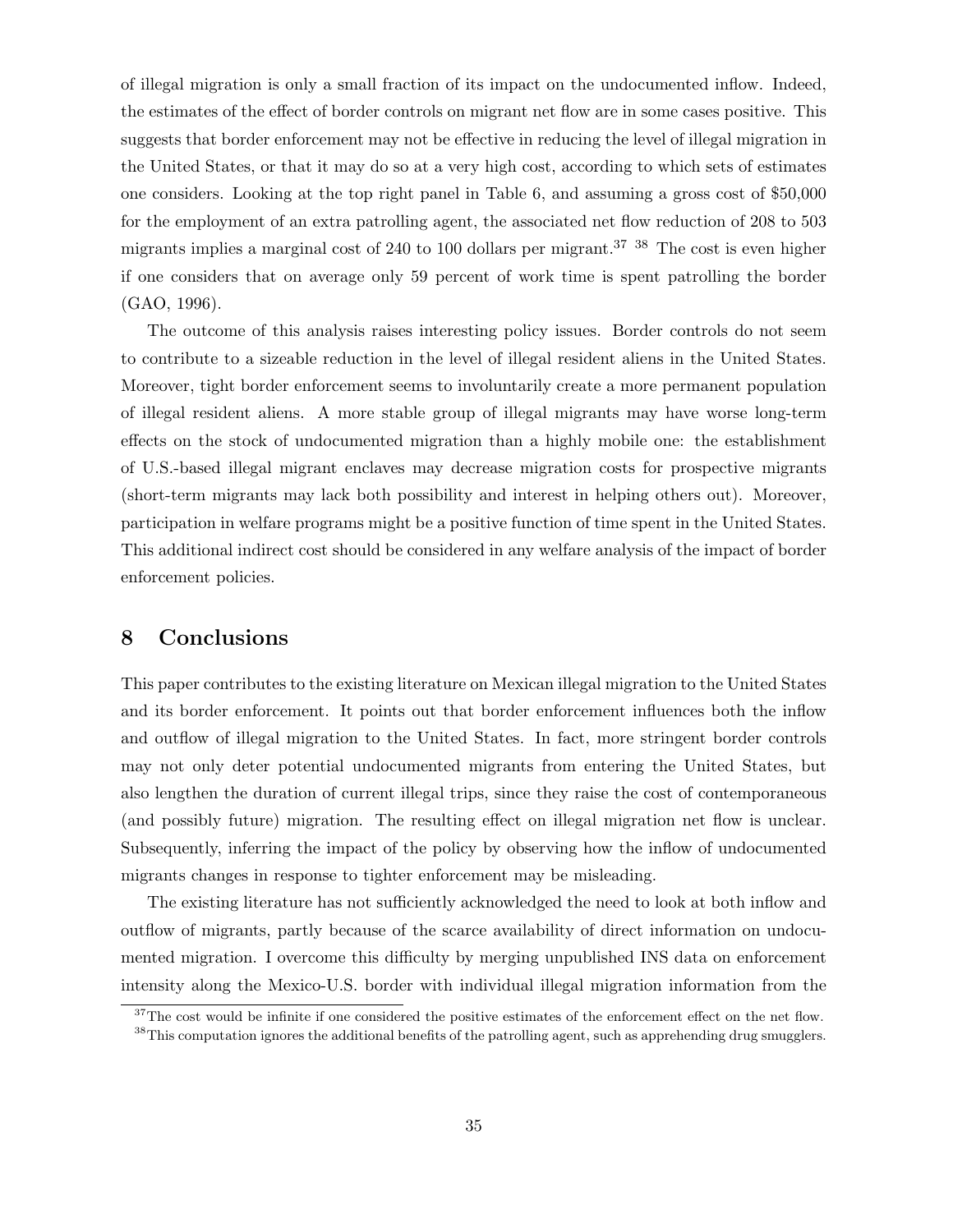Mexican Migration Project (MMP71). I estimate the impact of border controls on the behavior of both prospective and current illegal migrants by modeling the likelihood of undertaking an undocumented migration and of returning from an illegal U.S. trip.

I estimate that the annual undocumented Mexican migrant inflow averages 1,265,000 between 1972 and 1993. Illegal migrants are very mobile: the annual average outflow amount to 1,202,000 in the same years. Both inflow and outflow are quite sensitive to changes in border controls: the enforcement elasticity is in several cases larger than one (in absolute value) for the likelihood of both undertaking and returning from an illegal migration. The effect of hiring an extra patrolling agent (i.e. 2000 extra linewatch hours per year) is a decrease in the undocumented inflow of 771 to 1621 individuals, but also a 831 to 1966 decrease in outflow. The overall impact on illegal migration net flow ranges from a decrease of of 503 to a 995 migrant increase.

These findings have interesting policy implications. First, they suggest that border enforcement may not be effective in curbing the level of illegal immigration in the United States. The estimated partial effects show that marginal enforcement increases cause at most a very small reduction in the migrant net flow, and that they actually may end up increasing it. A direct implication is that one may want to seek alternative policies to reduce the number of illegal resident aliens. Second, the findings show that enforcement's net effect on the level of illegal migration is only a small fraction - at most 35% - of its impact on the inflow. Thus, if the enforcement level is chosen by looking at its impact on illegal migrant inflow only, it will likely result in too high levels of border controls. This may contribute to explain the disproportionate resource allocation to border versus interior enforcement. Finally, these results suggest that tight border policing may contribute to the creation of a more permanent unauthorized U.S. resident population - hence probably more costly in terms of welfare participation.

#### 9 Bibliography

- 1. Borjas, G. (1987), "Self-selection and the earnings of immigrants", American Economic Review, 77(4), 531-53.
- 2. ——— (1994), "The economics of immigration", Journal of Economic Literature, 32, 1667-1717.
- 3. ——— and Bratsberg, B. (1996), "Who Leaves? The Outmigration of the Foreign-Born", Review of Economics and Statistics, 78(1), 165-76.
- 4. ———, Freeman, R. B. and Lang, K. (1991), "Undocumented Mexican-Born Workers in the United States: how many, how permanent?", in Abowd, J.M. and Freeman R. B., eds.,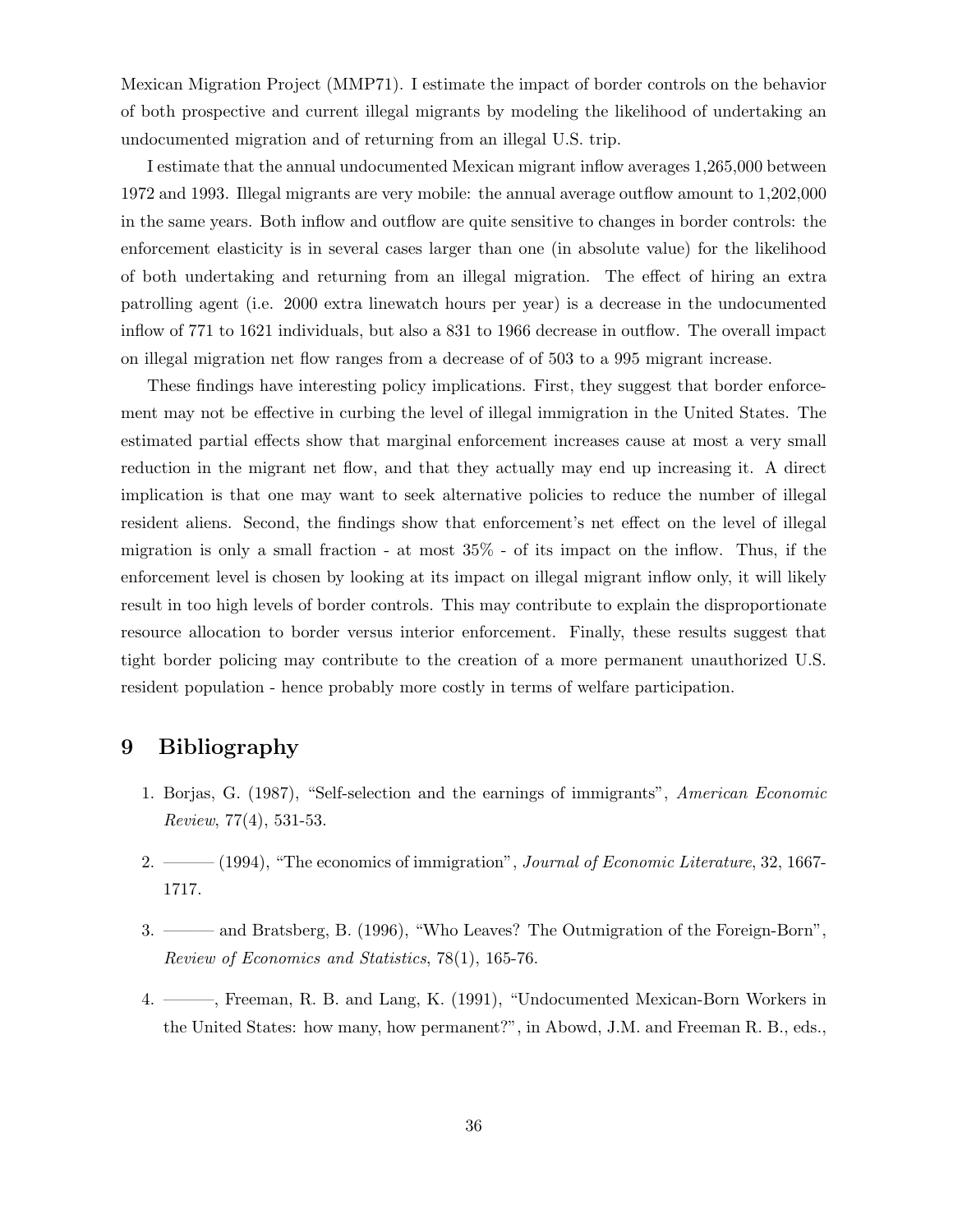Immigration, trade and the labor market. Chicago, IL: University of Chicago Press, 1991, 77-100.

- 5. Blundell, R. W. and Smith, R. J. (1989), "Estimation in a class of simultaneous limited dependent variable models", Review of Economic Studies, 56(1), 37-57.
- 6. Bratsberg, B. (1995), "Legal versus illegal U.S. immigration and source country characteristics", Southern Economic Journal, 61(3), 715-27.
- 7. Chesher, A. and Lancaster, T. (1983), "The estimation of models of labor market behavior", Review of Economic Studies, 50, 609-624.
- 8. Colussi, A. (2004), "An estimable model of illegal Mexican immigration", unpublished PhD thesis, University of Pennsylvania.
- 9. Cornelius, W. (2001), "Death at the border: efficacy and unintended consequences of US immigration control policy", Population and Development Review, 27(4), 661-85.
- 10. Da Vanzo, J (1983), "Repeat migration in the United States: Who moves back and who moves on?", Review of Economics and Statistics, 65(4), 552-559.
- 11. Davila, A., Pagan, J.A. and Grau, M.V. (1999), "Immigration reform, the INS and the distribution of interior and border enforcement resources", *Public Choice*, 99(3-4), 327-45.
- 12. Davila, A., Pagan, J.A. and Soydemir, G. (2001), "The short-term and long-term deterrence effects of INS border and interior enforcement on undocumented immigration", Journal of Economic behavior and Organization, 49, 459-472.
- 13. Department of Justice. Immigration and Naturalization Service.
- 14. Donato, K.M., Durand, J. and Massey, D. (1992), "Stemming the tide? Assessing the deterrent effects of the IRCA", Demography, 29(2), 139-157.
- 15. Dustmann, C. (1997), "Return migration, uncertainty and precautionary savings", Journal of Development Economics, 52, 295-316.
- 16. ——— (2003), "Return migration, wage differentials and the optimal migration duration", European Economic Review, 47(2), 353-67.
- 17. The Economist (2002), "A survey of migration", November 2 issue.
- 18. The Economist (2005), "Dangerous desert, breached border", pp.37-38, January 8 issue.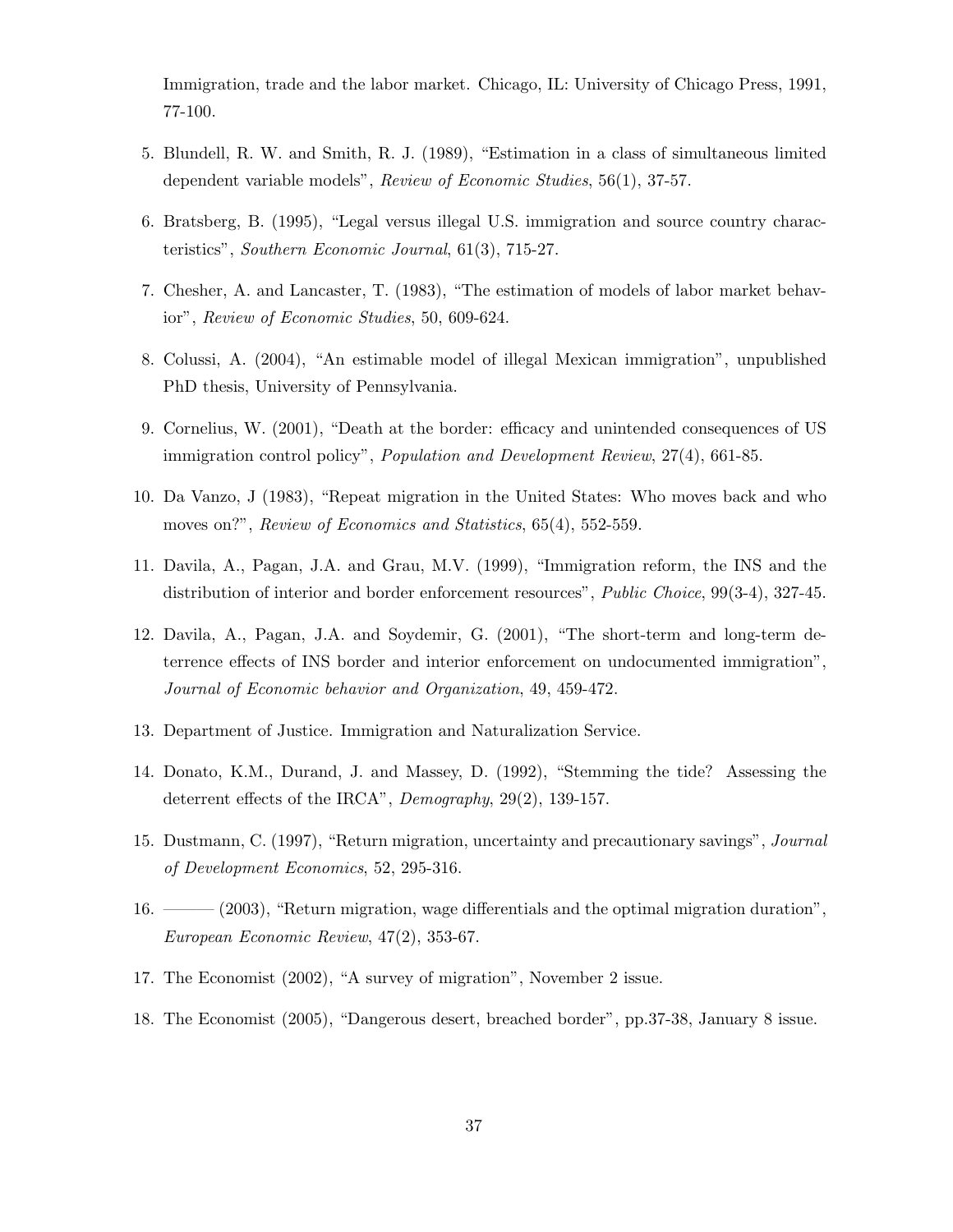- 19. Espenshade, T. (1994), "Does the threat of border apprehension deter US immigration?", Population and Development Review, 20(4), 871-92.
- 20. ——— (1995), "Unauthorized immigration to the United States", Annual Review of Sociology, 21, 195-216.
- 21. ——— (1995b), "Using INS border apprehension data to measure the flow of undocumented migrants crossing the U.S.-Mexico frontier", International Migration Review, 29(2), 545-565.
- 22. Ethier, W.J. (1986), "Illegal immigration: the host-country problem", American Economic Review, 76(1), 56-71.
- 23. Hanson, G., Robertson, R. and Spilimbergo, A. (2002), "Does border enforcement protect US workers from illegal migration?", Review of Economics and Statistics, 84(1), 73-92.
- 24. ——— and Spilimbergo, A. (1999), "Illegal immigration, border enforcement and relative wages: evidence from apprehensions at the US-Mexico border", American Economic Review, 89(5), 1337-1357.
- 25. ——— and Spilimbergo, A. (2001), "Political economy, sectoral shocks and border enforcement", Canadian Journal of Economics, 34(3), 612-638.
- 26. Hill, J.K. (1987), "Immigrant Decisions Concerning Duration of Stay and Migratory Frequency", Journal of Development Economics, 25(1), 221-34.
- 27. Kossoudji, S. (1992), "Playing cat and mouse at the Mexican-American border", Demography, 29(2), 159-180.
- 28. Massey, D. (1987), "The Ethnosurvey in Theory and Practice", International Migration Review 21, 1498-1522.
- 29. Massey, D. and Espinosa, C. (1997), "What's driving Mexico-US migration? A theoretical, empirical and policy analysis", American Journal of Sociology, 102, 939-99.
- 30. Massey, D. and Singer, A. (1995), "New estimates of undocumented Mexican migration and the probability of apprehension", Demography, 32(2), 203-13.
- 31. Massey, D. and Zenteno, R. (1999), "A validation of the ethnosurveys: The case of Mexico-U.S. migration", International Migration Review, 33, 766-793.
- 32. Meghir, C. and Whitehouse, E. (1997), "Labor market transitions and retirement of men in the UK", Journal of Econometrics, 79, 327-354.